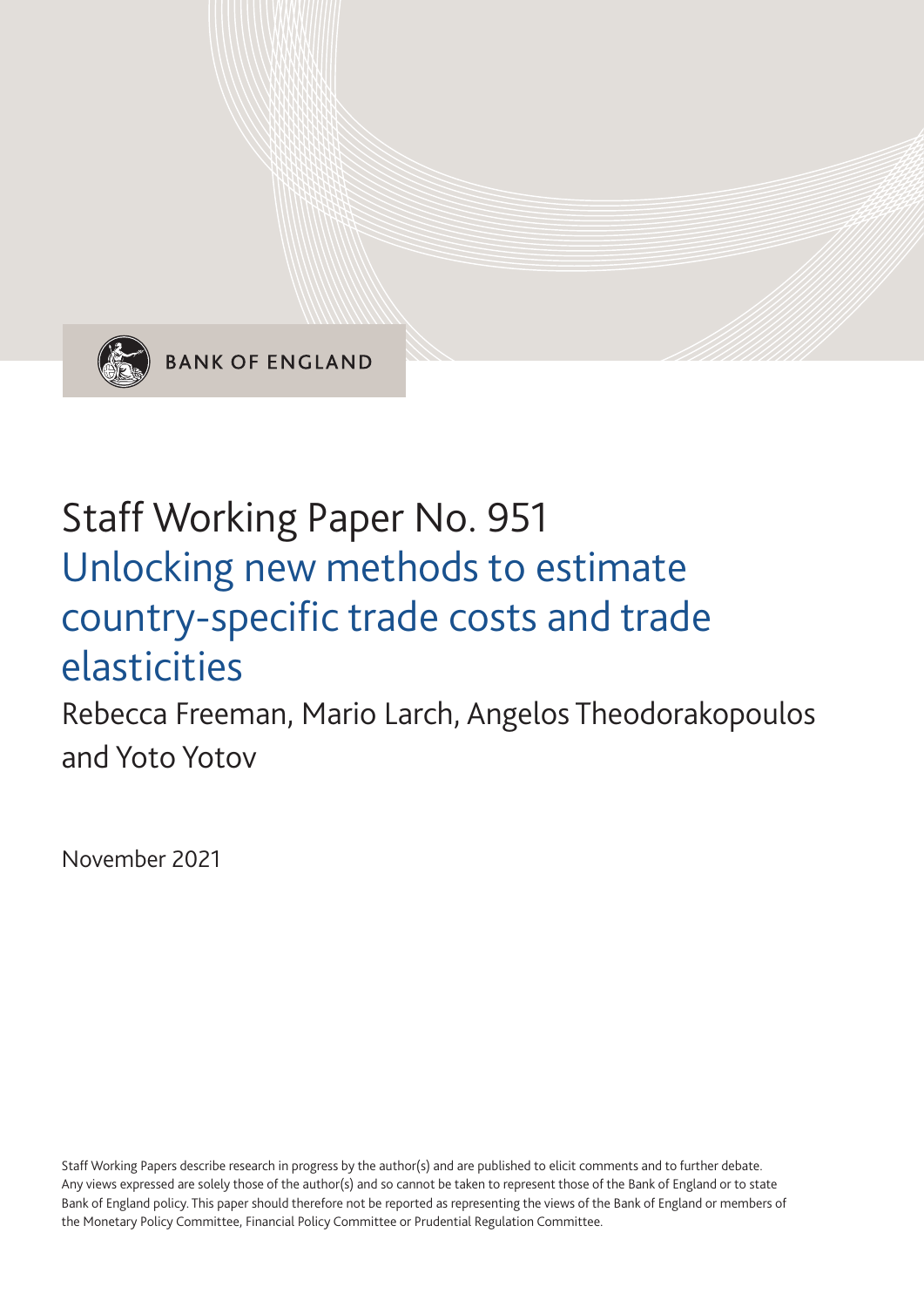

**BANK OF ENGLAND** 

# Staff Working Paper No. 951 Unlocking new methods to estimate country-specific trade costs and trade elasticities

Rebecca Freeman,<sup>(1)</sup> Mario Larch,<sup>(2)</sup> Angelos Theodorakopoulos<sup>(3)</sup> and Yoto Yotov<sup>(4)</sup>

### Abstract

We propose new methods to identify the full impact of country-specific characteristics on bilateral trade flows within the framework of 'the new quantitative trade model'. We complement theory with a simple two-stage estimating procedure, and offer a proof of concept by quantifying the impact of country-specific research and development expenditure on trade. Results suggest a positive relationship overall, but a larger impact on international (versus domestic) trade. Further, our methodology allows us to recover trade elasticity estimates without the need for price/tariff data. Bringing this to the sectoral level, we obtain estimates of the trade elasticity for manufacturing, services, and tradable versus non-tradable sectors.

Key words: Structural gravity, country-specific trade costs, trade elasticity, elasticity of substitution, R&D, trade.

JEL classification: F10, F14, F16.

- (2) Department of Law and Economics, University of Bayreuth, Germany; CEPII; CESifo; ifo; and GEP. Email: mario.larch@uni-bayreuth.de
- (3) University of Oxford, Oxford Martin School. Email: angelos.theodorakopoulos@oxfordmartin.ox.ac.uk
- (4) School of Economics, Drexel University, USA. Email: yotov@drexel.edu

The views expressed in this paper are those of the authors, and not necessarily those of the Bank of England or its committees.

The Bank's working paper series can be found at www.bankofengland.co.uk/working-paper/staff-working-papers

Bank of England, Threadneedle Street, London, EC2R 8AH Email enquiries@bankofengland.co.uk

© Bank of England 2021 ISSN 1749-9135 (on-line)

<sup>(1)</sup> Bank of England and CEP/LSE. Email: rebecca.freeman@bankofengland.co.uk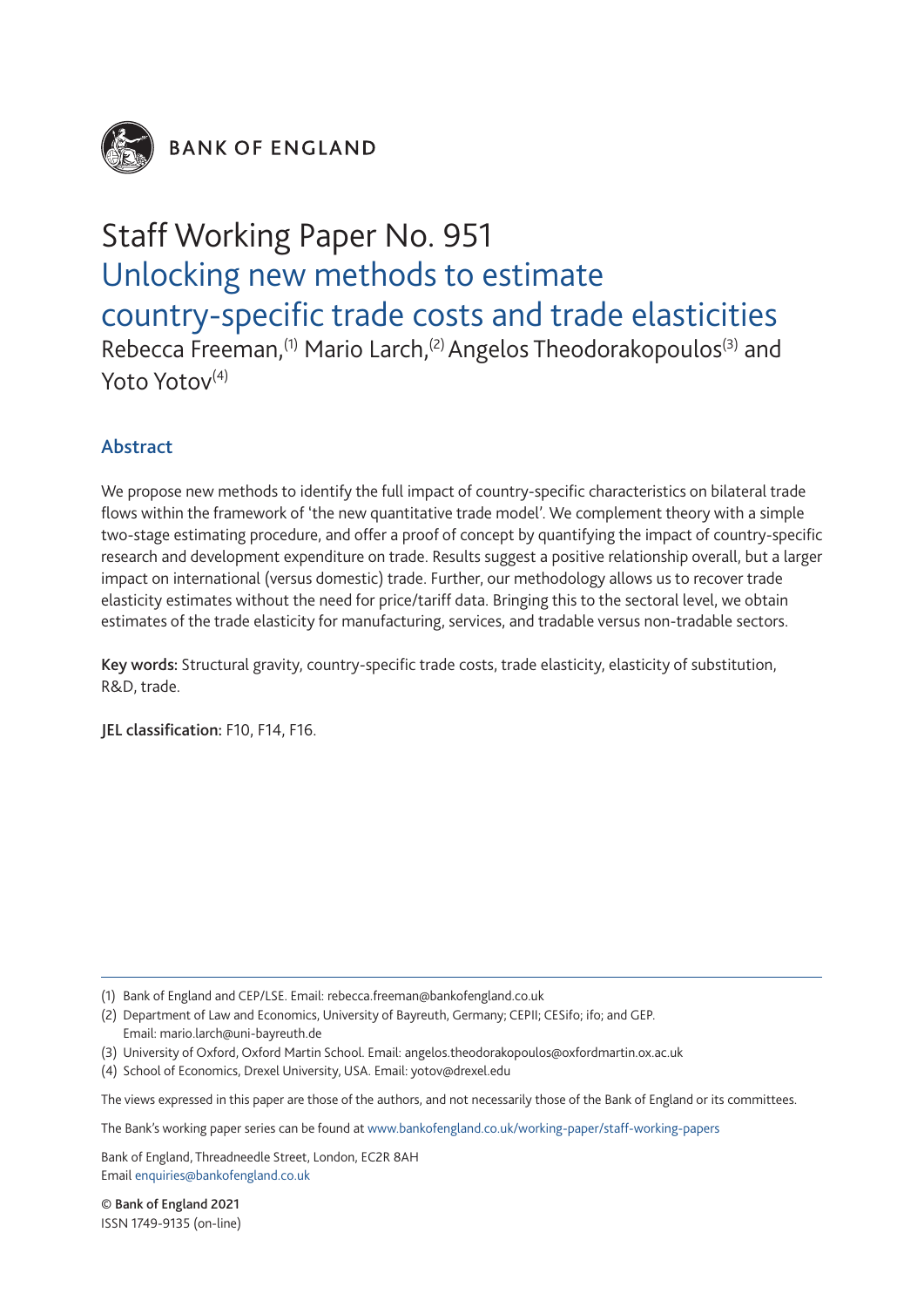# <span id="page-2-0"></span>1 Introduction

Despite recent surges in bilateral trade protection, the majority of policymakers, popular observers, and leading academic economists agree that the most important obstacles to international trade take the form of country-specific policies, such as sanitary and phytosanitary measures and technical barriers to trade.<sup>1</sup> Many policy practitioners and academics also agree that to analyze the impact of any trade policy (either in partial or general equilibrium), one inevitably must resort to a version of the structural gravity model of trade, a.k.a. 'the new quantitative trade model' [\(Arkolakis et al., 2012;](#page-30-0) [Costinot and Rodriguez-Clare,](#page-31-0) [2014\)](#page-31-0).

The gravity equation, however, has been widely criticized for not being able to identify the impact of country-specific determinants of trade flows [\(Head and Mayer, 2014;](#page-31-1) [Beverelli et al.,](#page-30-1) [2018;](#page-30-1) [Heid et al., 2021\)](#page-32-0). More specifically, best-practices in gravity modelling have shown that the most effective way to control for general equilibrium effects and the embedding of countries into the world economy—coined by [Anderson and van Wincoop](#page-30-2) [\(2003\)](#page-30-2) as structural multilateral resistance (MR) terms—is to estimate the gravity equation with exporter(-time) and importer(-time) fixed effects [\(Hummels, 2001\)](#page-32-1). This methodology properly controls for all country-specific characteristics and policies, however, their effect is subsumed by the fixed effects. On the other hand, not controlling for these effects with the aim of teasing out country-specific impacts on trade subjects any resulting gravity estimates to omitted variable bias [\(Anderson and van Wincoop, 2003\)](#page-30-2).

The failure of the gravity equation to identify the impact of country-specific determinants on trade flows poses serious challenges for both partial and general equilibrium (GE) analysis. From a partial equilibrium perspective, two related challenges are noteworthy: one can neither examine the country-specific policies on international and national trade (i.e., the uniform effect) nor the full effect consisting of the uniform effect plus the discriminatory effect on international relative to national trade. This issue extends to GE analysis, as partial equilibrium estimates are often fed into models for counterfactual analysis.

To address these challenges, we derive a structural gravity equation that allows for identification of the impact of country-specific characteristics on bilateral trade flows. While our theoretical framework closely follows the standard structural gravity setting, we use it to derive a simple two-stage estimating procedure, which enables us to identify the full impact of any country-specific determinant of bilateral trade flows. Subsequently, we validate our methods by quantifying the impact of country-specific R&D expenditure on bilateral

<sup>&</sup>lt;sup>1</sup>See for example [Lamy](#page-32-2) [\(2012\)](#page-32-2) for policymakers' views on the issue, as well as [Kasterine](#page-32-3) [\(2015\)](#page-32-3) and [Grossman et al.](#page-31-2) [\(2021\)](#page-31-2) for popular and academic perspectives, respectively.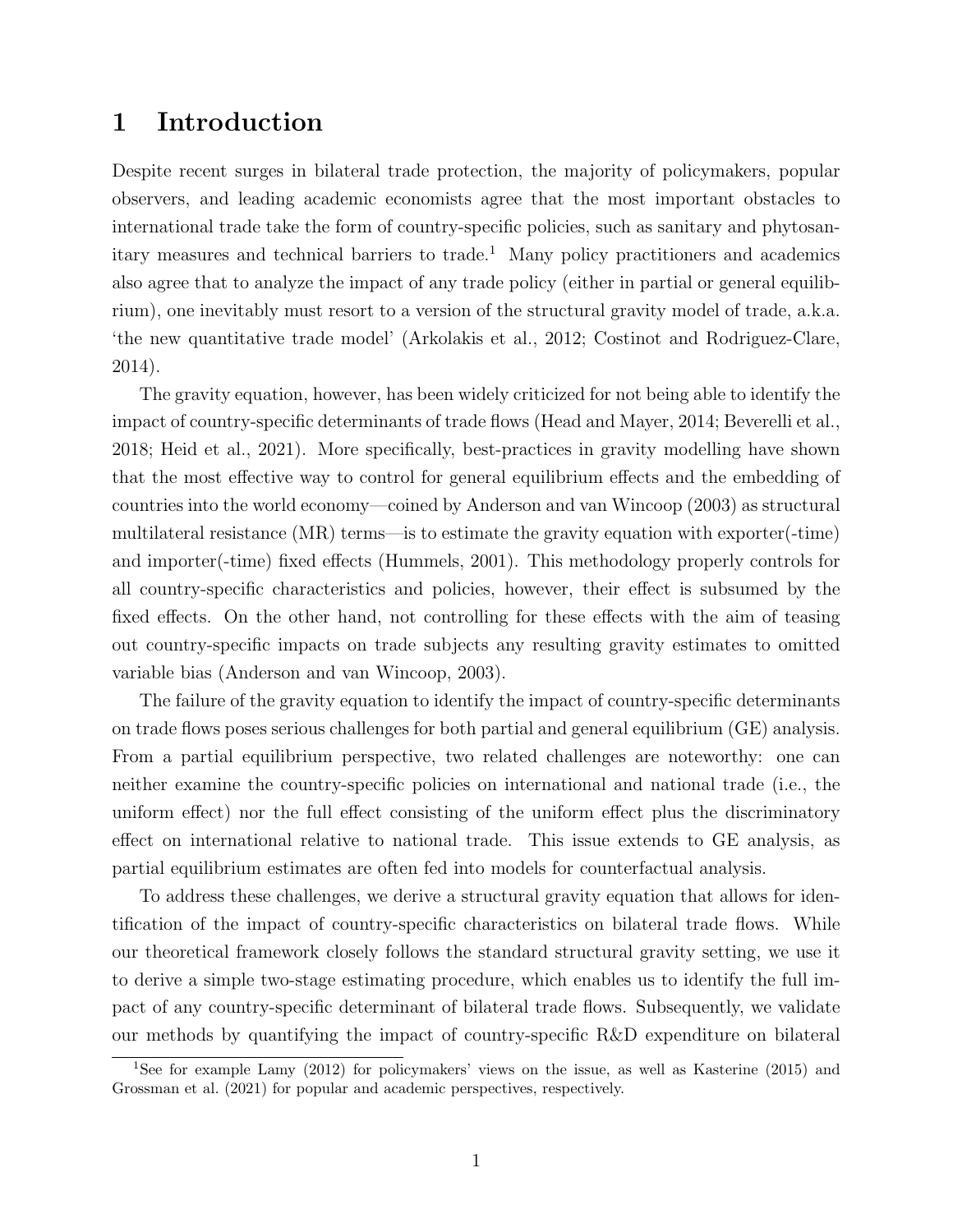trade. Of particular note, a key benefit of our estimating procedure is that it also delivers trade elasticity estimates without the need for price and/or tariff data. We implement the proposed procedure with aggregate and sectoral data, and thus a natural by-product of the analysis is that we obtain an estimate of the trade elasticity for services.

To derive our theoretical model, we capitalize and build on some of the most influential developments in the structural gravity and economic geography literatures, including [Anderson](#page-30-3) [\(1979\)](#page-30-3), [Anderson and van Wincoop](#page-30-2) [\(2003\)](#page-30-2), and [Redding and Venables](#page-32-4) [\(2004\)](#page-32-4). Moreover, consistent with the seminal work of [Arkolakis et al.](#page-30-0) [\(2012\)](#page-30-0), our gravity equation is representative of a wide class of trade models and can be derived from a series of different microeconomic foundations. For example, while in the paper we derive the model on the demand side (following [Anderson, 1979](#page-30-3) and [Anderson and van Wincoop, 2003\)](#page-30-2), the exact same expression can also be obtained on the supply side,  $\dot{a}$  la [Eaton and Kortum](#page-31-3) [\(2002\)](#page-31-3). Moreover, in line with [Anderson and van Wincoop](#page-30-4) [\(2004\)](#page-30-4) and [Costinot et al.](#page-31-4) [\(2012\)](#page-31-4), our model also applies at the sector level, and can be extended to a panel setting as in [Olivero](#page-32-5) [and Yotov](#page-32-5) [\(2012\)](#page-32-5), [Eaton et al.](#page-31-5) [\(2016\)](#page-31-5), and [Anderson et al.](#page-30-5) [\(2020\)](#page-30-5). The model also naturally lends itself to further extensions, some of which we discuss in the concluding section.

Our theoretical insights lead to the aforementioned simple two-stage estimating procedure, which is easy to implement with standard statistical tools and datasets. Following the latest developments in the empirical gravity literature, e.g., [Head and Mayer](#page-31-1) [\(2014\)](#page-31-1) and [Yotov et al.](#page-33-0) [\(2016\)](#page-33-0), in stage one we estimate a standard version of the structural gravity equation. The analysis at this stage delivers estimates of the vector of bilateral trade costs and MR terms, which we need to implement our structural specification in the second stage.

The second-stage analysis offers our two empirical contributions. First, the model allows for the identification of the full impact of any country-specific determinant of bilateral trade flows without inducing omitted variable bias introduced by not properly controlling for the structural MR terms [\(Anderson and van Wincoop, 2003;](#page-30-2) [Baldwin and Taglioni, 2006\)](#page-30-6). These results are robust to a number of sensitivity checks, including an instrumental variable analysis to control for potential endogeneity in our baseline estimating equation.[2](#page-2-0) Second, we offer new methods to estimate trade elasticities directly from the gravity equation without the need for additional modeling or data.

Motivated by significant interest in the topic, $3$  we use our new methods to quantify the relationship between R&D and international trade. To this end, we rely on four measures of gross R&D expenditure (total, higher education, business enterprise, and government)

<sup>2</sup>Specifically, to address the issue of potential endogeneity of the MR terms in our second-stage analysis, we rely on and extend the methods of [Feyrer](#page-31-6) [\(2019,](#page-31-6) [2021\)](#page-31-7) and [Anderson et al.](#page-30-5) [\(2020\)](#page-30-5).

<sup>3</sup>See for example [Haaland and Kind](#page-31-8) [\(2008\)](#page-31-8), [Aw et al.](#page-30-7) [\(2011\)](#page-30-7), [Peters et al.](#page-32-6) [\(2018\)](#page-32-6), and [Akcigit et al.](#page-30-8) [\(2018\)](#page-30-8), among others.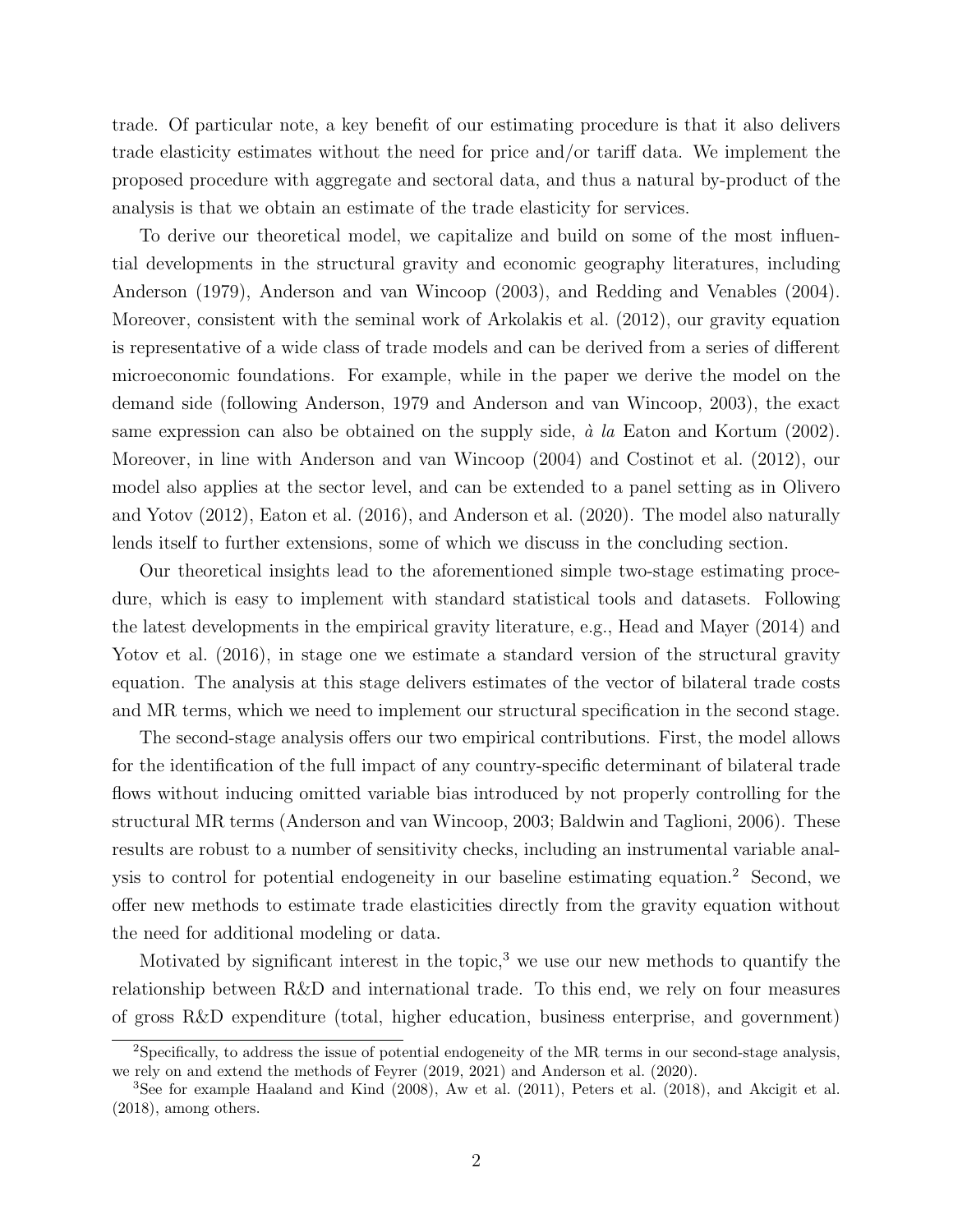and decompose the impact of each type of R&D spending into: (i) a uniform impact on trade regardless of whether it is domestic or international; and (ii) a discriminatory effect on international relative to domestic sales. Overall, we obtain a positive and statistically significant effect of R&D expenditure on trade, but we find that it disproportionately promotes international relative to domestic trade, thus contributing to globalization. In combination, our estimates of the uniform and the discriminatory impact imply that a 10 percent increase in total R&D expenditure translates into roughly a 3 percent increase in bilateral trade. We also document significant heterogeneity in the effects of R&D by type. Specifically, we obtain positive and significant estimates of the effect of R&D expenditure in higher education and business enterprise, but a negative estimate of the impact of government allocations.

We complement the country-specific analysis by recovering trade elasticity estimates at aggregate and sectoral levels for Manufacturing and Services, as well as Tradable versus Non-tradable goods and services sectors. A useful insight from our sectoral analysis is that we obtain an estimate of the Services trade elasticity ( $\hat{\sigma}_{Services} = 7.60$ ), which is roughly 45 percent larger than that for Manufacturing. Moreover, we show that while the trade elasticity for Tradable sectors ( $\hat{\sigma}_{Tradable} = 5.25$ ) is roughly in line with that for Manufacturing, that for non-tradable sectors  $(\hat{\sigma}_{Non-Tradable} = 3.16)$  is, unsurprisingly, much smaller by comparison.

Our paper is related to several strands of the literature. As already discussed, to derive our structural gravity equation, we capitalize and build on a number of influential studies from the theoretical trade and geography literatures.<sup>[4](#page-2-0)</sup> Most closely related to our paper is the seminal work of [Redding and Venables](#page-32-4) [\(2004\)](#page-32-4), who were the first to rely on gravity theory to aggregate bilateral trade costs into country-specific market access indexes to study the implications of trade for cross-country inequality. Motivated by the increased importance of country-specific trade policies and determinants of trade flows, our main contribution is to capitalize on and extend the empirical analysis of [Redding and Venables](#page-32-4) [\(2004\)](#page-32-4) into a structural estimating setting that can be used to quantify the impact of country-specific determinants of trade and to recover trade elasticities.

Our theoretical contribution advances the empirical trade literature across two important dimensions. First, we contribute to the voluminous gravity literature, which aims to quantify the effects of various determinants of trade flows by proposing methods to identify the full impact of country-specific characteristics on international trade.[5](#page-2-0) The work of [Beverelli](#page-30-1) [et al.](#page-30-1) [\(2018\)](#page-30-1), who develop methods to identify the differential impact of country-specific characteristics on international relative to domestic trade within a structural gravity setting,

<sup>4</sup>We refer the reader to [Anderson](#page-30-9) [\(2011\)](#page-30-9), [Arkolakis et al.](#page-30-0) [\(2012\)](#page-30-0), [Costinot and Rodriguez-Clare](#page-31-0) [\(2014\)](#page-31-0), and [Baier et al.](#page-30-10) [\(2018\)](#page-30-10) for surveys of the theoretical gravity literature.

<sup>&</sup>lt;sup>5</sup>[Anderson and van Wincoop](#page-30-4) [\(2004\)](#page-30-4), [Baldwin and Taglioni](#page-30-6) [\(2006\)](#page-30-6), [Head and Mayer](#page-31-1) [\(2014\)](#page-31-1), and [Yotov](#page-33-0) [et al.](#page-33-0) [\(2016\)](#page-33-0) offer insightful surveys of the related empirical literature.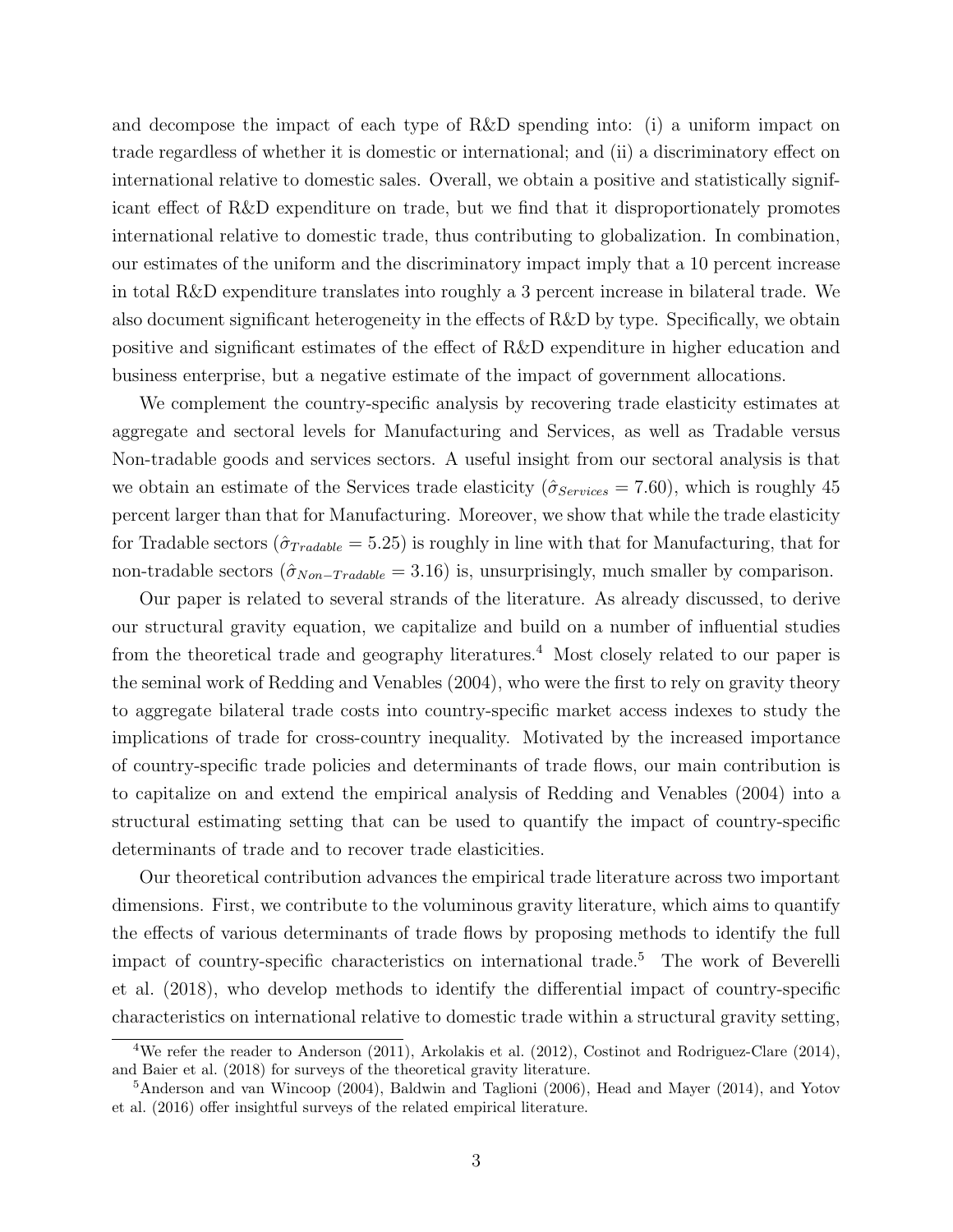is highly related to our paper in this regard. Our model nests the specification of [Beverelli](#page-30-1) [et al.](#page-30-1) [\(2018\)](#page-30-1) and, in addition, allows for identification of the uniform impact of countryspecific characteristics on international and domestic trade. Thus, our setting can deliver the full (differential plus uniform) effect of any country-specific variable of interest.[6](#page-2-0)

In implementing our methodology, we also add to the literature that studies the relationship between R&D and international trade, which, most often, analyzes these links from the firm perspective. Some excellent examples of contributions to this literature include [Haa](#page-31-8)[land and Kind](#page-31-8) [\(2008\)](#page-31-8), [Aw et al.](#page-30-7) [\(2011\)](#page-30-7), [Peters et al.](#page-32-6) [\(2018\)](#page-32-6), and [Akcigit et al.](#page-30-8) [\(2018\)](#page-30-8). We complement these firm-level analyses from both a methodological and empirical angle. From a methodological perspective, we obtain estimates of the impact of R&D expenditure on trade within a theoretically-motivated multi-country empirical model. In addition to being crucial for our identification strategy, the theoretical foundation of our framework naturally lends itself to extending the analysis to study the GE implications of the relationship between R&D and trade. We view this as an interesting opportunity for future work. From an empirical and policy point of view, we quantify the total partial equilibrium impact of R&D expenditure on trade, and decompose it into uniform versus discriminatory effects. We also quantify the effects of three different categories of R&D expenditure and find significant heterogeneity by type.<sup>[7](#page-2-0)</sup>

Second, we contribute to the literature that empirically estimates trade elasticities. Motivated by the status of the trade elasticity as one of the most crucial parameter in the international economics literature, a number of prominent studies offer methods and estimates of trade elasticities at the aggregate, sectoral, and even product level.<sup>[8](#page-2-0)</sup> From a methodological perspective, we add to this literature by offering a simple approach to recover trade elasticities directly from the gravity equation without the need for tariff and/or price data, and which can be applied at any level of aggregation. Given that the gravity framework is frequently used for GE analysis, a powerful implication of our methods is that they would enable researchers to recover their own trade elasticities while using the same data applied

<sup>6</sup>There are two other methodological differences between our study and [Beverelli et al.](#page-30-1) [\(2018\)](#page-30-1). First, their setup requires availability of data on domestic trade flows, while our methods can be applied with international data only. Second, their setting does not allow for identification of directional effects, i.e., effects on exports versus imports. Our econometric model allows for directional differences in the effects of country-specific characteristics.

<sup>&</sup>lt;sup>7</sup>Importantly, however, while we demonstrate proof of concept by examining the relationship between R&D and trade, our methods easily allow to examine other country-specific trade cost determinants, such as those related to subsidies, non-discriminatory regulatory policies, technological change, etc.

<sup>8</sup>Without claiming to offer an exhaustive reference to the related work, we point the reader to the following influential examples: [Broda and Weinstein](#page-30-11) [\(2006\)](#page-30-11), [Egger et al.](#page-31-9) [\(2012\)](#page-31-9), [Hillberry and Hummels](#page-32-7) [\(2013\)](#page-32-7), [Simonovska and Waugh](#page-32-8) [\(2014\)](#page-32-8), [Soderbery](#page-32-9) [\(2015\)](#page-32-9), [Caliendo and Parro](#page-31-10) [\(2015\)](#page-31-10), [Feenstra et al.](#page-31-11) [\(2018\)](#page-31-11), and Fontagné et al. [\(2020\)](#page-31-12).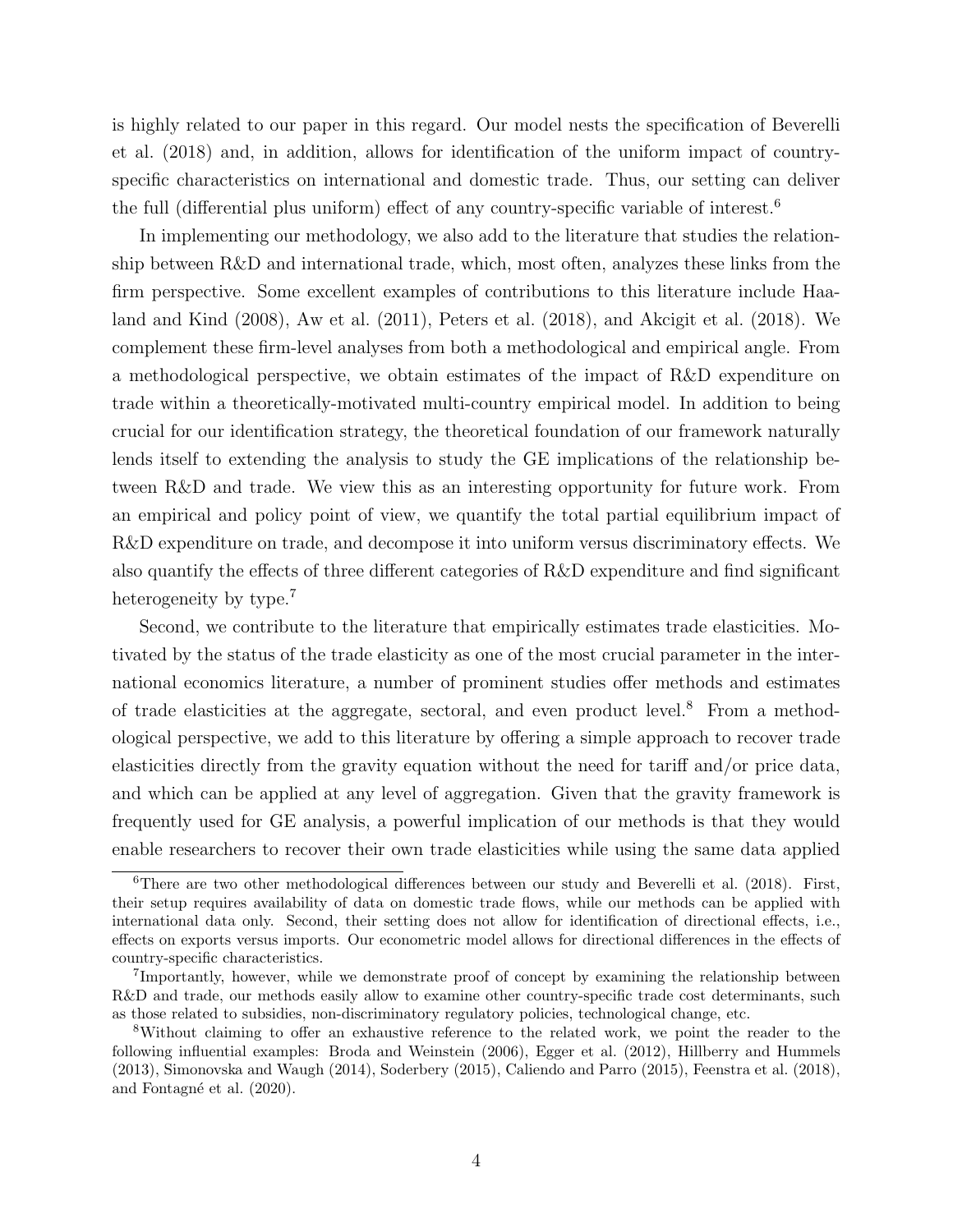in their counterfactual exercises and which correspond to the exact level of (dis-)aggregation in their GE analyses. From a practical perspective, our most valuable empirical contribution is the estimate of the trade elasticity for services.

The rest of the paper is organized as follows. In Section [2](#page-6-0) we derive our structural gravity equation with country-specific trade costs, and translate the theoretical model into an econometric specification. The data for our analysis are described in Section [3.](#page-13-0) Section [4](#page-14-0) brings our econometric specification to the data and presents our benchmark estimates alongside a number of sensitivity checks. After demonstrating the robustness of our benchmark estimates, we offer a proof of concept by studying the impact of R&D on bilateral trade. Section [5](#page-23-0) demonstrates how our methodology can be used to back out trade elasticity estimates, and presents results using aggregate and sectoral data. Section [6](#page-28-0) includes concluding remarks and directions for future work. Finally, a Supplementary Appendix includes complementary theoretical derivations, estimation results, and further data descriptions.

# <span id="page-6-0"></span>2 Structural Gravity with Country-specific Trade Costs

This section builds upon [Anderson](#page-30-3) [\(1979\)](#page-30-3), [Eaton and Kortum](#page-31-3) [\(2002\)](#page-31-3), [Anderson and van](#page-30-2) [Wincoop](#page-30-2) [\(2003\)](#page-30-2), and [Redding and Venables](#page-32-4) [\(2004\)](#page-32-4) to derive our structural gravity equation, that simultaneously allows for the identification of the full impact of country-specific characteristics on bilateral trade flows and estimation of the trade elasticity (without the need for tariffs and/or price data). Subsequently, we translate our theoretical model into an estimating equation.

#### <span id="page-6-1"></span>2.1 Theoretical Foundations

Consumers spend a constant share on goods from different sectors, and within sectors varieties are substitutes with a constant elasticity of substitution (CES). Hence, the preferences across sectors follow a Cobb-Douglas utility function:

$$
u(C_j) = \prod_{l=1}^{\mathcal{L}} \left( C_j^l \right)^{\alpha_j^l},\tag{1}
$$

where  $C_j^l$  denotes consumption of final goods from sector l in country j, and  $\alpha_j^l$  are the exogenously given corresponding consumption shares. Following [Armington](#page-30-12) [\(1969\)](#page-30-12), varieties in each sector are differentiated by place of origin, leading to the following CES consumer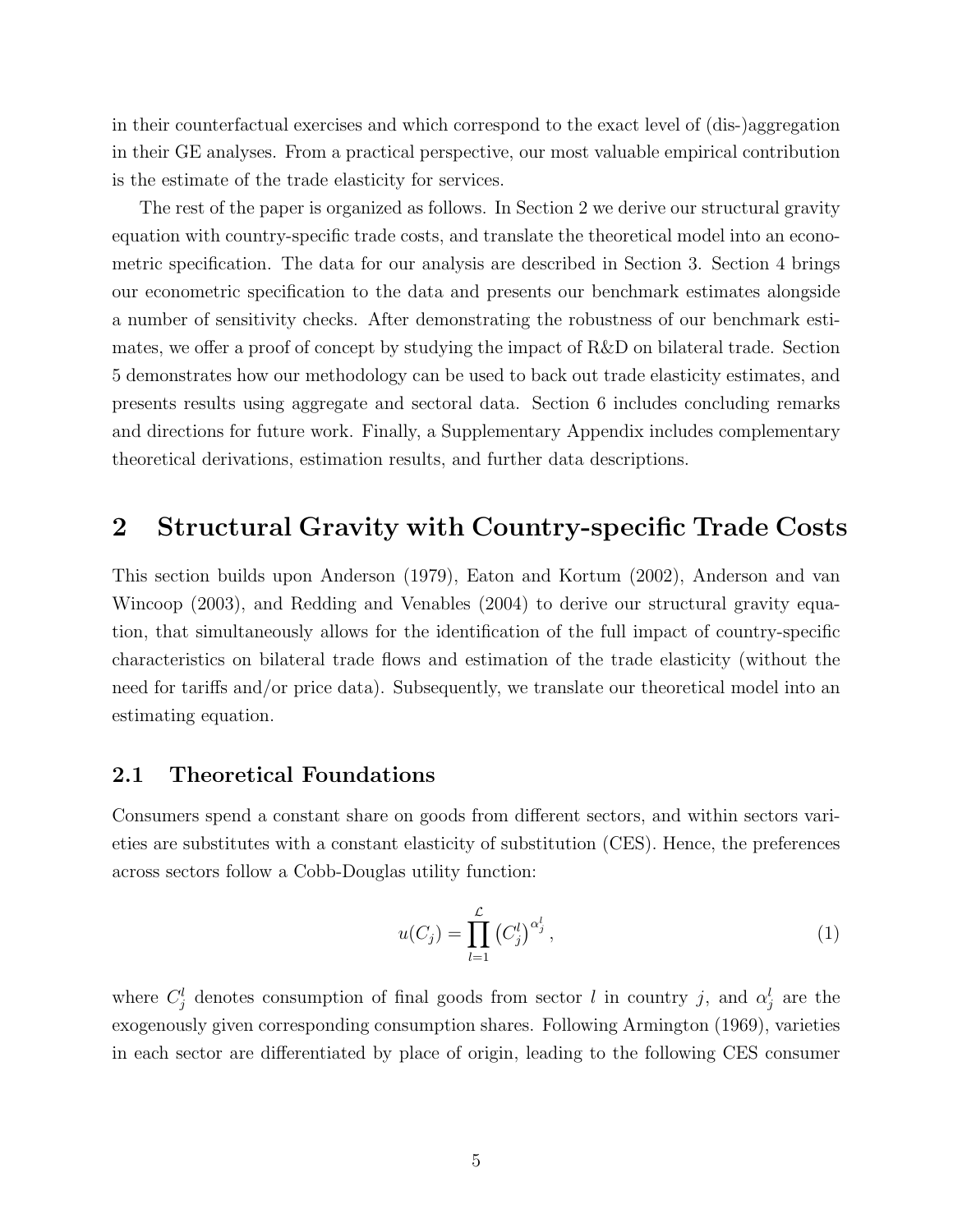preferences over varieties for each sector:

$$
C_j^l = \left\{ \sum_{i=1}^N \left( \beta_i^l \right)^{\frac{1-\sigma^l}{\sigma^l}} \left( c_{ij}^l \right)^{\frac{\sigma^l-1}{\sigma^l}} \right\}^{\frac{\sigma^l}{\sigma^l-1}},\tag{2}
$$

where  $\beta_i^l > 0$  is the CES preference parameter for goods from country i and sector l;  $c_{ij}^l$ denotes consumption of varieties from country i of sector l in country j; and  $\sigma^l > 1$  is the elasticity of substitution between varieties in sector l.  $\sigma^l$  is related to the elasticity of imports with respect to variable trade costs, i.e., the trade elasticity, by  $1 - \sigma^l$ .

We assume a Cobb-Douglas production technology with constant returns to scale in each sector given by:

<span id="page-7-0"></span>
$$
Y_i^l = p_i^l A_i^l (L_i^l)^{1 - \gamma^l} (K_i^l)^{\gamma^l}, \qquad (3)
$$

where  $Y_i^l$  is the value of output in sector l in country i and  $p_i^l$  is the factory-gate price in sector l in country i.  $A_i^l$ ,  $L_i^l$  and  $K_i^l$  are the corresponding levels of technology, non-tradable labor endowment, and physical capital used to produce the goods in sector  $l$  in country  $i$ , respectively.

In a trade context, one may think about other factors that could influence production, such as subsidies or non-discriminatory regulatory policies. These could easily be added to the value production function [\(3\)](#page-7-0). Importantly, such policies will influence production and trade, but will not be identified in a state-of-the-art gravity framework. However, our twostep approach, introduced below, is able to quantify the total effect of any country-specific policy of interest in an otherwise fully theory-consistent gravity framework.

While factors are internationally immobile and can only be transferred between sectors within a country, goods of all sectors can be traded internationally. However, international trade is subject to transport costs,  $t_{ij}^l \geq 1$ . We follow the convenient iceberg transport cost assumption. Hence, for one unit to arrive at destination j,  $t_{ij}^l$  units must be shipped from source *i*. The delivered prices,  $p_{ij}^l$ , for the consumers of sector *l* goods from source *i* in destination j are therefore given by  $p_{ij}^l = p_i^l t_{ij}^l$ .

The budget constraint for the representative consumer is given by  $\sum_l P_j^l C_j^l = \psi_j Y_j$ , where  $\psi_i$  allows for exogenous trade imbalances defined as a fraction of disposable consumer income,  $Y_j$ .  $Y_j$  can be written as the sum of sectoral incomes in j,  $Y_j = \sum_l Y_j^l$ . Expenditure in sector l in country j is given by the constant share (i.e. the Cobb-Douglas share,  $\alpha_j^l$ ) of total disposable income,  $E_j^l = \alpha_j^l \psi_j Y_j$ . Equivalently, expenditure in sector l in country j can also be written as the sum over spending on all goods:  $\sum_i p_{ij}^l c_{ij}^l = E_j^l$ .

Utility maximization of the representative consumer leads to the demand function of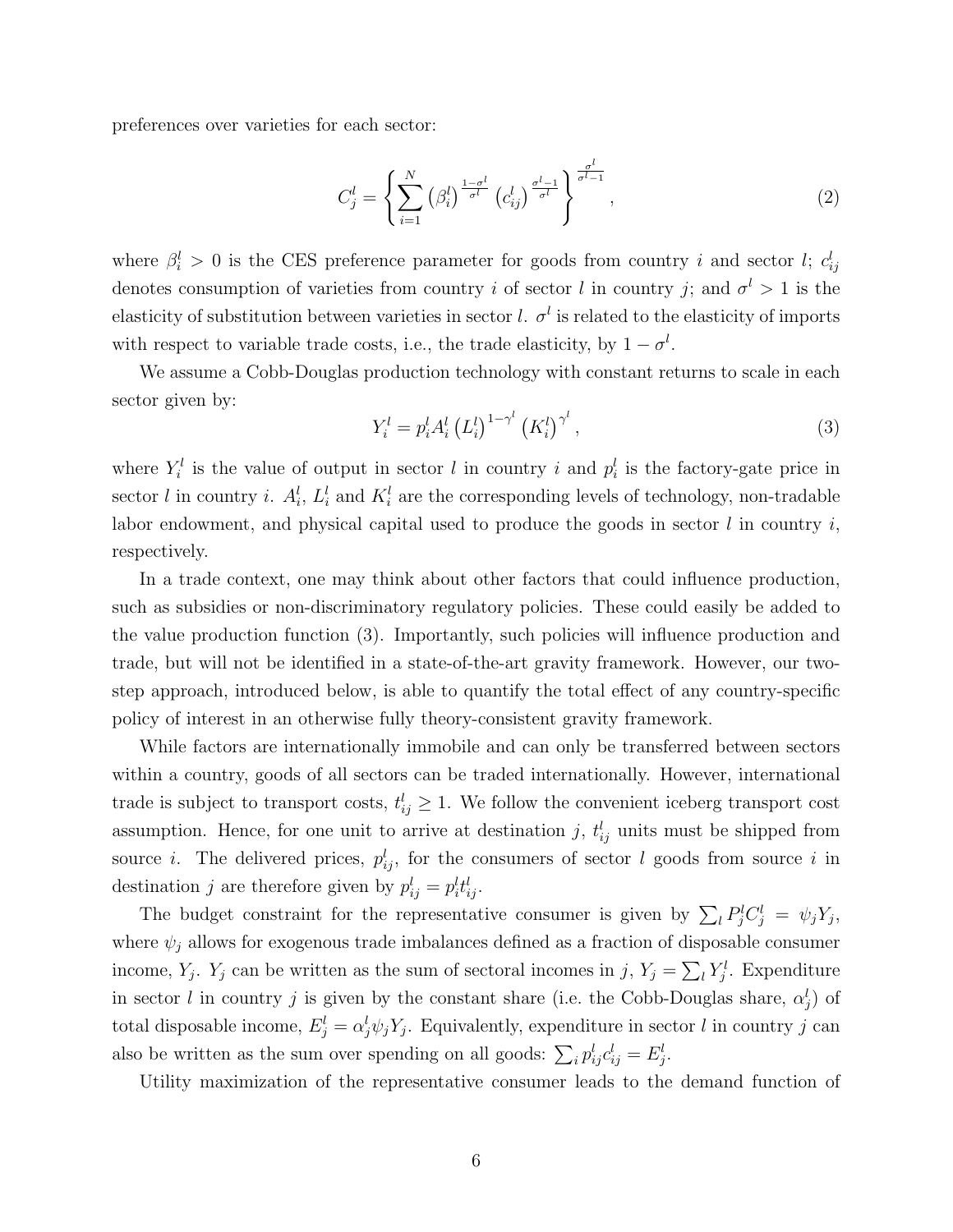country  $j$  for goods from sector  $l$  from country  $i$ :

<span id="page-8-0"></span>
$$
q_{ij}^l = (p_{ij}^l)^{-\sigma^l} \left(\frac{\beta_i^l}{P_j^l}\right)^{1-\sigma^l} E_j^l,
$$
\n(4)

with the CES consumer price index  $P_j$  given by:

$$
P_j^l = \left[\sum_{i=1}^N (\beta_i^l p_{ij}^l)^{1-\sigma^l}\right]^{\frac{1}{1-\sigma^l}} = \left[\sum_{i=1}^N (\beta_i^l p_i^l t_{ij}^l)^{1-\sigma^l}\right]^{\frac{1}{1-\sigma^l}}.
$$
\n(5)

Nominal bilateral demand is obtained by multiplying both sides of [\(4\)](#page-8-0) by the price  $p_{ij}^l$ :

<span id="page-8-1"></span>
$$
X_{ij}^l = \left(\frac{\beta_i^l p_{ij}^l}{P_j^l}\right)^{1-\sigma^l} E_j^l.
$$
\n
$$
(6)
$$

Market clearing ensures that the sectoral production of each country is equal to the worldwide demand for its goods,  $Y_i^l = \sum_{j=1}^N X_{ij}^l$ . Replacing  $X_{ij}^l$  with the expression given in equation [\(6\)](#page-8-1) and normalizing by the value of world production in sector  $l, Y^l$ , we obtain:

$$
\frac{Y_i^l}{Y^l} = \sum_j \left(\frac{\beta_i^l p_{ij}^l}{P_j^l}\right)^{1-\sigma^l} \frac{E_j^l}{Y^l}.\tag{7}
$$

Using  $p_{ij}^l = p_i^l t_{ij}^l$  and rearranging leads to:

<span id="page-8-2"></span>
$$
(\beta_i^l p_i^l)^{1-\sigma^l} = \frac{Y_i^l / Y^l}{\sum_j \left(\frac{t_{ij}^l}{P_j^l}\right)^{1-\sigma^l} \frac{E_j^l}{Y^l}}.
$$
\n(8)

Following [Anderson and van Wincoop](#page-30-2) [\(2003\)](#page-30-2), we define the outward and inward multilateral resistance (OMR and IMR) terms, respectively, as:

$$
\left(\Pi_i^l\right)^{1-\sigma^l} \equiv \sum_j \left(\frac{t_{ij}^l}{P_j^l}\right)^{1-\sigma^l} \frac{E_j^l}{Y^l},\tag{9}
$$

$$
\left(P_j^l\right)^{1-\sigma^l} \equiv \sum_i \left(\frac{t_{ij}^l}{\Pi_i^l}\right)^{1-\sigma^l} \frac{Y_i^l}{Y^l}.
$$
\n(10)

The OMR can be viewed as a weighted-average aggregate of all bilateral trade costs for producers in each country, while the IMR can be seen as a weighted average of all bilateral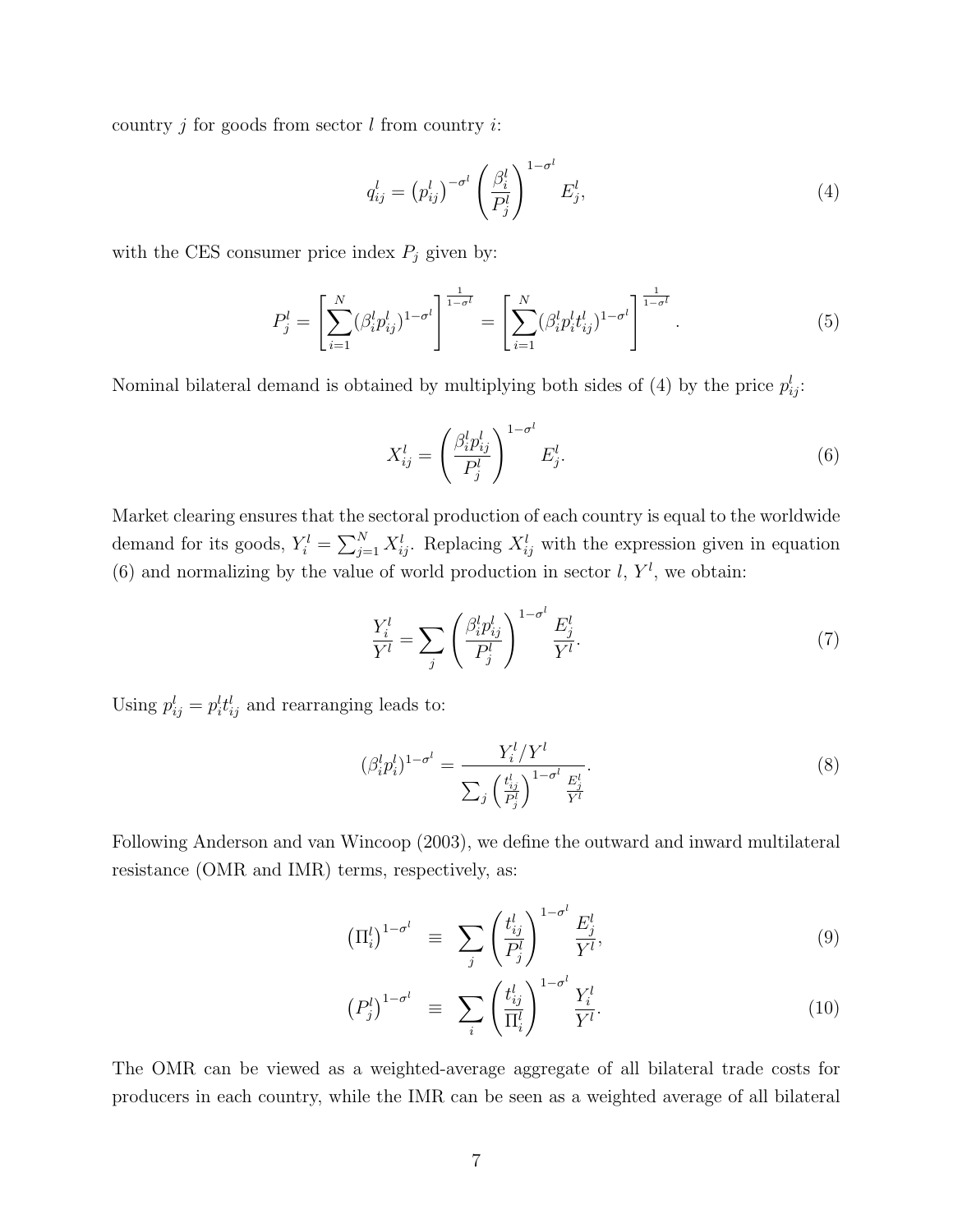trade costs that fall on the consumers in each country.

Using the definition of the OMR in the market-clearing equation [\(8\)](#page-8-2) yields:

<span id="page-9-0"></span>
$$
(\beta_i^l p_i^l)^{1-\sigma^l} = \frac{Y_i^l/Y}{\left(\Pi_i^l\right)^{1-\sigma^l}}.
$$
\n(11)

We can use [\(11\)](#page-9-0) to substitute  $(\beta_i^l p_i^l)^{1-\sigma^l}$  in equation [\(6\)](#page-8-1) to arrive at the standard structural gravity equation:

<span id="page-9-2"></span>
$$
X_{ij}^l = \frac{Y_i^l E_j^l}{Y^l} \left(\frac{t_{ij}^l}{\Pi_i^l P_j^l}\right)^{1-\sigma^l}.
$$
\n(12)

As demonstrated in [Redding and Venables](#page-32-4) [\(2004\)](#page-32-4) and [Anderson et al.](#page-30-5) [\(2020\)](#page-30-5), we can also use the expression  $(\beta_i^l p_i^l)^{1-\sigma^l}$  from equation [\(11\)](#page-9-0) to substitute factory-gate prices in the production value function [\(3\)](#page-7-0):

<span id="page-9-1"></span>
$$
Y_i^l = \left(\beta_i^l\right)^{-\frac{\sigma^l-1}{\sigma^l}} \left(A_i^l\right)^{\frac{\sigma^l-1}{\sigma^l}} \left(L_i^l\right)^{\frac{(\sigma^l-1)(1-\gamma)}{\sigma^l}} \left(K_i^l\right)^{\frac{(\sigma^l-1)\gamma}{\sigma^l}} \left(Y^l\right)^{\frac{1}{\sigma^l}} \left(\Pi_i^l\right)^{-\frac{\sigma^l-1}{\sigma^l}}.\tag{13}
$$

A simple extension from the existing literature, which unlocks significant empirical benefits, is to exploit the structure of the gravity system even further by using equation [\(13\)](#page-9-1) to substitute  $Y_i^l$  into equation [\(12\)](#page-9-2). This leads to:

<span id="page-9-3"></span>
$$
X_{ij}^l = \frac{\left(A_i^l\right)^{\frac{\sigma^l-1}{\sigma^l}} \left(L_i^l\right)^{\frac{(\sigma^l-1)(1-\gamma)}{\sigma^l}} \left(K_i^l\right)^{\frac{(\sigma^l-1)\gamma}{\sigma^l}} E_j^l \left(t_{ij}^l\right)^{1-\sigma^l}}{\left(\beta_i^l\right)^{\frac{\sigma^l-1}{\sigma^l}} \left(V^l\right)^{\frac{\sigma^l-1}{\sigma^l}} \left(\Pi_i^l\right)^{1-\sigma^l+\frac{\sigma^l-1}{\sigma^l}} \left(P_j^l\right)^{1-\sigma^l}}.
$$
\n(14)

Note that, consistent with dynamic gravity theory [\(Eaton et al., 2016;](#page-31-5) [Anderson et al., 2020\)](#page-30-5), we can add a time subscript to each of the variables in equation [\(14\)](#page-9-3). We do this in the next subsection, where we translate our model into an estimating equation.

Before doing so, however, we reiterate that equation [\(14\)](#page-9-3) is a structural gravity equation that capitalizes on and extends four generations of theoretical and empirical developments in the gravity literature: [Anderson](#page-30-3) [\(1979\)](#page-30-3), who derived the first gravity theory on trade; [Ander](#page-30-2)[son and van Wincoop](#page-30-2) [\(2003\)](#page-30-2), who introduced the MR terms and derived the full structural gravity system; [Redding and Venables](#page-32-4) [\(2004\)](#page-32-4), who used gravity theory to aggregate bilateral trade costs into a market access index with implications for cross-country inequality; and [Anderson et al.](#page-30-5) [\(2020\)](#page-30-5), who exploited the structure of the gravity system to introduce the structural OMR as a determinant in the production function. The new step that we take by further exploiting gravity theory is to derive a structural gravity equation which enables us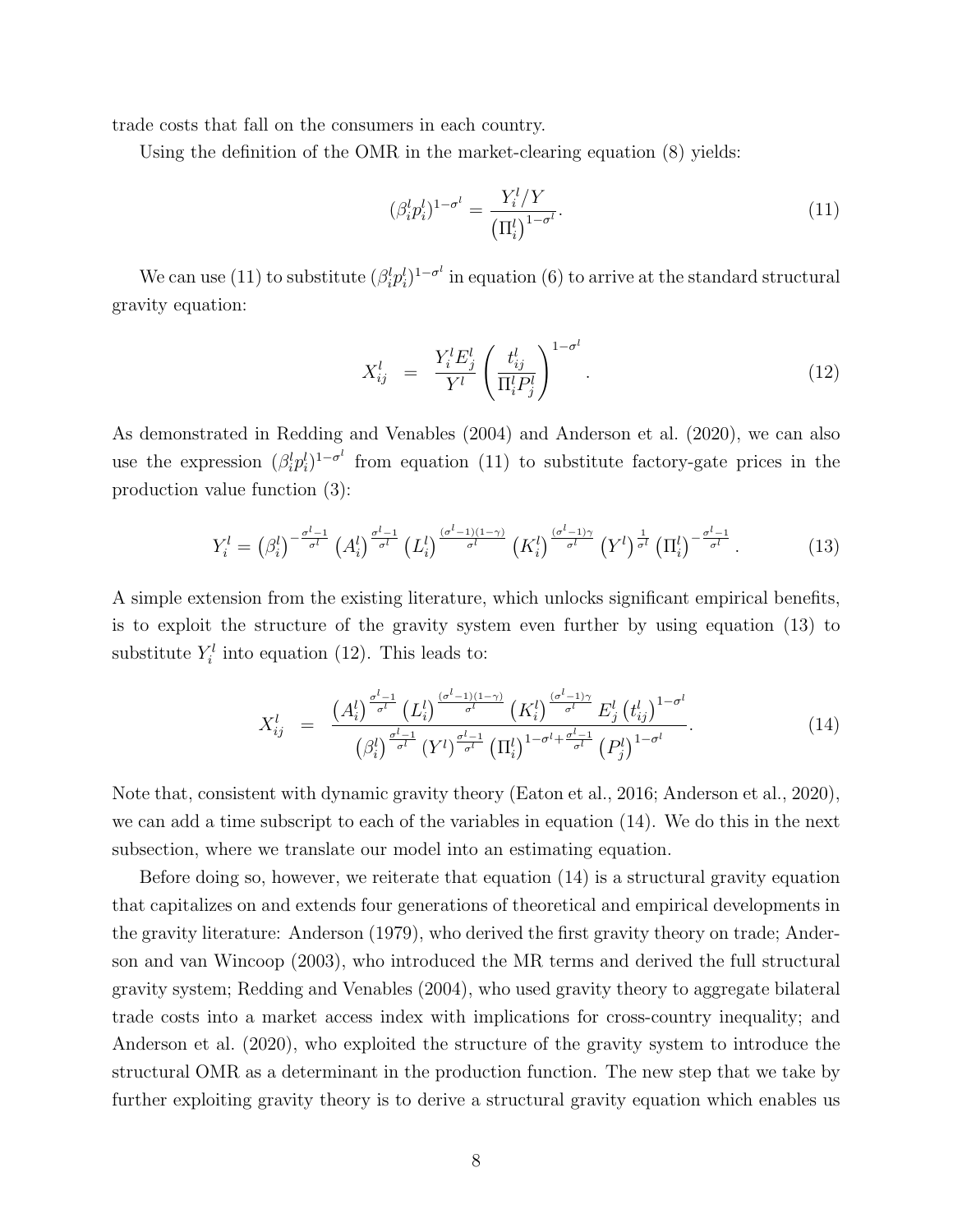to achieve two goals: (i) estimate the full effects of country-specific characteristics on trade, and (ii) obtain estimates of the trade elasticity directly from trade data, i.e., without the need for data on prices and/or tariffs.

#### <span id="page-10-2"></span>2.2 From Theory to Empirics

In what follows, we rely on and extend the latest developments in the empirical gravity literature to translate the theoretical gravity equation  $(14)$  into an estimating model.<sup>[9](#page-2-0)</sup> However, as noted earlier and also consistent with theory, we introduce a time subscript to our specification. Following the recommendations of [Santos Silva and Tenreyro](#page-32-10) [\(2006,](#page-32-10) [2011\)](#page-32-11) we use the Poisson pseudo-maximum likelihood (PPML) estimator, which accounts for potential heteroscedasticity and zero trade flows in trade data, $^{10}$  $^{10}$  $^{10}$  to obtain our main estimates. As such, our estimating equation becomes:

<span id="page-10-0"></span>
$$
X_{ij,t} = \exp[\alpha_1 ln(A_{i,t}) + \alpha_2 ln(L_{i,t}) + \alpha_3 ln(K_{i,t}) + \alpha_4 ln(E_{j,t}) + \alpha_5 ln(t_{ij,t})] \times
$$
  
\n
$$
\exp[\alpha_6 ln(\Pi_{i,t}^{1-\sigma}) + \alpha_7 ln(P_{j,t}^{1-\sigma}) + \alpha_8 \beta_i + \alpha_9 Y_t] \times \epsilon_{ij,t},
$$
\n(15)

where the structural interpretation of the coefficients are as follows:  $\alpha_1 = (\sigma - 1)/\sigma$ ;  $\alpha_2 =$  $(\sigma - 1)(1 - \gamma)/\sigma$ ;  $\alpha_3 = (\sigma - 1)\gamma/\sigma$ ;  $\alpha_4 = 1$ ,  $\alpha_5 = 1 - \sigma$ ;  $\alpha_6 = (1 - \sigma)/\sigma$ ;<sup>[11](#page-2-0)</sup>,  $\alpha_7 = -1$ ; and  $\alpha_8 = \alpha_9 = (1 - \sigma)/\sigma.$ 

As underscored in [Anderson and van Wincoop](#page-30-2) [\(2003\)](#page-30-2), a major challenge with estimating [\(15\)](#page-10-0) is that the MR terms are not observable. And, as mentioned above, the standard practice of using exporter-time and importer-time fixed effects will subsume any countryspecific policies or characteristics, rendering their identification infeasible.

To address this issue, we propose a simple two-step procedure. In Step 1, we estimate the following standard version of equation [\(15\)](#page-10-0) with exporter-time and importer-time fixed effects:

<span id="page-10-1"></span>
$$
X_{ij,t} = \exp[\alpha_5 ln(t_{ij,t}) + \phi_{i,t} + \psi_{j,t}] \times \epsilon_{ij,t}.
$$
\n(16)

Next, we capitalize on the additive property of PPML [\(Arvis and Shepherd, 2013;](#page-30-13) [Fally,](#page-31-13) [2015\)](#page-31-13) to recover the power transformations of the MRs from the estimates of the fixed

<sup>9</sup>We omit the sector superscript, since our model is estimated with aggregate data.

 $10$ Note that, at the level of aggregation in this analysis, we do not observe any zeros.

<sup>&</sup>lt;sup>11</sup>As we recover the MRs to the power of  $1 - \sigma$  from the fixed effects, we transform the power of the corresponding variable as follows:  $1 - \sigma + (\sigma - 1)/\sigma = (2\sigma - \sigma^2 - 1)/\sigma = (1 - \sigma)[(2\sigma - \sigma^2 - 1)]/[(1 - \sigma)\sigma]$ , which leads to  $\alpha_6 = -(2\sigma - \sigma^2 - 1)/[(1 - \sigma)\sigma] = (1 - \sigma)^2/[(1 - \sigma)\sigma] = (1 - \sigma)/\sigma$ .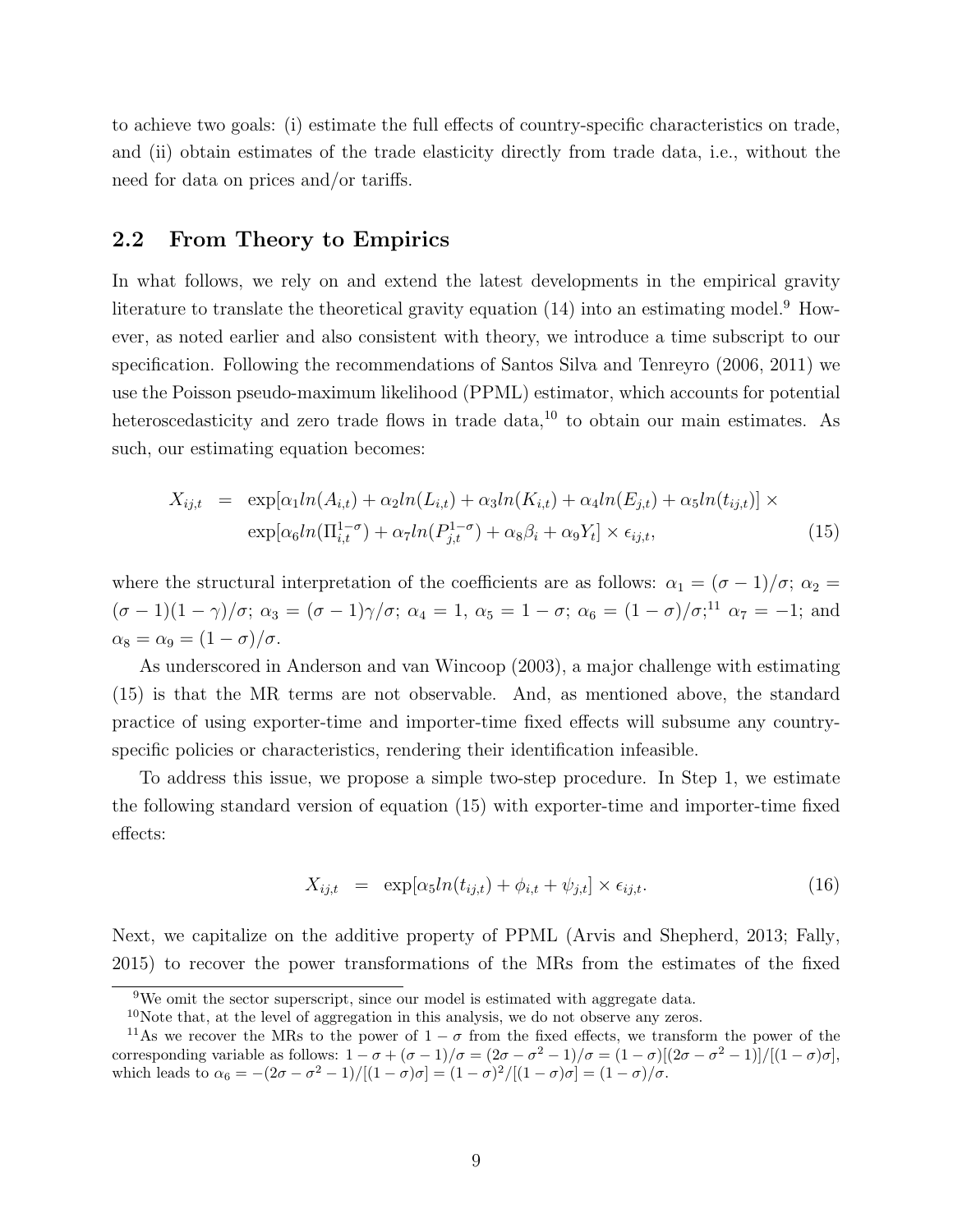effects in equation [\(16\)](#page-10-1) in combination with data on output and expenditure:

<span id="page-11-1"></span><span id="page-11-0"></span>
$$
\widehat{\Pi_{i,t}^{1-\sigma}} = \frac{Y_{i,t}}{\exp(\hat{\phi}_{i,t})} \times \frac{E_{0,t}}{Y_t},\tag{17}
$$

and 
$$
\widehat{P_{j,t}^{1-\sigma}} = \frac{E_{j,t}}{\exp(\hat{\psi}_{j,t})} \times \frac{1}{E_{0,t}},
$$
\n(18)

where  $E_{0,t}$  is the expenditure of the country that has been selected as a numeraire, i.e., whose importer fixed effects are dropped when PPML is estimated without a constant.<sup>[12](#page-2-0)</sup>

In step 2 we replace the MR estimates from above into equation [\(15\)](#page-10-0) to obtain:

$$
X_{ij,t} = \exp[\alpha_1 ln(A_{i,t}) + \alpha_2 ln(L_{i,t}) + \alpha_3 ln(K_{i,t}) + \alpha_4 ln(E_{j,t}) + \alpha_5 ln(t_{ij,t})] \times
$$
  
 
$$
\times \exp[\alpha_6 ln(\overline{\Pi_{i,t}^{1-\sigma}}) + \alpha_7 ln(\overline{P_{j,t}^{1-\sigma}}) + \alpha_8 \beta_i + \alpha_9 Y_t] \times \epsilon_{ij,t}.
$$
 (19)

Several notes are in order. First, we include exporter fixed effects,  $\phi_i$ , to control for the exporter-specific preference parameters in our model,  $\beta_i$ , as well as year fixed effects,  $\phi_t$ , to control for world output,  $Y_t$ . In addition, these fixed effects will absorb any other observable and unobservable characteristics along these dimensions. Second, from theory, the estimate of the coefficient on expenditure  $(\alpha_4)$  and on the IMR  $(\alpha_7)$  should be equal to one. Note, however, there is not much to be gained from the inclusion of these variables in the current setting. Therefore, in addition to regressions where we include expenditure and IMRs, we also estimate specifications where we include importer-time fixed effects and specifications where we use the importer-fixed effects obtained from the first step as constraints.<sup>[13](#page-2-0)</sup>

Third, we have to approximate for trade costs  $t_{i,i,t}$ . To do so, we take two different approaches. First, we approximate bilateral trade costs very flexibly with symmetric bilateral fixed effects  $(\mu_{ij})$ , symmetric bilateral linear trends  $(\mu_{ij} \times t)$ , and time-varying international border effects  $(BRDR_{ij} \times \phi_t)$ , where  $BRDR_{ij}$  is a dummy variable equal to one if countries i and  $j$  are separated by an international border and zero otherwise). Further, we also include three controls for common membership in regional trade agreements (RTAs), the European

<sup>12</sup>See [Fally](#page-31-13) [\(2015\)](#page-31-13) and [Anderson et al.](#page-30-14) [\(2018\)](#page-30-14) for further details on the calculation of the structural MRs from the estimates of PPML fixed effects. Two other methods can be used to deliver exactly the same estimates of the power transformations of the multilateral resistances. First, we could implement the iterative procedure of [Anderson and van Wincoop](#page-30-2) [\(2003\)](#page-30-2). Second, which is standard in the literature, we can solve the theoretical system for the structural MR terms. We capitalize on the PPML fixed effects properties for our two-step approach as it is the simplest possible way to obtain the MRs and, therefore, makes our procedure straightforward to implement.

<sup>&</sup>lt;sup>13</sup>Note that we also could unpack the importer fixed effects, as we unpack the exporter fixed effects using the production function. This would allow us to investigate the drivers of the importer fixed effects and to investigate country-specific effects on the importer and on the exporter side, for example. We see this as a fruitful area for future research.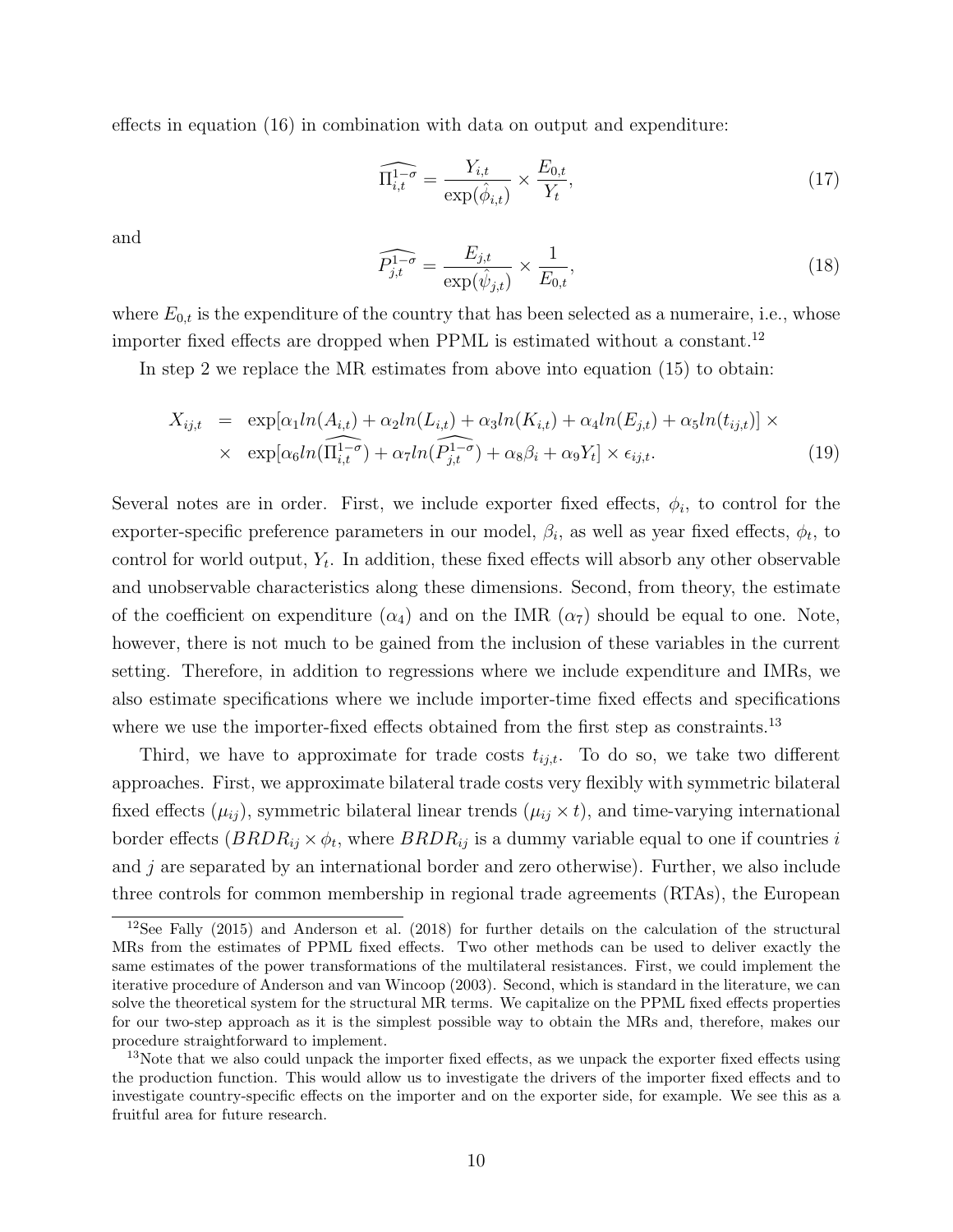Union (EU), and the World Trade Organizaiton (WTO). Overall, this specification captures any bilateral specific components, trend in bilateral changes, common effects of any global trends (e.g., in communication, transportation, technology, etc.) and specific trade policy effects via RTAs and EU or WTO membership as trade costs.<sup>[14](#page-2-0)</sup> As a second alternative approach, we use the trade cost estimates from the first step, constructed using the exact same fixed effects and variables, and constrain bilateral trade costs with theses estimates.

Fourth, and finally, we have to control for  $A_{i,t}$ . To do so, we use a measure of total factor productivity (TFP) as a proxy. In addition, the employed fixed effects will, at least partially, mitigate the known limitation of any TFP measure, namely that it is an estimate of an unobservable term and thus might not perfectly capture true productivity differences across countries and over time. More specifically, the exporter fixed effects will account for any country-specific productivity differences, while the (importer)-time fixed effects will control for global technology/productivity trends and changes over time.<sup>[15](#page-2-0)</sup>

To sum up, when accounting for all of the above considerations, our main estimating equation is expressed as:

<span id="page-12-0"></span>
$$
X_{ij,t} = \exp[\alpha_1 ln(A_{i,t}) + \alpha_2 ln(L_{i,t}) + \alpha_3 ln(K_{i,t}) + \alpha_4 RT A_{ij,t} + \alpha_5 EU_{ij,t}] \times
$$
  
 
$$
\times \exp[\alpha_6 W T O_{ij,t} + \alpha_7 ln(\Pi_{i,t}^{1-\sigma}) + \phi_i + \psi_{j,t} + \mu_{ij} + \mu_{ij} \times t] \times
$$
  
 
$$
\times \exp[B R D R_{ij} \times \phi_t] \times \epsilon_{ij,t}.
$$
 (20)

Note that the importer-time fixed effects also absorb overall time-specific fixed effects. Importantly, from the obtained coefficient for the effect of the OMR  $(\alpha_7)$  we can back out an estimate of  $\sigma$ <sup>[16](#page-2-0)</sup>

Two final considerations should be taken into account when estimating equation [\(20\)](#page-12-0). First, we cluster standard errors by country-pair to allow for correlation in the error term at this level. Second, the MRs are potentially endogenous by construction. To address this issue, we capitalize on and extend the methods of [Feyrer](#page-31-6) [\(2019\)](#page-31-6), [Feyrer](#page-31-7) [\(2021\)](#page-31-7), and [Anderson](#page-30-5) [et al.](#page-30-5) [\(2020\)](#page-30-5) by constructing a series of instruments for the OMRs.[17](#page-2-0)

 $14$ Note that, due to the use of domestic trade flows, we also could add country-specific variables, like institutions or non-discriminatory trade policies, if we interact them with the international border dummy, as in [Beverelli et al.](#page-30-1) [\(2018\)](#page-30-1). We demonstrate this in Section [4.3,](#page-19-0) where we apply our methods to study the impact of country-specific R&D expenditure on international trade.

<sup>&</sup>lt;sup>15</sup>Alternatively, for robustness we assume a first-order autoregressive process for productivity and use the structure of our model to replace technology by explanatory variables. Details are provided in Supplementary Appendix [A.](#page-34-0)

<sup>&</sup>lt;sup>16</sup>Specifically, this is  $\sigma = 1/(1 + \alpha_7)$ . As we discuss in section [5,](#page-23-0) however, the most theory-consistent approach to back out  $\sigma$  is to estimate equation [\(20\)](#page-12-0) while imposing all available constraints on the structural parameters suggested by the model.

<sup>&</sup>lt;sup>17</sup>See section [4.2](#page-16-0) for further detail.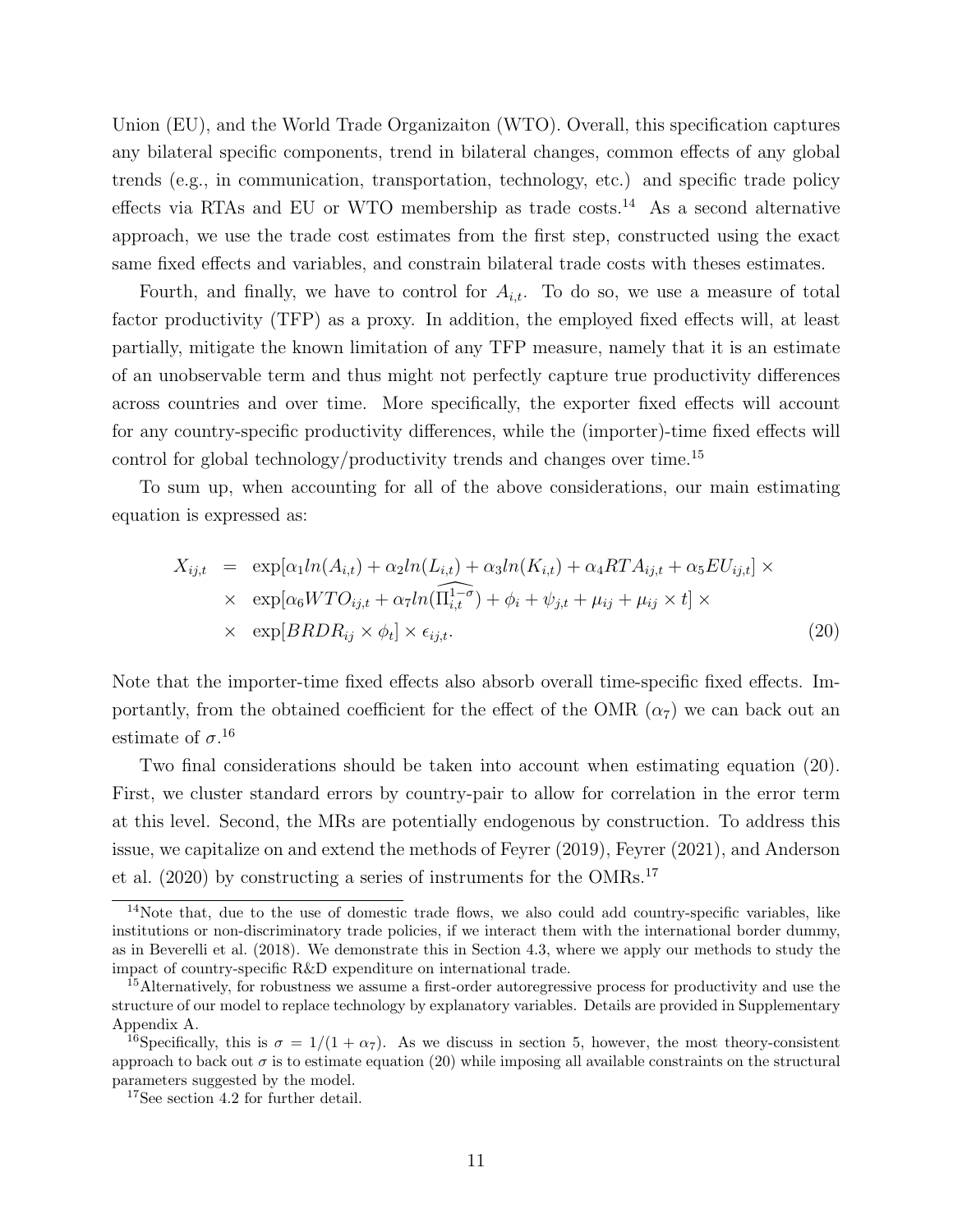Equation [\(20\)](#page-12-0) has two main advantages in relation to standard gravity equations. Consistent with our main objective, it enables us to obtain estimates of country-specific determinants of trade flows and to decompose their effects into uniform versus discriminatory impacts on international relative to internal trade. We demonstrate this in Section [4.3,](#page-19-0) where we apply our methods to study the impact of country-specific R&D expenditure on international trade. However, the estimating equation can accommodate any country-specific variable. Further, equation [\(20\)](#page-12-0) enables us to recover (sectoral) estimates of the trade elasticity directly from bilateral trade data. We demonstrate this in Section [5,](#page-23-0) where we present trade elasticity estimates for Aggregate, Manufacturing, and Services trade, as well as for Tradable and Non-tradable sectors.

# <span id="page-13-0"></span>3 Data Description and Sources

To conduct our empirical analysis, we combine data from several sources. First, we source data on trade, output, and expenditure from the World Input-Output Tables (WIOTs), one of two datasets made publicly available by the World Input-Output Database (WIOD). WIOTs are available for 43 countries,<sup>[18](#page-2-0)</sup> cover years 2000-2014, and provide consistent and harmonized information, in USD, on bilateral (intermediate and final) international and domestic trade flows for 56 disaggregate goods and services industries (see Appendix Table [B1](#page-15-0) for a detailed breakdown).<sup>[19](#page-2-0)</sup>

Next, we match the WIOTs for each year with country-specific data on factors of production (capital and labor compensation) from the WIOD Socio Economic Accounts (SEA), which cover the same countries, time span, and sector disaggregation. To ensure consistency across datasets, we convert the capital and labor compensation variables, available in national currency, to USD using the same exchange rates used in the production of the WIOTs. In addition, before summing the data to our desired level of aggregation, we exclude disaggregate WIOD industries for which we observe positive total trade flows across all destination countries within a given exporter-sector-year, but which do not exhibit positive values for capital or labor compensation at this same level. Overall, this affects a trivial share of the data (4.6 percent).

The main advantages of using WIOD for our analysis are threefold. First, the WIOTs

<sup>18</sup>See Table [B2](#page-17-0) for a full list of countries included in our analysis. Beyond the countries listed in Table [B2,](#page-17-0) the WIOTs contain information on a 'rest of world' (RoW) aggregate and Taiwan. We exclude Taiwan from our analysis due to limited coverage of capital compensation. We exclude the RoW from our analysis due to paucity of data on various aggregates such as bilateral trade agreements at the world level.

 $19$ At this stage, we also clean the data by setting negative trade flow values to zero, if and when they occur. This affects only final goods/services trade, and represents only 0.18 percent of the data.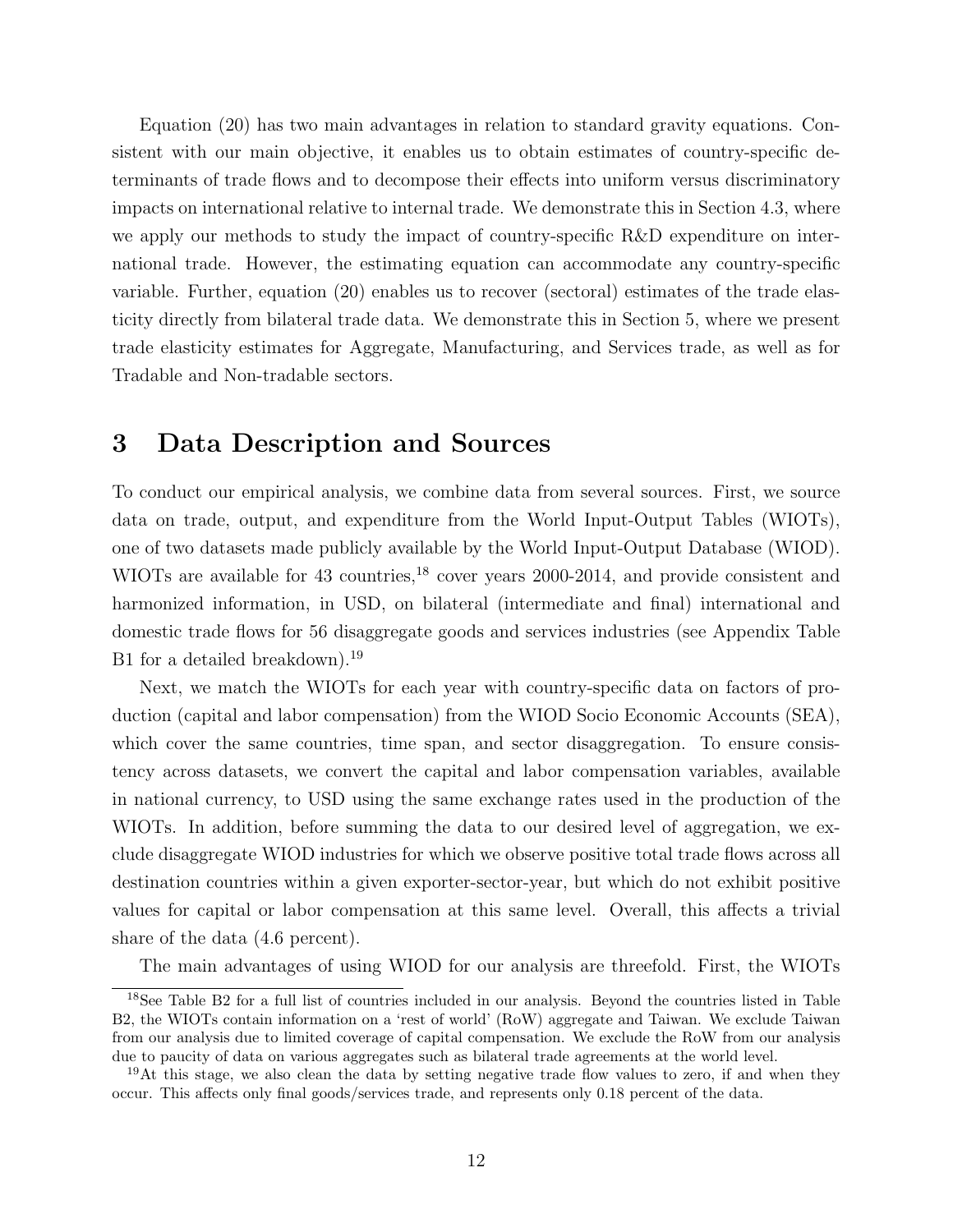allow for consistency with our structural model insofar as they include information on both domestic and international trade flows. Second, given the wide number of sectors available, we are able to obtain disaggregate results and provide sector-specific trade elasticities. This is particularly important for services, and is a novel contribution of our analysis. Finally, combining information from WIOT and SEA allows us to obtain data on the country-specific factors of production at a disaggregate level, which is important for our analysis at the sectoral level.

Subsequently, we match all WIOD data at the aggregate level with information on TFP at current PPPs and population from version 10.0 of the Penn World Table (PWT), dummy variables for common bilateral EU and WTO membership from CEPII, and bilateral RTA membership from the Regional Trade Agreements Database from [Egger and Larch](#page-31-14) [\(2008\)](#page-31-14). Finally, we source country-specific data on gross domestic expenditure on R&D at current PPPs per capita from the Organisation for Economic Co-Operation and Development Main Science and Technology Indicators Database. We include four variables in our countryspecific analysis: total gross domestic expenditure on R&D at current PPPs per capita, which is then broken down into three sub-categories for higher education expenditure, business enterprise expenditure, and total government allocations.

# <span id="page-14-0"></span>4 Estimating Country-specific Trade Costs

We start this section by applying our procedure to aggregate data. We subsequently perform a series of sensitivity checks and demonstrate that our methods and results are robust to various endogeneity concerns. In this vein, we undertake three separate instrumental variable (IV) approaches to correct for potential endogeneity in our baseline estimating equation. Finally, upon demonstrating the strength of our methodology and robustness of our empirical results, we provide proof of concept by examining the links between country-specific R&D expenditure and bilateral trade.

#### 4.1 Benchmark Estimates

Table [1](#page-15-0) presents the empirical results for our baseline specification [\(20\)](#page-12-0). The two panels of Table [1](#page-15-0) are based on different approaches to proxy bilateral trade costs. Estimates in panel A are obtained with fully flexible bilateral trade costs. As described in section [2.2,](#page-10-2) we approximate bilateral trade costs by controlling for symmetric bilateral fixed effects, bilateral linear trends, time-varying international border effects, and dummy variables for common EU, WTO, and RTA membership. The estimates in panel B are obtained after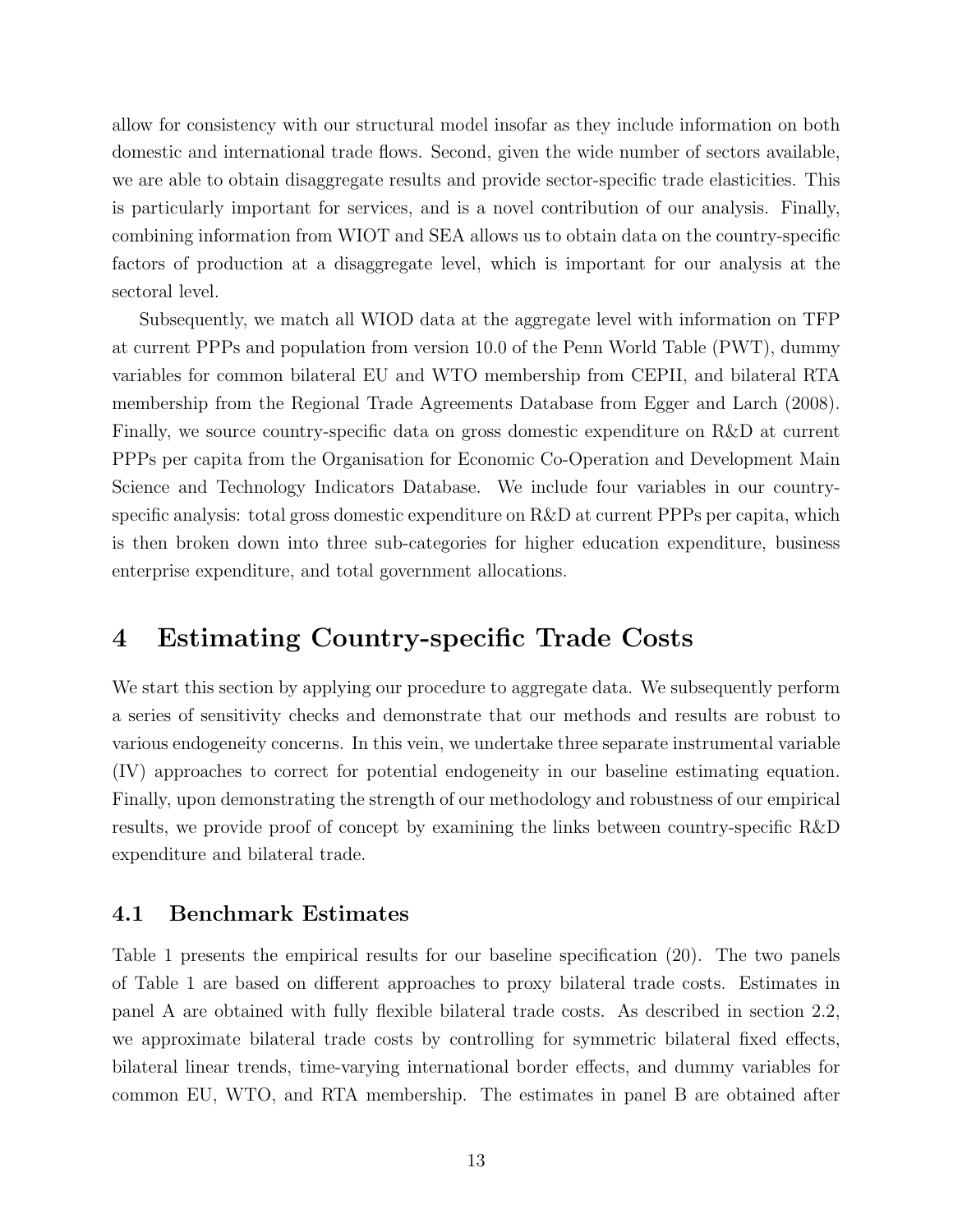constraining the vector of bilateral trade costs in the second stage analysis to be the vector of corresponding estimates that we obtain from the first stage.

Column (1) presents our most flexible specification, whereby we include importer-time fixed effects directly. We note that the estimates of the effects of RTA, EU, and WTO membership exhibit expected signs and magnitudes in line with the literature. Further, the point estimates on labor and capital fall within the theoretical bounds of zero to one and, with a ratio of roughly  $2/3$  and  $1/3$ , respectively, have plausible magnitudes. Our point estimate of the power transformation of the OMR term,  $ln(\widehat{\Pi_{i,t}^{1-\sigma}})$ , is equal to -0.857 and is statistically significant at the 1% level.

|                                      | $\overline{(1)}$ | (2)                            | $\overline{(3)}$                    | (4)         | (5)                               | $\overline{(6)}$                    |
|--------------------------------------|------------------|--------------------------------|-------------------------------------|-------------|-----------------------------------|-------------------------------------|
|                                      |                  | Panel A                        |                                     |             | Panel B                           |                                     |
|                                      |                  | Flexible bilateral trade costs | with constrained importer-time FEs: |             | Constrained bilateral trade costs | with constrained importer-time FEs: |
|                                      | None             | Partial                        | Full                                | None        | Partial                           | Full                                |
| $ln(A_{i,t})$                        | $0.070*$         | $0.085*$                       | $0.085*$                            | 0.046       | 0.053                             | 0.053                               |
|                                      | (0.042)          | (0.046)                        | (0.048)                             | (0.093)     | (0.049)                           | (0.050)                             |
| $ln(L_{i,t})$                        | $0.579***$       | $0.561***$                     | $0.579***$                          | $0.555***$  | $0.552***$                        | $0.563***$                          |
|                                      | (0.054)          | (0.032)                        | (0.028)                             | (0.072)     | (0.039)                           | (0.032)                             |
| $ln(K_{i,t})$                        | $0.339***$       | $0.346***$                     | $0.361^{\ast\ast\ast}$              | $0.382***$  | $0.383***$                        | $0.392^{\ast\ast\ast}$              |
|                                      | (0.053)          | (0.040)                        | (0.040)                             | (0.073)     | (0.048)                           | (0.045)                             |
| $ln(\widehat{\Pi_{i,t}^{1-\sigma}})$ | $-0.857***$      | $-0.817***$                    | $-0.877***$                         | $-0.842***$ | $-0.833***$                       | $-0.878***$                         |
|                                      | (0.062)          | (0.074)                        | (0.047)                             | (0.079)     | (0.097)                           | (0.054)                             |
| $RTA_{i,j,t}$                        | $0.072**$        | $0.077**$                      | $0.077^{\ast\ast}$                  |             |                                   |                                     |
|                                      | (0.035)          | (0.036)                        | (0.036)                             |             |                                   |                                     |
| $EU_{ij,t}$                          | $0.032\,$        | 0.038                          | $0.015\,$                           |             |                                   |                                     |
|                                      | (0.034)          | (0.039)                        | (0.032)                             |             |                                   |                                     |
| $WTO_{ij,t}$                         | 0.051            | 0.043                          | 0.042                               |             |                                   |                                     |
|                                      | (0.058)          | (0.057)                        | (0.057)                             |             |                                   |                                     |
| $ln(E_{j,t})$                        |                  | $0.969***$                     |                                     |             | $0.972^{\ast\ast\ast}$            |                                     |
|                                      |                  | (0.034)                        |                                     |             | (0.046)                           |                                     |
| $ln(\widehat{P_{j,t}^{1-\sigma}})$   |                  | $-0.930***$                    |                                     |             | $-0.949***$                       |                                     |
|                                      |                  | (0.071)                        |                                     |             | (0.095)                           |                                     |
| Observations                         | 26,460           | 26,460                         | 26,460                              | 26,460      | 26,460                            | 26,460                              |

<span id="page-15-0"></span>Table 1: Baseline Results with Country-level Data

Notes: This table presents results for equation [\(20\)](#page-12-0) using country-level data following the two-stage approach. Estimates in panel A are obtained with fully flexible bilateral trade costs. Column (1) includes importer-time FEs directly. Column (2) includes expenditure and estimates of the power transformation of the IMR term from equation [\(18\)](#page-11-0) instead of importer-time fixed effects. Further, column (3) includes the computed vector of importer-time FEs from the first stage, with its parameter constrained to unity. Estimates in panel B are obtained after constraining the vector of bilateral trade costs to be the vector of corresponding estimates that we obtain from the first stage. Results in columns (4)-(6) are obtained following the same steps for columns (1)-(3). Column (6) represents our preferred baseline specification. Standard errors clustered by country-pair in parentheses.  $* p < 0.10, ** p < .05, ** p < .01$ . See text for further details.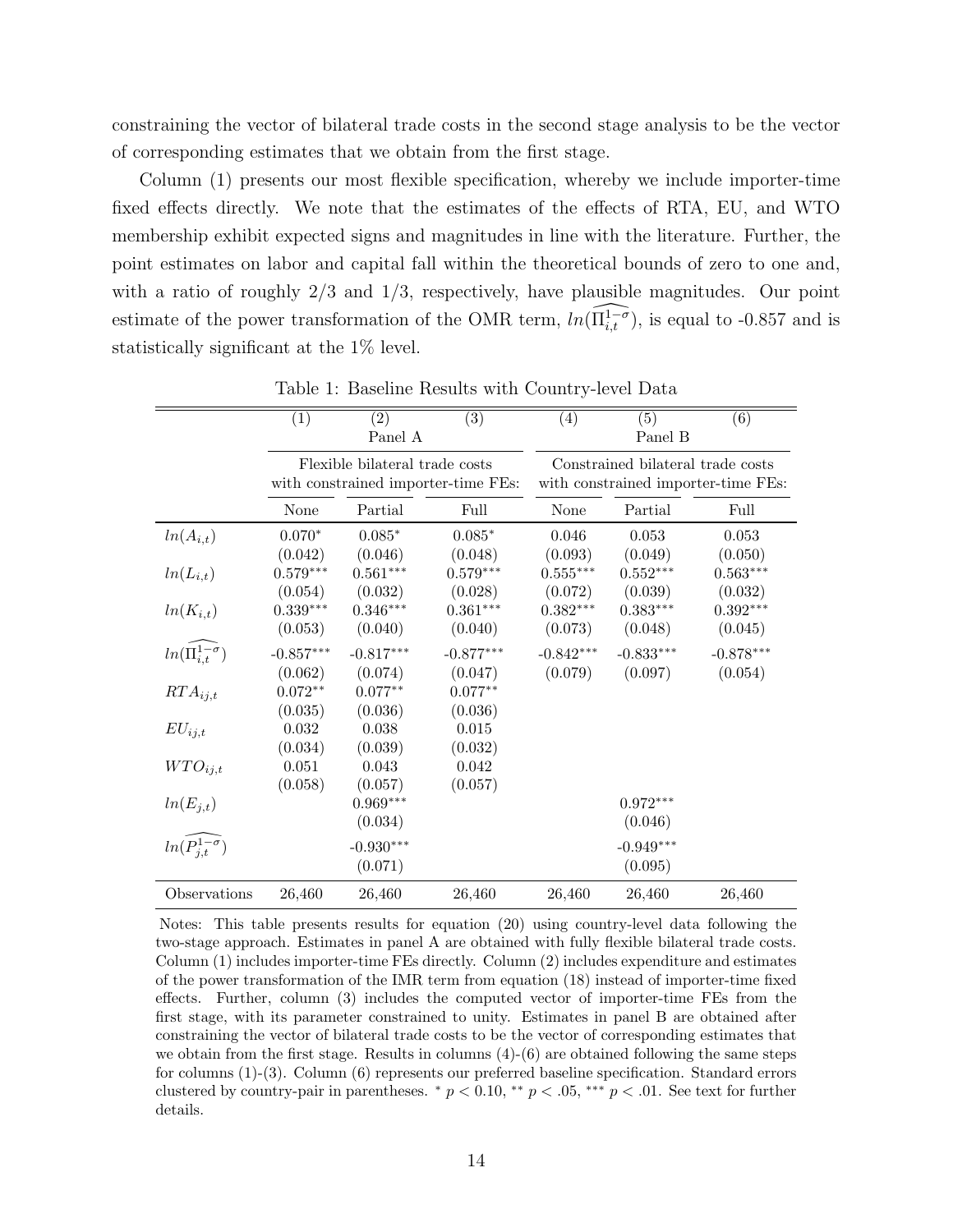In the next two columns of panel A, we gradually constrain the specification from column (1) given estimates from the first stage and guided by theory. Specifically, we vary the degree to which we constrain the importer-time fixed effects. In column (2), we include expenditure and estimates of the power transformation of the IMR term from the first stage, corresponding to equation [\(18\)](#page-11-0) instead of importer-time fixed effects. The estimates on both new variables are statistically significant and with signs as predicted by theory. Moreover, in line with our priors based on theory, we fail to reject the null hypothesis that the estimates for expenditure are statistically different than one. Importantly, the estimates on all other variables are very close to those in column (1). Next, in column (3), we directly include the computed vector of importer-time fixed effects from the first stage, with its parameter constrained to unity. Once again, results remain comparable to those from column (1).

The estimates in panel B are obtained after constraining the vector of bilateral trade costs in the second-stage estimation to be the vector of corresponding estimates that we obtain from the first stage. Results in columns  $(4)-(6)$  are obtained following exactly the same steps for the specification of the importer-time fixed effects that we took to in columns  $(1)-(3)$ . Specifically, in column  $(4)$  we include importer-time fixed effects. Then, in column (5), we include the structural covariates for expenditure and the IMR term from the first stage. Finally, in column (6), we constrain the estimates on the two structural variables to unity. Column (6) represents our preferred specification as it aligns most closely with theory. Overall, however, the estimates in column (6) are as expected, and are strikingly similar to all other results in Table [1.](#page-15-0)

#### <span id="page-16-0"></span>4.2 Endogeneity Concerns and Robustness Analysis

There are at least three potential reasons for endogeneity concerns with the key structural OMR covariate,  $ln(\Pi_{i,t}^{1-\sigma})$ , in equation [\(20\)](#page-12-0). First, it is endogenous by construction because it includes own-country national income. Second, in addition to the direct link to own size, it could be endogenous due to indirect links between own national income and the national incomes of all other countries. Finally, there could also be an indirect relationship between own national income and the IMRs of all other countries. To mitigate these concerns, we follow and extend the existing literature to construct three different IVs. In what follows, we describe each IV and discuss the corresponding estimates in turn.<sup>[20](#page-2-0)</sup>

 $20$ We rely on the generalized method of moments estimation technique for panel count data models with endogenous regressors, which are discussed in detail in [Windmeijer and Santos Silva](#page-33-1) [\(1997\)](#page-33-1) and [Windmeijer](#page-33-2) [\(2008\)](#page-33-2). As discussed in this literature, when controlling for unobserved heterogeneity, panel count data models might suffer from incidental parameter problems with inconsistent estimates unless the time dimension is large. Note, however, that this is not of concern in our estimation setting since our variable of interest varies at the exporter-importer-year  $(ijt)$  level, and thus we have a relatively large number of observations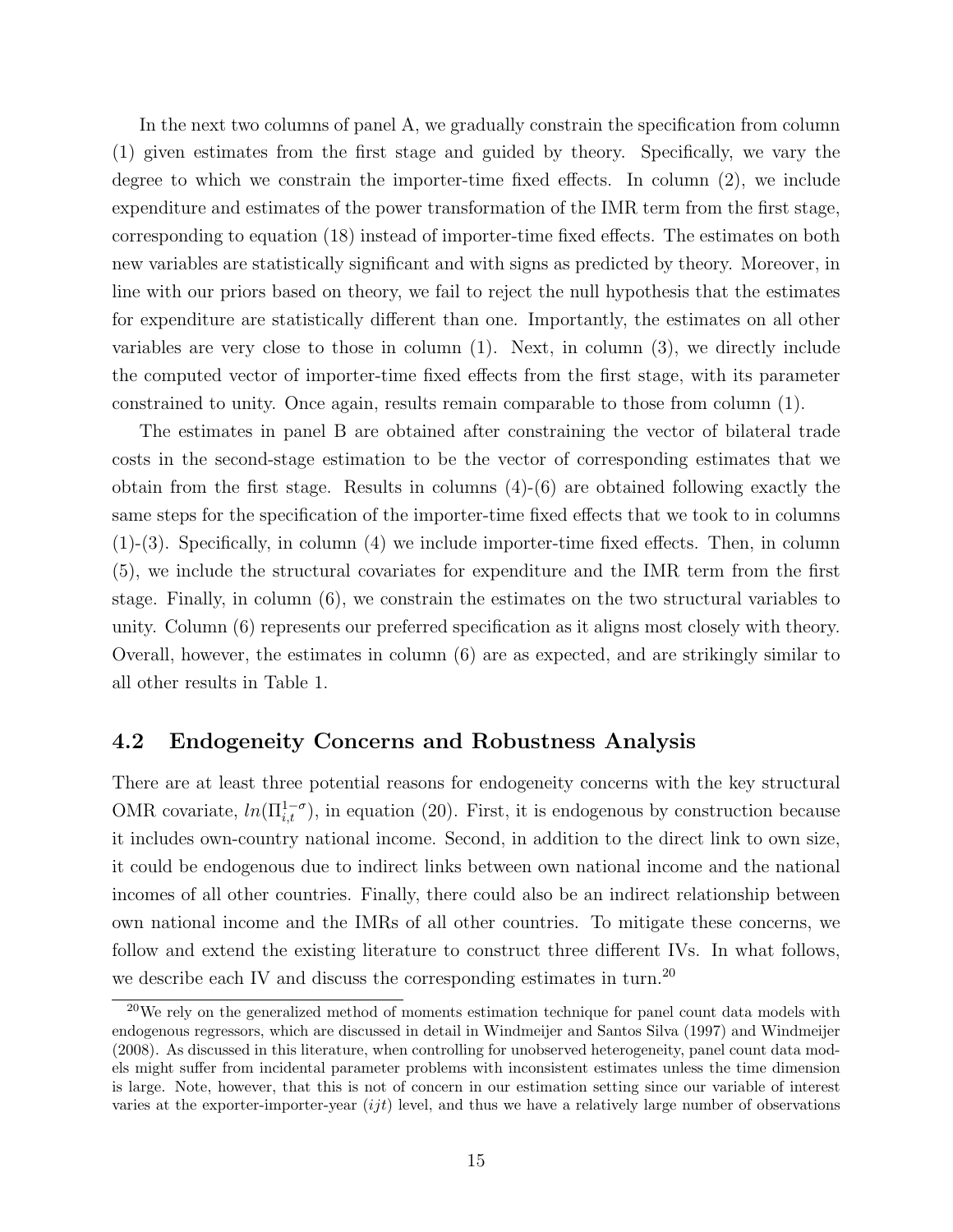Table [2](#page-17-0) presents results, where, to ease comparison, column (1) reproduces results from our preferred specification from column (6) of Table [1.](#page-15-0) In our first IV, IV-1, we follow [An](#page-30-5)[derson et al.](#page-30-5) [\(2020\)](#page-30-5) and re-construct the OMR term using base-year weights. Mechanically, we compute:  $\Pi_{i,t}^{1-\sigma} = \sum_{j\neq i} \left(\frac{t_{ij,t}}{P_{j,t}}\right)^{1-\sigma} \frac{W_{j,2000}}{W_{2000}},$  where W represents base-year weights either using number of employees from  $SEA$  or base-year population from PWT.<sup>[21](#page-2-0)</sup> Thus, we simultaneously eliminate the direct own-size links by construction as well as residual endogeneity due to links between national income and incomes of other countries. Results under this IV strategy, when using the number of employees as weights, $2<sup>2</sup>$  are presented in column (2). We note that they are very similar to our baseline estimates in column (1).

|                                      | (1)             | (2)         | (3)                   | (4)         | (5)         | (6)                | (7)         |
|--------------------------------------|-----------------|-------------|-----------------------|-------------|-------------|--------------------|-------------|
|                                      |                 |             | No. Employees Weights |             |             | Population Weights |             |
|                                      | <b>Baseline</b> | $IV-1$      | $IV-2$                | $IV-3$      | $IV-1$      | $IV-2$             | $IV-3$      |
| $ln(A_{i,t})$                        | 0.053           | 0.053       | 0.053                 | 0.053       | 0.053       | 0.053              | 0.053       |
|                                      | (0.050)         | (0.051)     | (0.051)               | (0.050)     | (0.050)     | (0.050)            | (0.050)     |
| $ln(L_{i,t})$                        | $0.563***$      | $0.585***$  | $0.584**$             | $0.569***$  | $0.547***$  | $0.543**$          | $0.569***$  |
|                                      | (0.032)         | (0.103)     | (0.231)               | (0.119)     | (0.106)     | (0.256)            | (0.119)     |
| $ln(K_{i,t})$                        | $0.392***$      | $0.391***$  | $0.391***$            | $0.392***$  | $0.394***$  | $0.394***$         | $0.392***$  |
|                                      | (0.045)         | (0.046)     | (0.044)               | (0.044)     | (0.046)     | (0.046)            | (0.044)     |
| $ln(\widehat{\Pi}_{i,t}^{1-\sigma})$ | $-0.878***$     | $-0.920***$ | $-0.918**$            | $-0.889***$ | $-0.848***$ | $-0.842*$          | $-0.889***$ |
|                                      | (0.054)         | (0.195)     | (0.441)               | (0.216)     | (0.194)     | (0.482)            | (0.216)     |
| Observations                         | 26,460          | 26,460      | 26,460                | 26,460      | 26,460      | 26,460             | 26,460      |

<span id="page-17-0"></span>Table 2: Baseline Results with IVs for OMR Terms

Notes: This table presents results using country-level data. Column (1) presents baseline results for equation [\(20\)](#page-12-0). In all subsequent columns we correct for potential endogeneity from the OMR term in equation [\(20\)](#page-12-0) through different instruments. Column (2) solves for IMR and OMR terms using base-year weights and  $t_{ij,t}$  estimated from the first stage. Column (3) solves for IMR and OMR terms using base-year weights and  $t_{ij,t}$  estimated following [Feyrer](#page-31-6) [\(2019\)](#page-31-6). Column (4) uses a base-year weighted average of  $t_{ij}$  estimated following [Feyrer](#page-31-6) [\(2019\)](#page-31-6). Columns (2)-(4) use number of employees in year 2000 for base-year weights. Columns (5)-(7) correct for potential endogeneity in equation  $(20)$  following the same procedure as columns  $(2)-(4)$ , but instead use population in year 2000 for base-year weights. All IV columns exclude within-country values. Standard errors clustered by country-pair in parentheses.  $* p < 0.10$ ,  $* p < 0.05$ ,  $** p < 0.01$ .

Our second IV, IV-2, extends the methods in IV-1 to account for potential additional higher-order endogeneity introduced by the bilateral fixed effects in our trade cost vector. Following the recommendations of [Feyrer](#page-31-6) [\(2019\)](#page-31-6), we build upon the approach taken in IV-1 but now compute  $\widetilde{t_{i,j,t}}$  from a first-stage regression where we regress international bilateral gross exports on time-varying distance  $(dist_{ij,t} \equiv dist_{ij} \times \phi_t)$  and use this trade cost vector

to identify the exporter  $(i)$  and time  $(t)$  fixed effects.

<sup>&</sup>lt;sup>21</sup>Specifically, given the trade cost vector and the base-year weights, we solve for the system of equations that come from the OMR and IMR terms, the latter being  $P_{j,t}^{1-\sigma} = \sum_{i \neq j} \left( \frac{t_{ij,t}}{\Pi_{i,t}} \right)^{1-\sigma} \frac{W_{i,2000}}{W_{2000}}$ .

 $22$ Below we also report and discuss estimates that use population weights.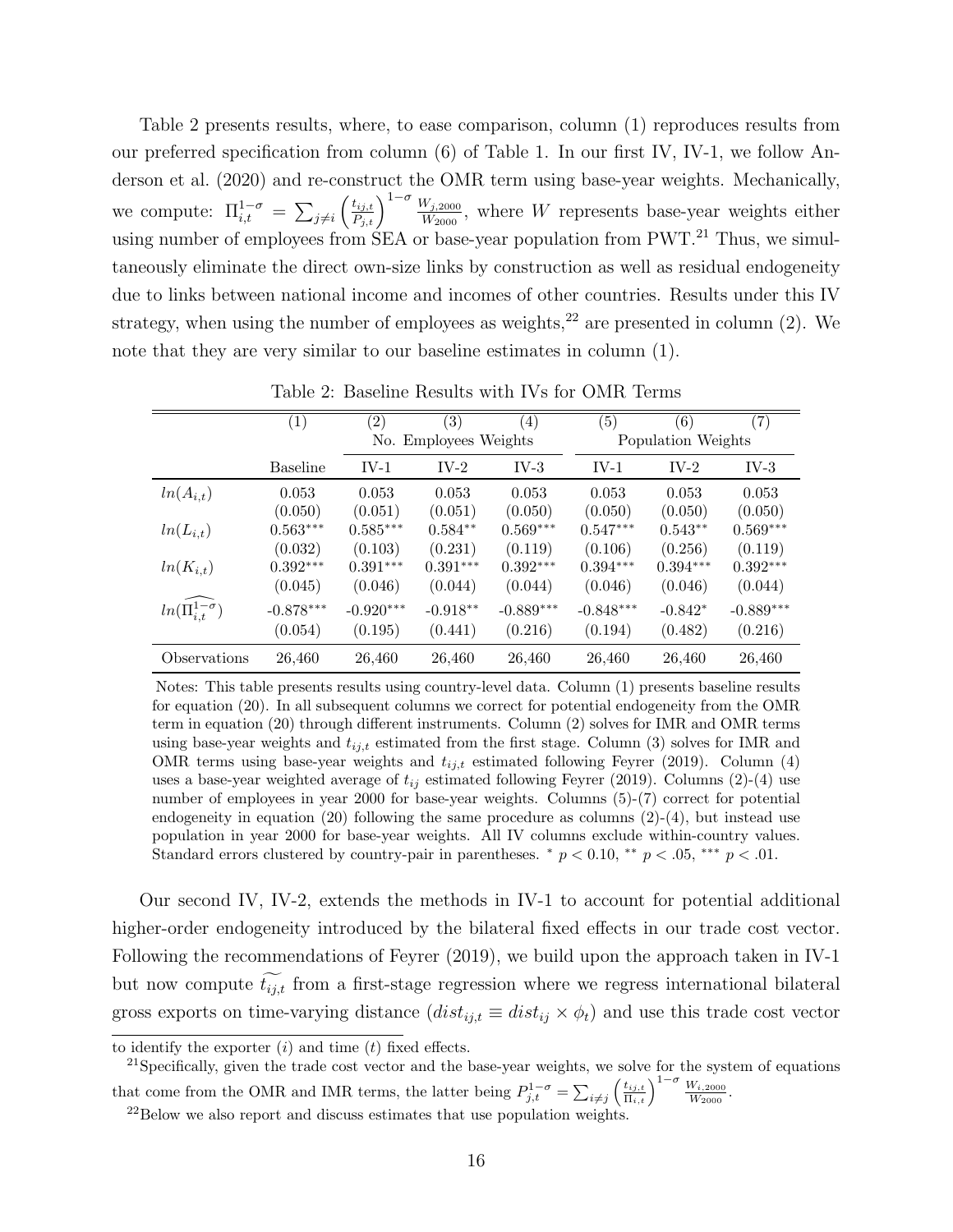to re-compute MR terms. As such, we compute  $\Pi_{i,t}^{1-\sigma} = \sum_{j\neq i} \left(\widetilde{\frac{t_{ij,t}}{P_{i,t}}}\right)^{1-\sigma} \frac{W_{j,2000}}{W_{2000}}$  $\frac{1-\sigma}{i,t} = \sum_{j\neq i} \left(\frac{t_{ij,t}}{P_{j,t}}\right)$   $\frac{W_{j,2000}}{W_{2000}}$ , and present results using employee weights in column (3). Results remain in line with our baseline estimates.

Finally, our third IV, IV-3, uses the recomputed trade cost vector from IV-2 and takes a weighted average for each exporter across all imp orters, using base-year values as weights. Otherwise stated, we compute  $\Pi_{i,t}^{1-\sigma} = \sum_{j\neq i} \left(\widetilde{t_{ij,t}}\right)^{1-\sigma} \frac{W_{j,2000}}{W_{2000}}$  and present results when using employee weights in column  $(4)$ . Results remain similar to our baseline specification.<sup>[23](#page-2-0)</sup>

Columns  $(5)-(7)$  of Table [2](#page-17-0) follow the same estimation approach as columns  $(2)-(4)$ , except employ population weights. Results are very similar under the two estimation approaches, albeit with slightly less negative estimates on the OMR terms when using population weights.

To further test the robustness of our results, we conduct several additional experiments, presented in Table [3,](#page-19-1) where once again, column (1) reproduces our baseline estimates from column (6) of Table [1.](#page-15-0) To motivate our first robustness check, recall that the first-stage estimation allows us to directly retrieve the error term,  $\epsilon_{ij,t}$ . We take advantage of this information in column (2), where we use total exports corrected for the error term from the first stage estimation as a dependent variable. Comparing with our baseline results in column (1), point estimates and standard errors are virtually identical.

In columns (3) and (4), we exploit the fact that the SEA database provides additional measures of capital and labor, beyond what we include in our baseline estimation. As such, in column (3), we replace capital compensation with a measure of nominal capital stock. While this yields a smaller point estimate overall for  $K_{i,t}$ , the point estimate on the OMR term is robust and in line with baseline results. Similarly, in column (4), we replace our measure of labor compensation with compensation of employees.<sup>[24](#page-2-0)</sup> This yields a slightly higher estimate of  $L_{i,t}$  but, as was the case for column (3), the point estimate on the OMR term remain robust.

In column (5) we implement three-way clustering of standard errors by exporter, importer, and year to allow for correlation of the error term across all three dimensions. Standard errors are slightly larger, with the overall significance of our baseline results unchanged. Finally, to conclude the robustness analysis, in column (6) we employ an alternative method to control for productivity. This is a potentially important improvement because the TFP term used so far is based on estimates of a production function which does not necessarily align with all underlying assumptions in our structural framework. Thus, we aim to show

 $^{23}$ A possible explanation as to why IV-2 and IV-3 deliver larger standard errors for the OMR term as compared to our baseline and IV-1 is that since our panel is relatively short, spanning years 2000-2014, potentially we do not capture large amounts of variation over time when computing  $dist_{ij,t}$ .

 $24$ Note that labor compensation is potentially a more comprehensive measure, insofar as it includes compensation to all labor types, e.g. the self-employed.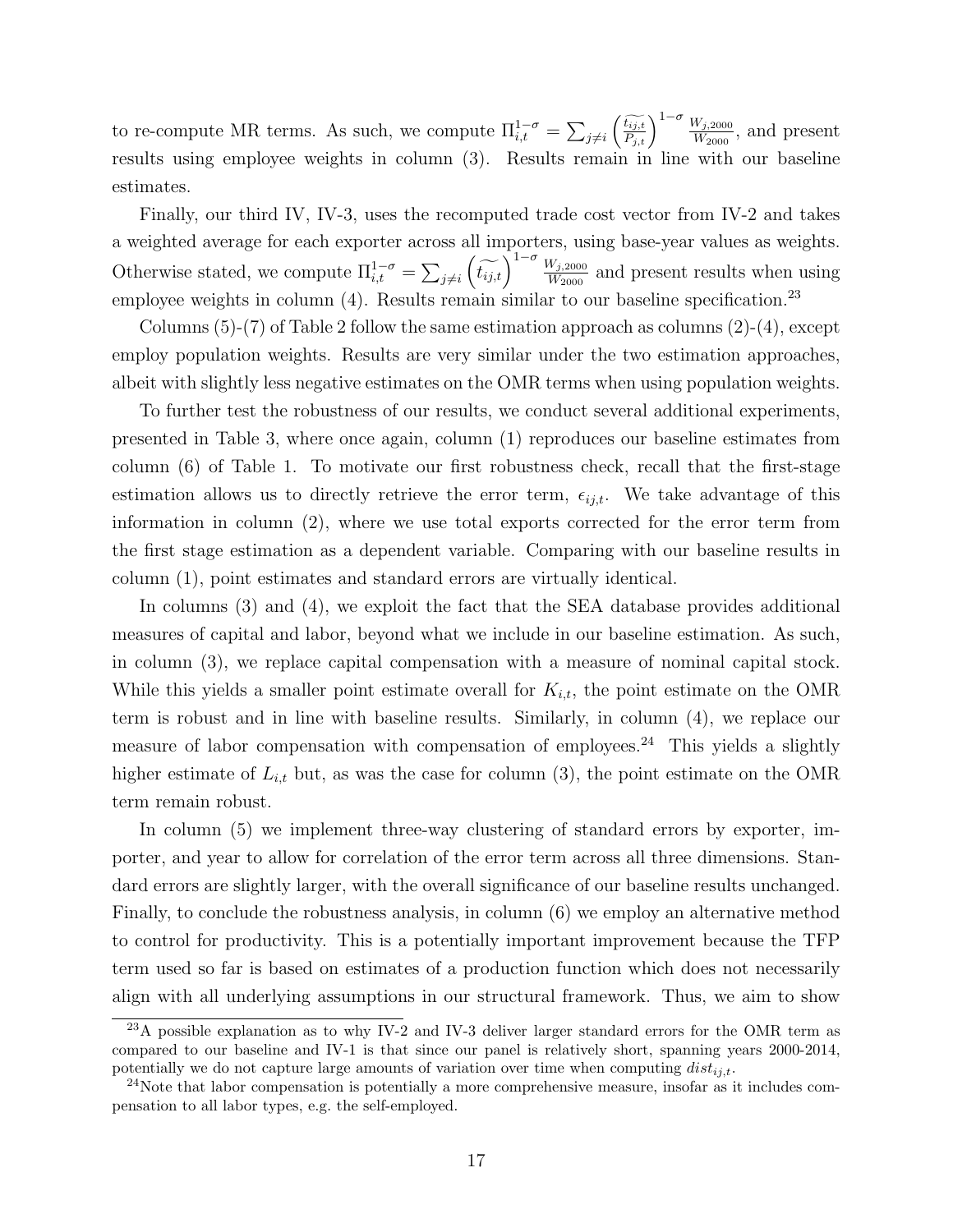that our results are not sensitive to the productivity measure at hand. Accordingly, we no longer rely on estimated TFP from PWT (or any other source). Instead, we assume that productivity follows a Markov (first order auto-regressive) process, which allows us to estimate a version of equation [\(20\)](#page-12-0) without the need to first estimate TFP (see Supplementary Appendix [A](#page-34-0) for a detailed description of the methodology). This approach is in the same spirit as both dynamic panel [\(Blundell and Bond, 2000\)](#page-30-15) and proxy variable methods [\(Olley](#page-32-12) [and Pakes, 1996\)](#page-32-12) for estimating production functions. Results in column (4) reveal that the new approach to control for productivity leads to changes in the levels and in the relative shares of labor and capital, which remain plausible. More importantly for our purposes, the estimate on the OMR remain very similar to our previous results, lending support to this approach overall.

|                                      | (1)             | $\left( 2\right)$ | $\left( 3\right)$ | (4)                    | (5)         | (6)         |
|--------------------------------------|-----------------|-------------------|-------------------|------------------------|-------------|-------------|
|                                      | <b>Baseline</b> | <b>Baseline</b>   |                   | Alternate measures of: | Three-way   | Alternative |
|                                      | results         | hat               | $K_{i,t}$         | $L_{i,t}$              | cluster     | approach    |
| $ln(A_{i,t})$                        | 0.053           | 0.053             | $0.191***$        | $0.089**$              | 0.053       |             |
|                                      | (0.050)         | (0.051)           | (0.070)           | (0.043)                | (0.051)     |             |
| $ln(L_{i,t})$                        | $0.563***$      | $0.563***$        | $0.719***$        | $0.571***$             | $0.563***$  | $0.438***$  |
|                                      | (0.032)         | (0.033)           | (0.055)           | (0.035)                | (0.035)     | (0.034)     |
| $ln(K_{i,t})$                        | $0.392***$      | $0.392***$        | $0.142**$         | $0.369***$             | $0.392***$  | $0.422***$  |
|                                      | (0.045)         | (0.049)           | (0.065)           | (0.046)                | (0.050)     | (0.025)     |
| $ln(\widehat{\Pi}_{i,t}^{1-\sigma})$ | $-0.878***$     | $-0.878***$       | $-0.884***$       | $-0.862***$            | $-0.878***$ | $-0.847***$ |
|                                      | (0.054)         | (0.055)           | (0.047)           | (0.056)                | (0.062)     | (0.037)     |
| Observations                         | 26,460          | 26,460            | 26,460            | 26,460                 | 26,460      | 24,696      |

<span id="page-19-1"></span>Table 3: Robustness

Notes: This table presents results for equation [\(20\)](#page-12-0) using country-level data in column (1) following the two-stage approach. Column (2) uses gross exports corrected for the error term from the first-stage regression as a dependent variable. Column (3) constraints the coefficients to ensure constant returns to scale. Column (4) uses an alternative estimation approach which assumes a first order auto-regressive process for productivity, as discussed in Supplementary Appendix [A.](#page-34-0) Columns (5) and (6) use nominal capital stock and compensation of employees from SEA as alternate measures of capital and labor, respectively. Column (7) implements three-way clustering at the i j and t level. \*  $p < 0.10$ , \*\*  $p < .05$ , ∗∗∗ p < .01. See text for further details.

#### <span id="page-19-0"></span>4.3 Proof of Concept: Links between R&D and Trade

Having demonstrated the robustness of our baseline estimating equation, we now show how the structural gravity model can deliver estimates of the full effects of country-specific determinants of international trade, focusing on the impact of  $R&D$  expenditure as an example.<sup>[25](#page-2-0)</sup> In doing so, we decompose the impact of R&D into two components: (i) a uniform impact

<sup>&</sup>lt;sup>25</sup>As noted previously, however, our methods and analysis apply to any country-specific variable.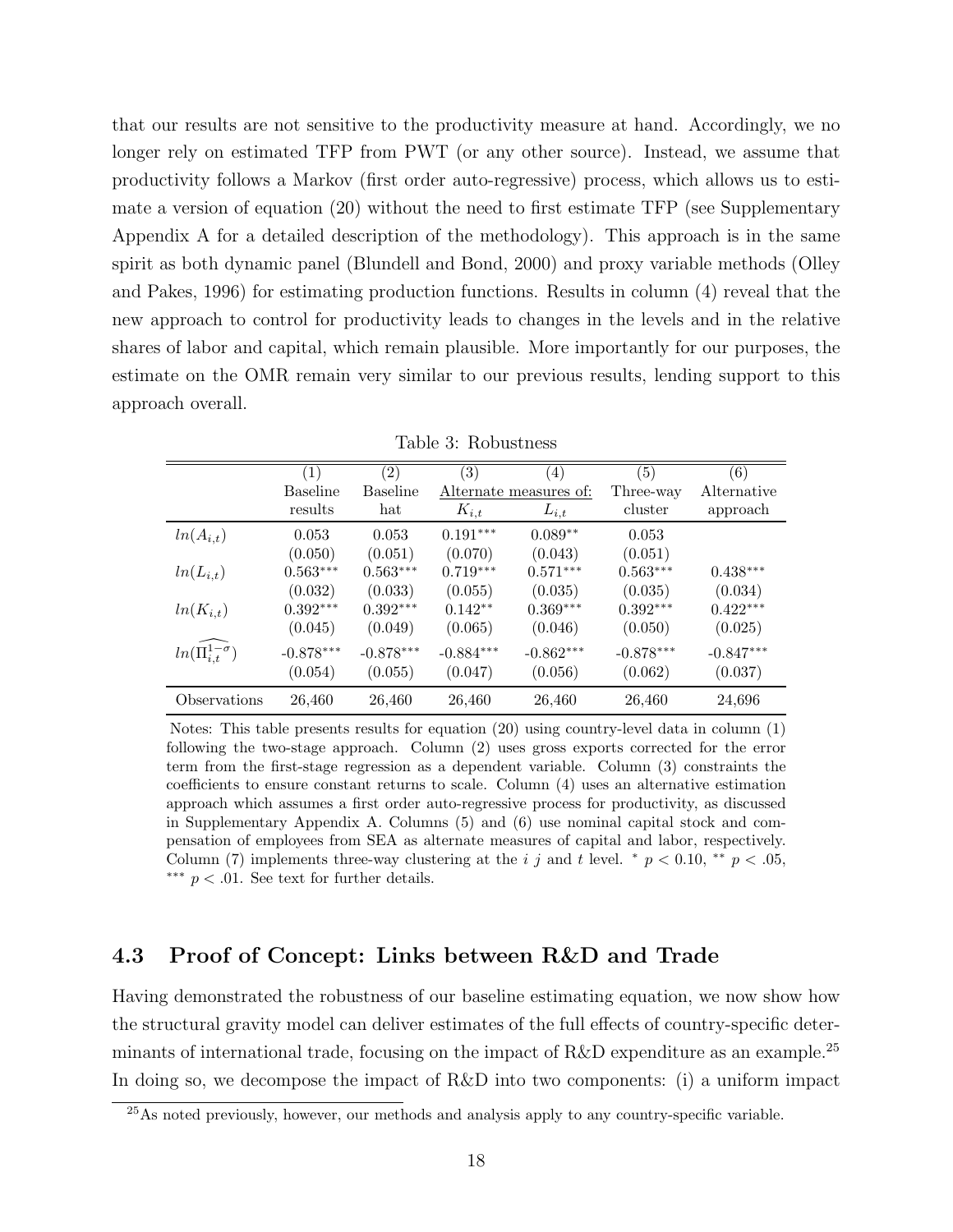on sales regardless of destination, and (ii) a discriminatory effect on international relative to domestic sales. We offer novel estimates by exploring four R&D measures: (i) total gross expenditure on R&D at current PPPs per capita (Total); which is then broken down into sub-categories for (ii) higher education (H. Edu.); (iii) business enterprise (Business); and (iv) government allocations  $(Gout.)^{26}$  $(Gout.)^{26}$  $(Gout.)^{26}$  Finally, we show that our methods deliver results that can be very different than those produced when applying alternative procedures that the literature has proposed to obtain estimates of the effects of country-specific variables.

Table [4](#page-21-0) presents our findings, where columns (1)-(4) offer results for each of the four R&D variables, respectively. The four panels, A-D, report estimates from alternative approaches to obtain estimates of R&D effects on bilateral trade flows.

Panel A follows the two-stage estimation procedure as detailed throughout the paper. Note that in the first-stage estimating equation we now include the interaction of  $R\&D_{i,t}$ with international borders, as in [Heid et al.](#page-32-0) [\(2021\)](#page-32-0) and [Beverelli et al.](#page-30-1) [\(2018\)](#page-30-1). This allows us to obtain an estimate of the partial effect of R&D expenditure on international trade relative to domestic sales (i.e. the interaction term  $ln(R\&D_{i,t})\times BRDR_{ij}$ ). Overall, we find a positive and statistically significant effect of R&D expenditure on international relative to domestic trade, suggesting that innovation in R&D promotes international trade disproportionately, thus contributing to globalization. However, these effects vary by R&D type. Specifically, we obtain positive and significant estimates of the impact of higher education and business enterprise R&D expenditure (columns 2 and 3, respectively), but a negative, sizable, and statistically significant estimate of the impact of government allocations (column 4). One possible explanation for the latter result is 'home bias' in government spending. As such, we find this result intuitive but also interesting and provoking.

We next incorporate  $R\&D_{i,t}$  into our second-stage estimation, i.e. by adding an extra term into our baseline estimating equation (corresponding to Table [1,](#page-15-0) column 6). The estimates in 'Stage 2' of panel A reveal that the impact of each type of R&D expenditure on sales is positive and statistically significant. This is another intuitive finding, as we would expect that innovation in R&D should promote efficiency. Furthermore, we note that the estimates of the effects of the different types of R&D expenditures are similar in magnitude.

In combination, the estimates from 'Stage 1' and 'Stage 2' of panel A enable us to obtain the total impact of each type of R&D on international trade; we report these indexes in the last row of panel A. Two main findings stand out. First, the total impact of R&D expenditure in higher education is the strongest, closely followed by the effects of business

<sup>&</sup>lt;sup>26</sup>As discussed earlier, by quantifying the impact of R&D on trade with our methods we complement a series of excellent studies, e.g., [Haaland and Kind](#page-31-8) [\(2008\)](#page-31-8), [Aw et al.](#page-30-7) [\(2011\)](#page-30-7), [Peters et al.](#page-32-6) [\(2018\)](#page-32-6), and [Akcigit](#page-30-8) [et al.](#page-30-8) [\(2018\)](#page-30-8), which study this relationship from the perspective of the firm.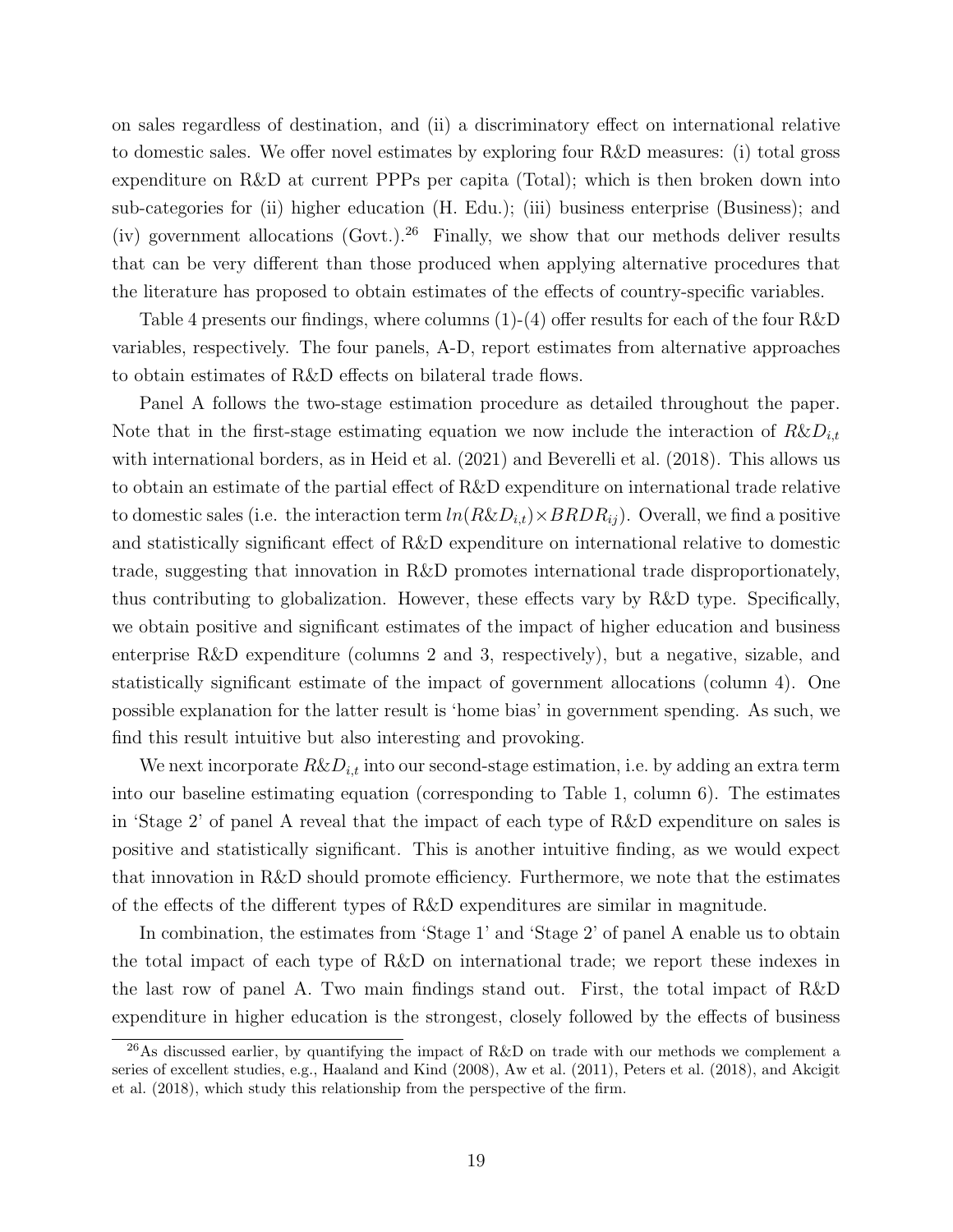enterprise expenditure. Specifically, our estimates suggest that a 10 percent increase in R&D expenditure in higher education translates into about a 2 percent increase in international trade, while the corresponding estimate for business enterprise expenditure is 1.64 percent. Second, while the positive uniform effect of government R&D allocations work in the opposite direction of its negative discriminatory impact on international trade, the former is not enough to outweigh the latter. Therefore, according to our calculations, the net impact of government R&D expenditures on international trade is quite small, but still negative.

|                                  | (1)        | (2)        | (3)             | (4)         |
|----------------------------------|------------|------------|-----------------|-------------|
|                                  | Total      | H. Edu.    | <b>Business</b> | Govt.       |
| Panel A: Stage 1                 |            |            |                 |             |
| $ln(R\&D_{i,t})\times BRDR_{ij}$ | $0.244***$ | $0.115*$   | $0.113*$        | $-0.176***$ |
|                                  | (0.094)    | (0.059)    | (0.060)         | (0.049)     |
| Stage 2                          |            |            |                 |             |
| $ln(R\&D_{i,t})$                 | $0.081***$ | $0.075***$ | $0.051***$      | $0.082***$  |
|                                  | (0.014)    | (0.019)    | (0.013)         | (0.018)     |
| Total effect                     | 0.325      | 0.191      | 0.164           | $-0.094$    |
| Panel B: Naïve gravity           |            |            |                 |             |
| $ln(R\&D_{i,t})\times BRDR_{ij}$ | $0.232**$  | $0.114**$  | 0.104           | $-0.139**$  |
|                                  | (0.095)    | (0.058)    | (0.072)         | (0.058)     |
| $ln(R\&D_{i,t})$                 | 0.082      | 0.016      | 0.039           | $0.069*$    |
|                                  | (0.055)    | (0.032)    | (0.041)         | (0.038)     |
| Total effect                     | 0.314      | 0.131      | 0.143           | $-0.070$    |
| Panel C: FE PPML, Stage 2        |            |            |                 |             |
| $ln(R\&D_{i,t})$                 | $0.069***$ | $0.046***$ | $0.031*$        | $0.061***$  |
|                                  | (0.021)    | (0.017)    | (0.019)         | (0.021)     |
| Total effect                     | 0.313      | 0.161      | 0.144           | $-0.115$    |
| Panel D: FE OLS, Stage 2         |            |            |                 |             |
| $ln(R\&D_{i,t})$                 | 0.014      | $0.037**$  | $-0.003$        | $0.059**$   |
|                                  | (0.025)    | (0.014)    | (0.014)         | (0.027)     |
| Total effect                     | 0.258      | 0.152      | 0.110           | $-0.117$    |

<span id="page-21-0"></span>Table 4: Country-specific Results - R&D

Notes: The country-specific variable we include is gross domestic expenditure on R&D at current PPPs per capita (column 1), broken down into sub categories for: higher education (H. Edu., column 2); business enterprise expenditure (Business, column 3); and total government allocations (Govt., column 4). For brevity, only country-specific variables and their interactions with border dummy are included. See Supplementary Appendix [C](#page-38-0) for full results. Standard errors clustered by country-pair in parentheses.  $\bar{p}$  < 0.10,  $\bar{p}$  < 0.5,  $\bar{p}$ ,  $\bar{p}$  < 0.01. See text for further details.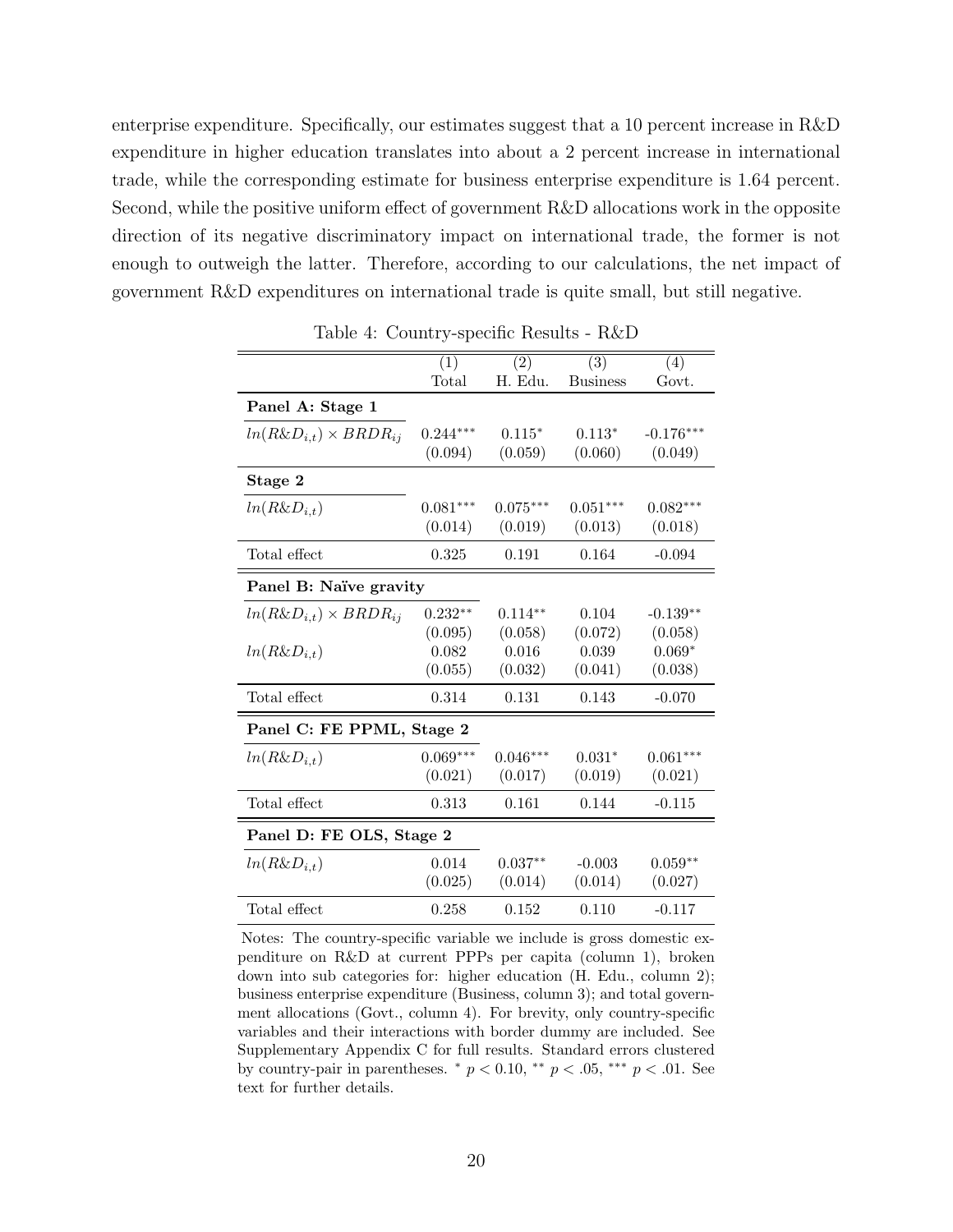We next break from our two-stage procedure and experiment with alternative estimation techniques of country-specific variables from the literature. In this vein, Panel B presents results from a "naïve" one-stage gravity specification, whereby we exclude the exportertime fixed effect such that we can include time-varying country-specific characteristics. As noted above, this estimation procedure does not properly account for the structural OMR of [Anderson and van Wincoop](#page-30-2) [\(2003\)](#page-30-2). As such, results are bound to be biased for this reason; also known as the 'gold medal mistake' critique of [Baldwin and Taglioni](#page-30-6) [\(2006\)](#page-30-6). Nonetheless, we explore this naïve setup since it has been frequently employed in the literature to obtain estimates of various country-specific characteristics.

Concretely, the econometric model that we employ includes all bilateral covariates that are used in our main specification (i.e., country-pair fixed effects interacted with a time trend, time-varying border variables, and controls for common RTA, EU and WTO membership) as well as the full set of importer-time fixed effects which fully accounts for IMRs. However, instead of using exporter-time fixed effects, we naïvely include exporter fixed effects, year fixed effects, GDP as a proxy for exporter size, and an a-theoretical remoteness index, which, following the vast gravity literature, we construct as importer GDP-weighted bilateral distance. Consistent with our main specification, and due to the use of domestic trade flows, we are able to obtain estimates of the differential effect of R&D on international relative to domestic trade (through the interaction of  $ln(R\&D_{i,t}) \times BRDR_{ij}$ ) as well as its uniform impact by directly including the  $ln(R\&D_{i,t})$  covariate.

We draw the following conclusions based on panel B results. First, the estimates of the differential effect of R&D on trade are similar to the corresponding indexes in panel A, however, the estimate of the impact of business enterprise expenditure is no longer statistically significant. Second, all estimates of the uniform effects of R&D (except for that of total R&D) are smaller in magnitude and, more importantly, only one of them (on government allocations) is statistically significant. Thus, we do not find evidence of any uniform effect of R&D on aggregate sales. This is in contrast with expectations as well as main findings from panel A, thus casting doubt on this specification. Based on this, we conclude that the naïve one-stage gravity specification may result in significant biases in the country-specific estimates of interest. Furthermore, this approach cannot deliver estimates of trade elasticities, a potentially significant drawback.

The specification that we employ in panel C aims at comparing our two-stage procedure with the common practice to regress fixed effects recovered from the first-stage regression on explanatory variables (including country-specific variables) in a second-step. In order to do so, motivated by our theory, we implement the following two-stage procedure. The firststage estimating equation is identical to that in Panel A. As before, this equation will deliver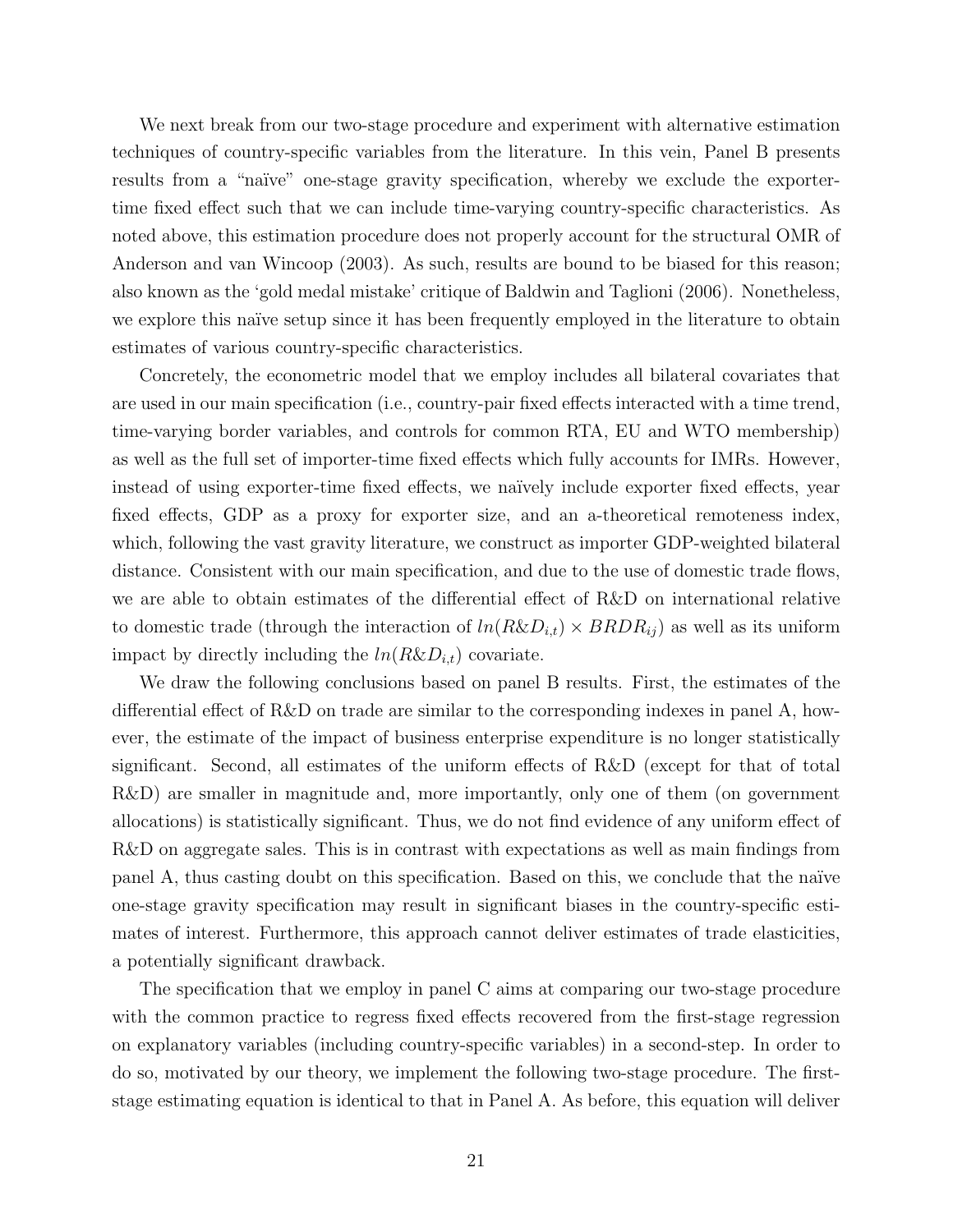estimates of the differential effects of R&D on international relative to domestic trade. Then, the second-stage estimating equation uses the fitted values of the exporter-time fixed effects from the first stage and regresses them on all exporter-specific variables in our second-stage specification from panel A, including R&D expenditure. As the exporter-time fixed effects are a multiplicative function of output and OMRs (see equation [\(17\)](#page-11-1)), we follow the same logic as for the trade equation and estimate the second-stage using PPML.

Based on the new estimates, we conclude that the procedures we employ in panels A and C deliver similar estimates. Since the two procedures are closely related by design, we found the similarity between the estimates in panels A and C reassuring. The implication is that, as long as the structural properties of the gravity model are preserved, researchers may select their preferred method. We prefer the model in Panel A because it uses bilateral trade flows (our outcome of interest) as the dependent variable in the second stage in a theoretically founded way. Hence, it does not rely on fixed effects to simultaneously decompose the effects of R&D and to estimate its full impact. Moreover, given that Panel C relies upon fixed effects as a dependent variable, assumptions about the pattern of heteroscedasticity and error term variance inherently deviate from those in Panel A. Overall, the results in panel C reinforce our main contribution, which is to demonstrate that it is possible to obtain estimates of the full impact of country-specific variables within a properly specified structural gravity model.

We conclude with an analysis of results in panel D, where we employ the same two-stage procedure used in panel C, however, instead of using the PPML estimator in stage-two, we rely on OLS. The use of OLS for the second-stage analysis is consistent with the standard two-stage approach from the related literature [\(Head and Mayer, 2014\)](#page-31-1). Interestingly, the estimated effect of  $ln(R\&D_{i,t})$  is no longer comparable to those from Panels A-C: the point estimate on total R&D expenditure per capita (column 1) is both economically small and statistically insignificant while the estimate on Business (column 3) switches sign all together. That on H. Edu. and Govt. remain positive and significant (columns 2 and 4), however, are smaller in magnitude. Based on this, we conclude that, consistent with the use of PPML for standard gravity regressions, it is probably preferable to also rely on it for second-stage analysis of the type that we describe here.

## <span id="page-23-0"></span>5 Recovering Trade Elasticities

The trade elasticity is a crucial parameter in international economics. In the trade literature, not only is it of paramount importance for calibration of GE models, but its associated value has large implications for welfare estimates [\(Arkolakis et al., 2012;](#page-30-0) [Feenstra et al., 2018\)](#page-31-11). In the macro literature, the trade elasticity parameter is also key because it determines the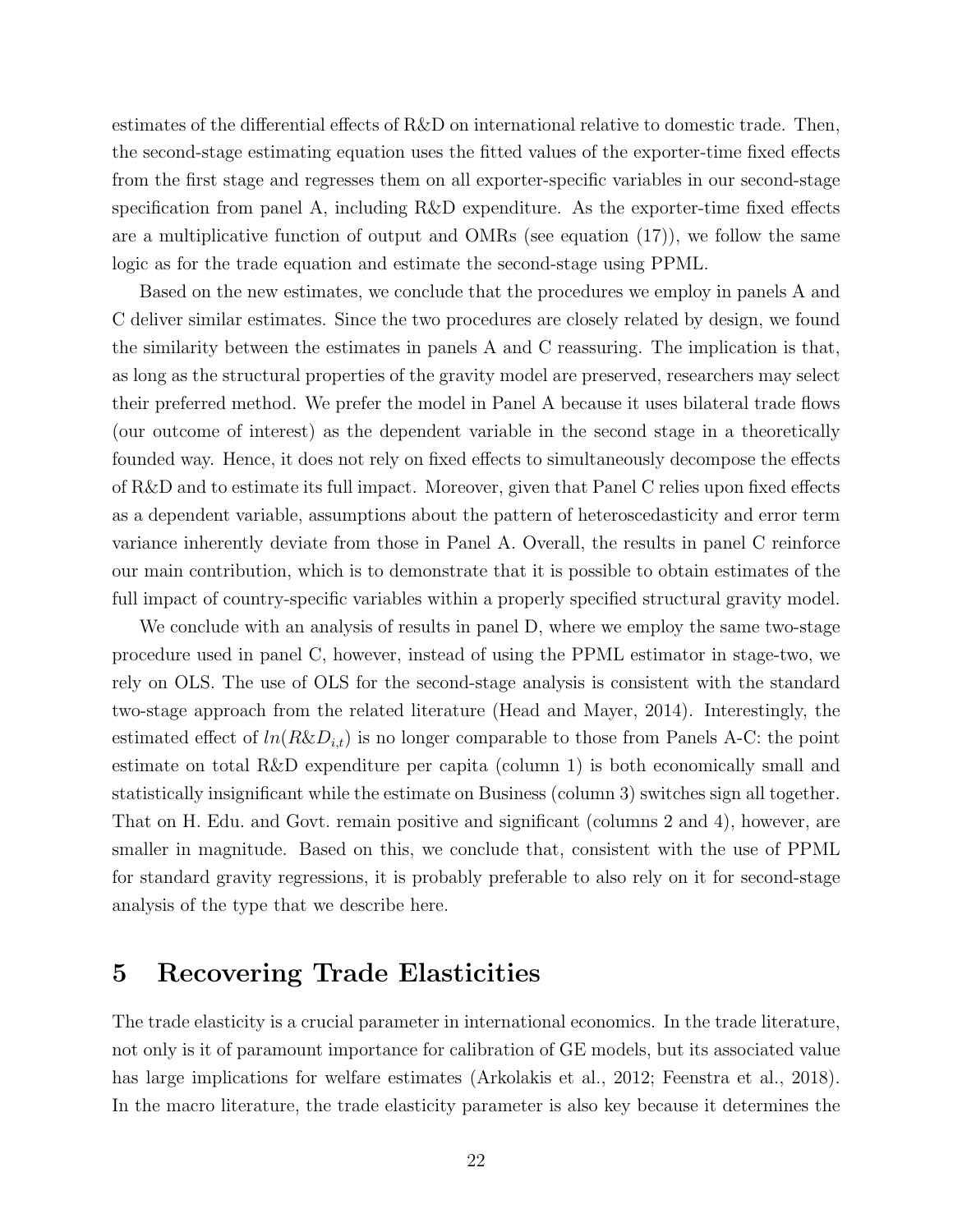sign and size of international spillovers [\(Lisak et al., 2021\)](#page-32-13). In both literatures, the trade elasticity is thus non-trivial to drawing accurate conclusions and informing optimal policy recommendations.

Typically, however, researchers select a given elasticity (or elasticities) from the literature for model calibration, rather than estimating it themselves. And there are a plethora of estimates from which to choose. Because of its central role for international economic analysis, many studies have offered a range of methods to compute the trade elasticity, and provide elasticity estimates at various levels of aggregation. While surely a non-exhaustive list, some influential studies that examine this parameter include [Broda and Weinstein](#page-30-11) [\(2006\)](#page-30-11), [Egger](#page-31-9) [et al.](#page-31-9) [\(2012\)](#page-31-9), [Hillberry and Hummels](#page-32-7) [\(2013\)](#page-32-7), [Simonovska and Waugh](#page-32-8) [\(2014\)](#page-32-8), [Soderbery](#page-32-9)  $(2015)$ , [Caliendo and Parro](#page-31-10)  $(2015)$ , and Fontagné et al.  $(2020)$ ; see [Feenstra et al.](#page-31-11)  $(2018)$  for a review and comparison of approaches and elasticity magnitudes.

However, simply drawing upon an elasticity from the literature comes with two potential drawbacks. On the one hand, researchers' chosen elasticity might have been estimated using data sources which do not necessarily fully match the countries, periods, and/or sectors used in their models. On the other, and most importantly, a given elasticity often does not correspond to the level of (dis-)aggregation required. When the case, this could cause researchers to impose perhaps unrealistic assumptions about which elasticity should apply to more or less aggregated goods sectors, or to services sectors for which estimates are rarely readily available.

In this section, we show how the structure of our estimating framework can be applied to recover trade elasticities at both aggregate and sectoral levels. Overall, we view our approach to recover trade elasticities as complementary to the numerous studies which estimate the trade elasticity for two reasons: our methodology is both straightforward to implement and allows us to compute this key parameter without the need for tariff and/or price data. Taking our estimations to the sectoral level, we present elasticity estimates for Manufacturing and Services. We also split aggregate data into Tradable versus Non-tradable sectors. However, the generalizability of our methods implies that elasticities are possible to obtain at various levels of (dis-)aggregation. Recall from Section [2.1](#page-6-1) that the trade elasticity,  $1 - \sigma$ , is directly linked to the elasticity of substitution,  $\sigma$ . For convenience, in what follows our discussion focuses on  $\sigma$ .

In principle, as discussed when describing the structural parameters of equation [\(15\)](#page-10-0), one can directly recover the elasticity of substitution from the estimated parameter on the OMR, i.e.  $\alpha_6 = (1 - \sigma)/\sigma$ . When doing this for aggregate trade based on results from our baseline specification in column (6) of Table [1,](#page-15-0) we obtain an elasticity of substitution  $\sigma = 1/(1 - 0.878) = 8.20$ . However, this specification does not fully exploit the structure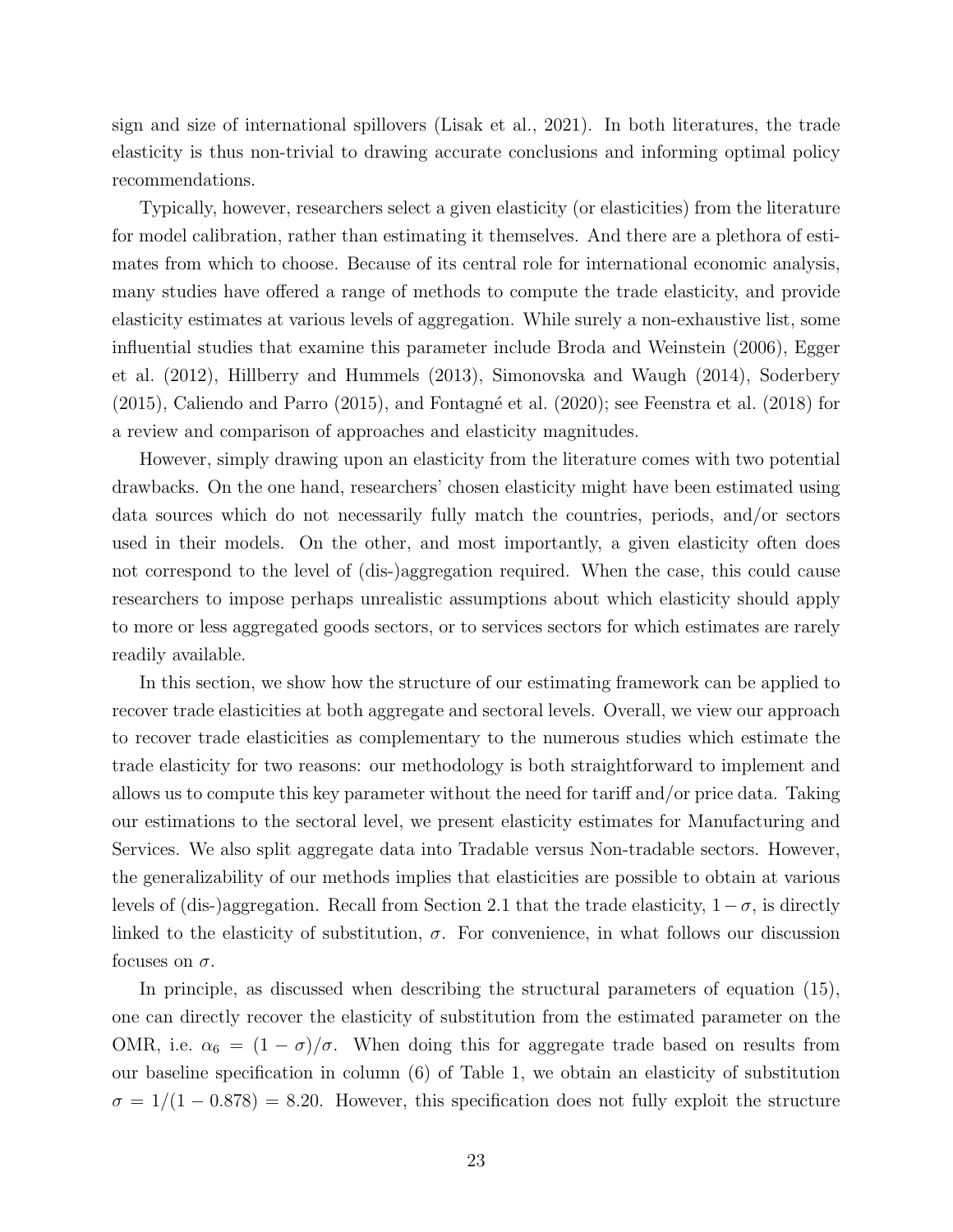of the parameters imposed by our model, which, guided by theory, might prove useful in better identifying the elasticity. As such, in what follows we exploit the full structure of the parameters when estimating our baseline specification. More specifically, as discussed in Section [2.2,](#page-10-2) the structural interpretation of the parameters under constant returns to scale (CRS) is as follows:  $\alpha_6 = (1 - \sigma)/\sigma$ ;  $\alpha_1 = -\alpha_6$ ;  $\alpha_2 = -(1 - \gamma)\alpha_6$ ; and  $\alpha_3 = -\gamma\alpha_6$ , where  $\gamma$  is the output elasticity of capital.<sup>[27](#page-2-0)</sup> However, since our model also holds in the absence of the CRS assumption, we estimate a more flexible version as well by defining  $\alpha_2 = -\beta \alpha_6$ , where  $\beta$  is the output elasticity of labor (and keeping all other constraints the same). When relaxing the CRS assumption, we also provide a test of whether it holds, i.e. we test the null hypothesis that  $\beta + \gamma = 1$ .

With this in mind, Table [5](#page-26-0) presents recovered elasticities of substitution for aggregate trade. Columns (1) and (2) show elasticities for our baseline model under CRS and non-CRS, respectively (where  $\tilde{\alpha}$  corresponds to  $\alpha_6$ ). A few observations are in order. First, the elasticity of substitution reported in column (2) is quite high relative to that in column (1), but with large standard errors, thus rendering any interpretation of this result challenging. Second, in column (2), we marginally fail to reject the null hypothesis of CRS. Third, compared to our baseline results in column (6) of Table [1,](#page-15-0) the point estimate on the OMR term,  $\tilde{\alpha}$ , is identical but with standard errors which are close to double in magnitude. This potentially points to the difficulties in identifying the parameters in this constrained version of the model. Finally, in both columns we see that the elasticity of capital,  $\gamma$ , is relatively small in magnitude and statistically insignificant.

Continuing, columns (3) and (4) present results when implementing the alternative procedure to control for productivity described both above and in Supplementary Appendix [A.](#page-34-0) The advantage of this method is that, instead of using an ex-ante estimate of TFP as in columns (1) and (2), we can directly account for unobserved productivity within our estimation. Hence, implementing this alternative procedure controls for TFP without the need for productivity data. As can be observed, irrespective of whether or not the CRS assumption is imposed, we recover very similar estimates for the output elasticity of capital,  $γ$ , and  $\tilde{α}$ . The latter result implies an aggregate elasticity of substitution,  $σ$ , of 6.5, which is a bit larger than some recent trade elasticity estimates, e.g., [Simonovska and Waugh](#page-32-8) [\(2014\)](#page-32-8) and [Caliendo and Parro](#page-31-10) [\(2015\)](#page-31-10), but readily comparable to the majority of estimates from the trade literature, e.g., [Anderson and van Wincoop](#page-30-2) [\(2003\)](#page-30-2), [Egger et al.](#page-31-9) [\(2012\)](#page-31-9), [Head and](#page-31-1) [Mayer](#page-31-1)  $(2014)$ , and Fontagné et al.  $(2020)$ .

Interestingly, we fail to reject the null hypothesis of CRS in column (4), which lends support to the robustness of this approach. When comparing with column (6) of Table

<sup>&</sup>lt;sup>27</sup>By definition,  $1 - \gamma$  is the output elasticity of labor.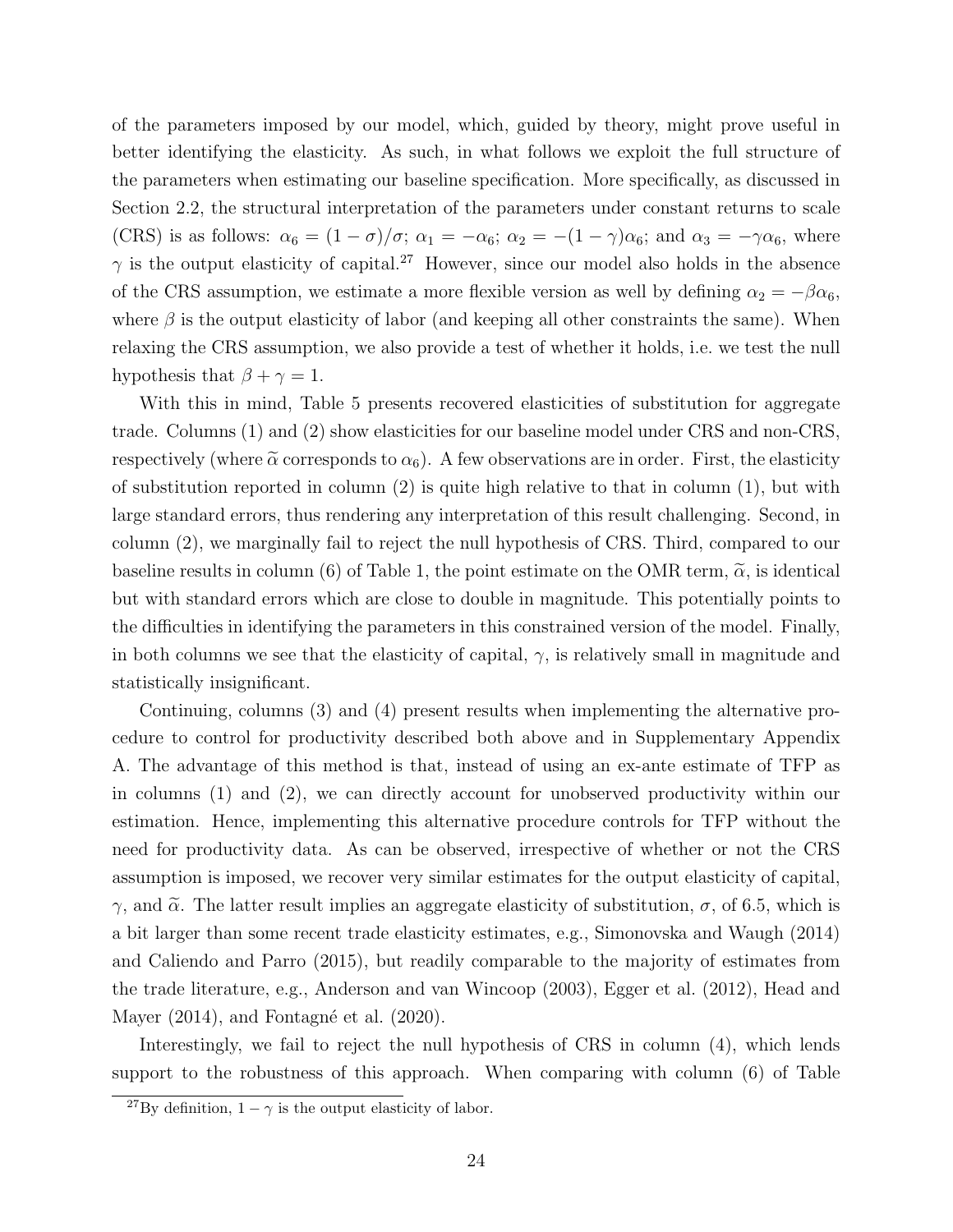[3—](#page-19-1)whereby we also implement the alternative procedure but do not impose constraints on the parameters of our baseline specification—we note that the point estimate on the OMR term is strikingly similar. Finally, the estimated output elasticities of capital and labor are within the expected range. We therefore conclude that the alternative estimation approach (i) delivers robust results, and (ii) controls for unobserved productivity in a consistent manner. As we shall see below, this is particularly important when taking results to the sectoral level due to paucity of disaggregate TFP estimates.

|                                     | (1)             | (2)         | (3)         | (4)                   |
|-------------------------------------|-----------------|-------------|-------------|-----------------------|
|                                     | <b>Baseline</b> |             |             | Alternative Procedure |
|                                     | CRS             | no CRS      | <b>CRS</b>  | no CRS                |
| $\widetilde{\alpha}$                | $-0.719***$     | $-0.878***$ | $-0.845***$ | $-0.846***$           |
|                                     | (0.025)         | (0.099)     | (0.014)     | (0.024)               |
| $\gamma$                            | 0.119           | 0.101       | $0.327***$  | $0.322***$            |
|                                     | (0.101)         | (0.085)     | (0.024)     | (0.029)               |
| β                                   |                 | $0.756***$  |             | $0.677***$            |
|                                     |                 | (0.121)     |             | (0.024)               |
| $\sigma$                            | $3.555***$      | 8.218       | $6.450***$  | $6.509***$            |
|                                     | (0.312)         | (6.654)     | (0.578)     | (1.004)               |
| $\gamma+\beta$                      |                 | $0.857***$  |             | $0.999***$            |
|                                     |                 | (0.069)     |             | (0.015)               |
| $H_0: \beta + \gamma = 1$ (p-value) | n/a             | 0.038       | n/a         | 0.950                 |
| Observations                        | 26,460          | 26,460      | 24,696      | 24,696                |

<span id="page-26-0"></span>Table 5: Aggregate Trade Elasticities

Notes:  $\tilde{\alpha} = (1 - \sigma)/\sigma$  where  $\sigma$  is the elasticity of substitution.  $\gamma$  is the output elasticity of capital,  $\beta$  is the output elasticity of labor which is only estimated in the models which do not impose constant return to scale (CRS). "n/a" stands for not applicable. Standard errors clustered by country-pair in parentheses.  $* p < 0.10, ** p < .05, ** p < .01$ . See text and Supplementary Appendix [A](#page-34-0) for further details.

Next, in Table [6](#page-27-0) we bring our analysis to the sectoral level using the preferred alternative estimating procedure. Specifically, we present results for: Manufacturing and Services; as well as Tradable and Non-tradable sectors.<sup>[28](#page-2-0)</sup> Panel A presents results when imposing CRS

<sup>&</sup>lt;sup>28</sup>See Supplementary Appendix Table [B1](#page-15-0) for a detailed breakdown of all WIOD industries. The Manufacturing sector encompasses WIOD industries 5-23 while the Services sector encompasses WIOD industries 28-50. Following [Piton](#page-32-14) [\(2021\)](#page-32-14), the Tradable sector includes (WIOD industries in parentheses): Mining and quarrying  $(4)$ ; Manufacturing  $(5-23)$ ; Accommodation and food service activities  $(36)$ ; Transportation and storage (31-35); Professional, scientific and technical activities (45-49); Administrative and support service activities (45); Information and communication (37-40); and Financial and insurance activities (41-43). The Non-tradable sector includes: Construction (27); Utilities and waste management (24-26); and Wholesale and retail trade, and repair of vehicles (28-30). [Piton](#page-32-14) [\(2021\)](#page-32-14) also excludes from her definition of Tradable and Non-tradable: all sectors which are part of the non-market economy (51-56); real estate activities (44) due to the fact that this sector is mostly composed of rental income; and agriculture (1-3), for which revenue is driven by European subsidies.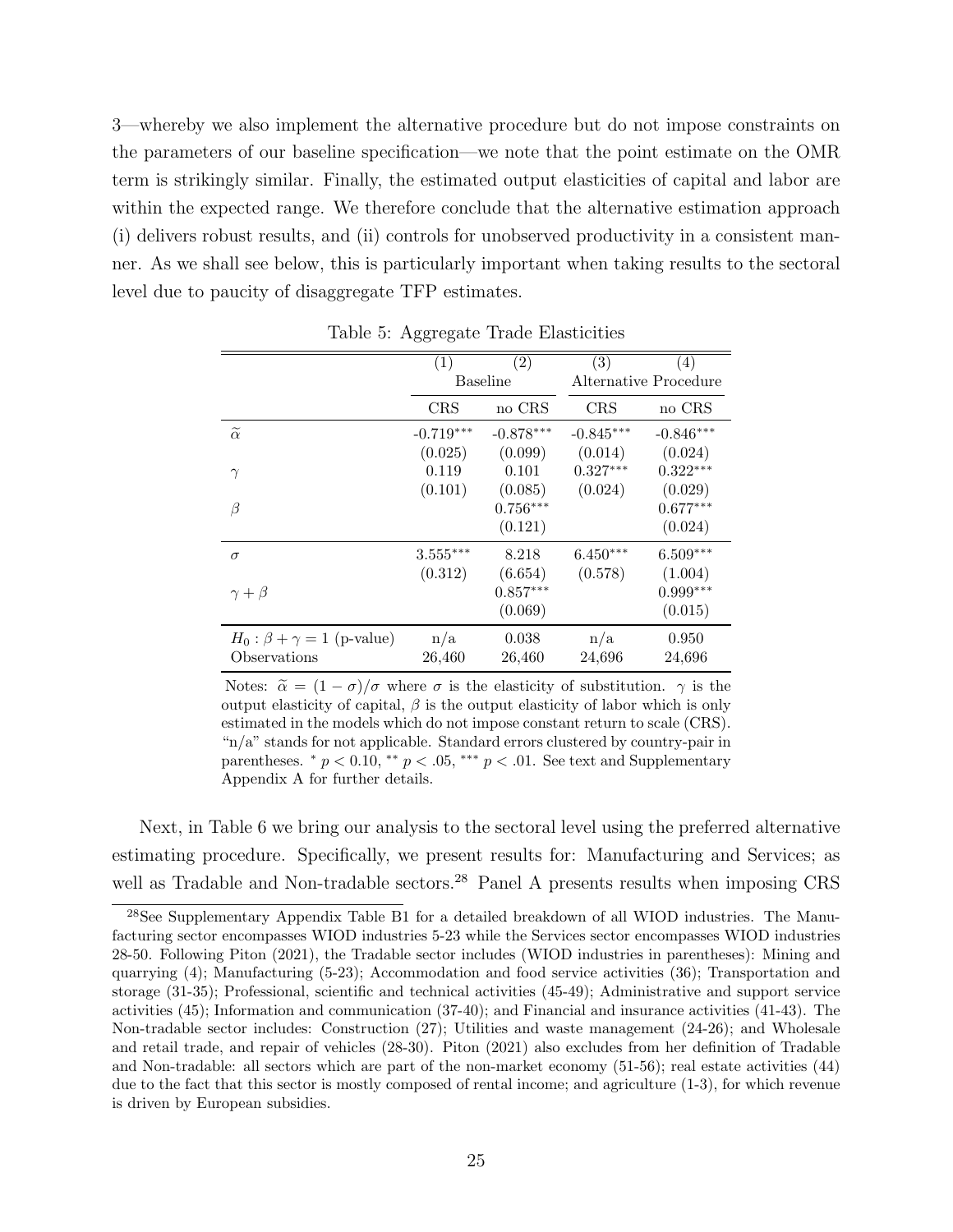while Panel B relaxes this assumption. For ease of comparison, in column (1) we reproduce aggregate results from the last two columns of Table [5.](#page-26-0)

When comparing point estimates of  $\tilde{\alpha}$  and  $\gamma$  in Panels A and B, we find comparable estimates except for column (5). This latter difference seems to be driven by the fact that the CRS assumption imposed in Panel A fails to hold for the specification in column (5), as suggested when testing the null hypothesis  $(H_0)$  of CRS at the bottom of Panel B. We therefore rely upon Panel B when interpreting our estimates. We find for manufacturing an elasticity of substitution  $\hat{\sigma}_{Mannifacturing} = 5.28$  (column 2), which is in line with the average estimate of  $5.5$  for goods from Fontagné et al.  $(2020)$ .

|                                     | (1)         | (2)                    | (3)         | (4)                    | (5)                       |
|-------------------------------------|-------------|------------------------|-------------|------------------------|---------------------------|
|                                     | Aggregate   | Manufacturing          | Services    |                        | Goods & Services Sectors: |
|                                     |             |                        |             | Tradable               | Non-tradable              |
| Panel A: CRS                        |             |                        |             |                        |                           |
| $\widetilde{\alpha}$                | $-0.845***$ | $-0.851***$            | $-0.898***$ | $-0.819***$            | $-0.844***$               |
|                                     | (0.014)     | (0.017)                | (0.016)     | (0.016)                | (0.019)                   |
| $\gamma$                            | $0.327***$  | $0.440***$             | $0.362***$  | $0.444^{***}\,$        | $0.184***$                |
|                                     | (0.024)     | (0.016)                | (0.025)     | (0.017)                | (0.032)                   |
| $\sigma$                            | $6.450***$  | $6.719***$             | 9.797***    | $5.537***$             | $6.408***$                |
|                                     | (0.578)     | (0.789)                | (1.565)     | (0.501)                | (0.772)                   |
| Panel B: no CRS                     |             |                        |             |                        |                           |
| $\widetilde{\alpha}$                | $-0.846***$ | $-0.810***$            | $-0.868***$ | $-0.810***$            | $-0.684***$               |
|                                     | (0.024)     | (0.047)                | (0.027)     | (0.032)                | (0.034)                   |
| $\gamma$                            | $0.322***$  | $0.458***$             | $0.408***$  | $0.451^{\ast\ast\ast}$ | $0.383***$                |
|                                     | (0.029)     | (0.027)                | (0.042)     | (0.031)                | (0.057)                   |
| $\beta$                             | $0.677***$  | $0.568^{\ast\ast\ast}$ | $0.630***$  | $0.558***$             | $0.853***$                |
|                                     | (0.024)     | (0.018)                | (0.027)     | (0.018)                | (0.038)                   |
| $\sigma$                            | $6.509***$  | $5.276***$             | $7.602***$  | $5.254^{\ast\ast\ast}$ | $3.164***$                |
|                                     | (1.004)     | (1.308)                | (1.567)     | (0.884)                | (0.344)                   |
| $\gamma+\beta$                      | $0.999***$  | $1.026***$             | $1.038***$  | $1.009***$             | $1.237***$                |
|                                     | (0.015)     | (0.029)                | (0.028)     | (0.024)                | (0.051)                   |
| $H_0: \beta + \gamma = 1$ (p-value) | 0.950       | 0.374                  | 0.171       | 0.710                  | 0.000                     |
| Observations                        | 24,696      | 24,696                 | 24,696      | 24,696                 | 24,696                    |

<span id="page-27-0"></span>Table 6: Sectoral Trade Elasticities

Notes:  $\tilde{\alpha} = (1 - \sigma)/\sigma$  where  $\sigma$  is the elasticity of substitution,  $\gamma$  is the output elasticity of capital,  $\beta$ is the output elasticity of labor which is only estimated in the models which do not impose constant  $\mu$ return to scale (CRS). Standard errors clustered by country-pair in parentheses.  $* p < 0.10$ , \*\*  $p < .05$ , \*\*\*  $p < .01$ . For further estimation details, see Supplementary Appendix [A.](#page-34-0)

Column (3) presents our results for Services. Overall, we find an elasticity of substitution  $\hat{\sigma}_{Services} = 7.60$ , which is roughly 45 percent larger than  $\hat{\sigma}_{Manufacturing}$ . We find this result intuitive given the nature of services trade. Importantly, this estimate is higher than what previous literature which has attempted to estimate the services elasticity suggests. For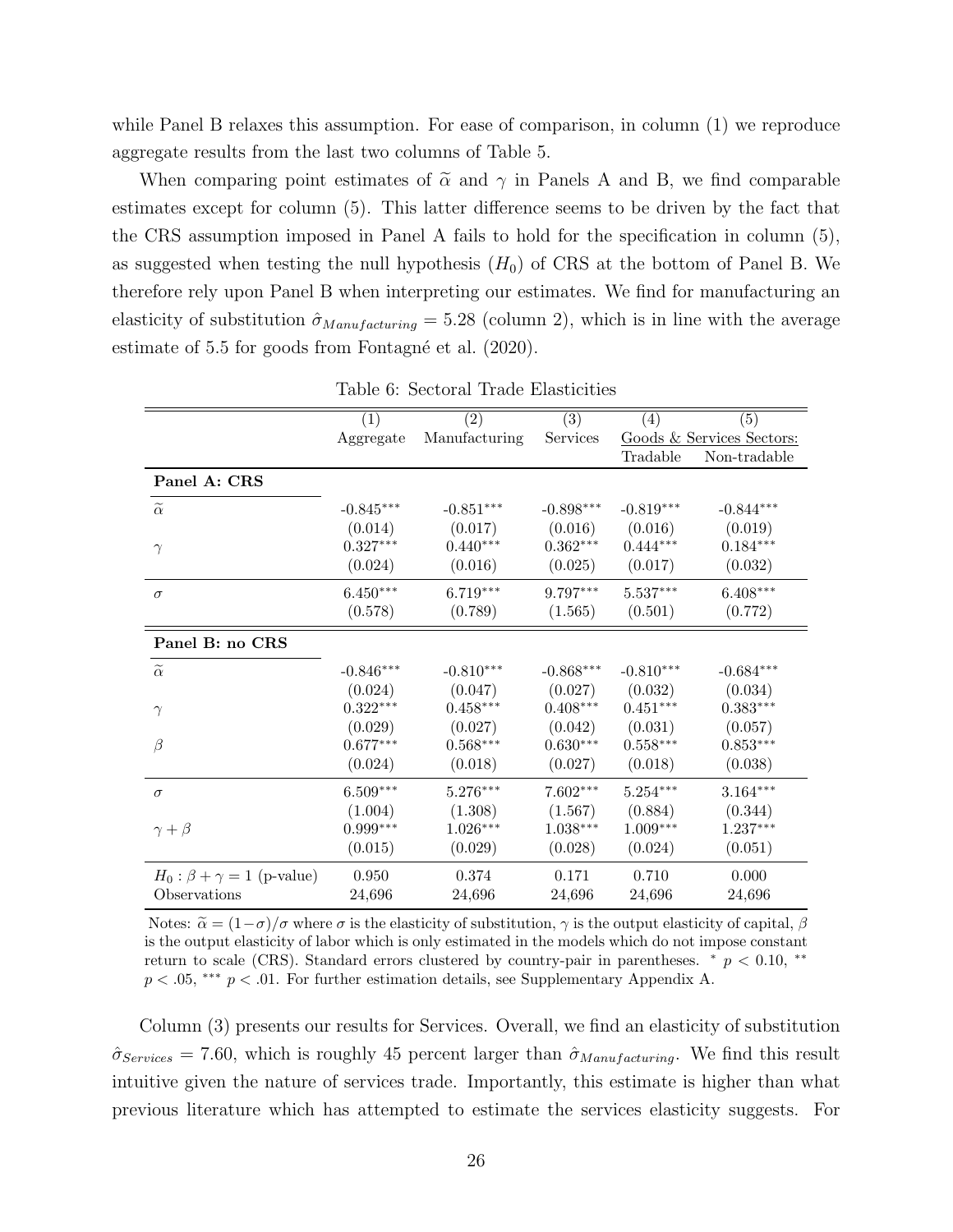instance, [Egger et al.](#page-31-9) [\(2012\)](#page-31-9) obtain an elasticity estimate  $\hat{\sigma}_{Serves} = 5.96$  after developing a structural model of goods and services trade and production and implementing a systems estimation strategy to identify all parameters. Thus, our novel results hint that this sector might be even more substitutable than we previously thought.

Next, in columns (4) and (5) we examine one additional slice of the data by estimating elasticities of substitution for Tradable versus Non-tradable sectors. This is an important exercise given that (i) some economic sectors exhibit minimal trade intensities, and (ii) this exercise can be used to further validate our results since the elasticities for Tradables are expected to be larger. In line with our priors, we find a Tradable elasticity  $\hat{\sigma}_{Tradable} = 5.25$ , which is more or less in line with that for manufacturing and roughly 65 percent larger than that for Non-tradables.

In sum, results in this section demonstrate the validity of our proposed methods to identify the elasticity of substitution  $(\sigma)$ , and hence the trade elasticity  $(1 - \sigma)$ , at the aggregate and sectoral level within a structural gravity setting. One large merit of this approach is that, provided availability of the necessary production and trade data, researchers can directly implement our methods to estimate their own elasticities at their preferred levels of (dis-)aggregation and for their relevant country and time samples without the need for tariff and/or price data.

# <span id="page-28-0"></span>6 Concluding Remarks and Avenues for Future Work

Complementing theory with empirics, we derive a simple two-stage estimating procedure which is straightforward to estimate and which contributes to the empirical trade literature across two important dimensions.

First, we contribute to the gravity literature, which aims to quantify the effects of various determinants of trade flows, by proposing methods to identify the full impact of countryspecific characteristics on international trade. While various methods to date have been proposed to do this, our methodology differs in that it uses bilateral trade flows (the key outcome of interest) as the second-stage dependent variable, and delivers estimates of country-specific determinants in a theoretically grounded way.

As proof of concept, we quantify the impact of research and development (R&D) expenditure on bilateral trade flows. Overall, we show that there is a strong link between gross R&D expenditure and international and domestic trade; ceteris paribus, a 10 percent increase in total R&D expenditure is associated with a 3 percent increase in bilateral trade flows. However, this result varies by type of R&D expenditure. Interestingly, government allocations of R&D spending promote domestic trade, but lead to lower international trade.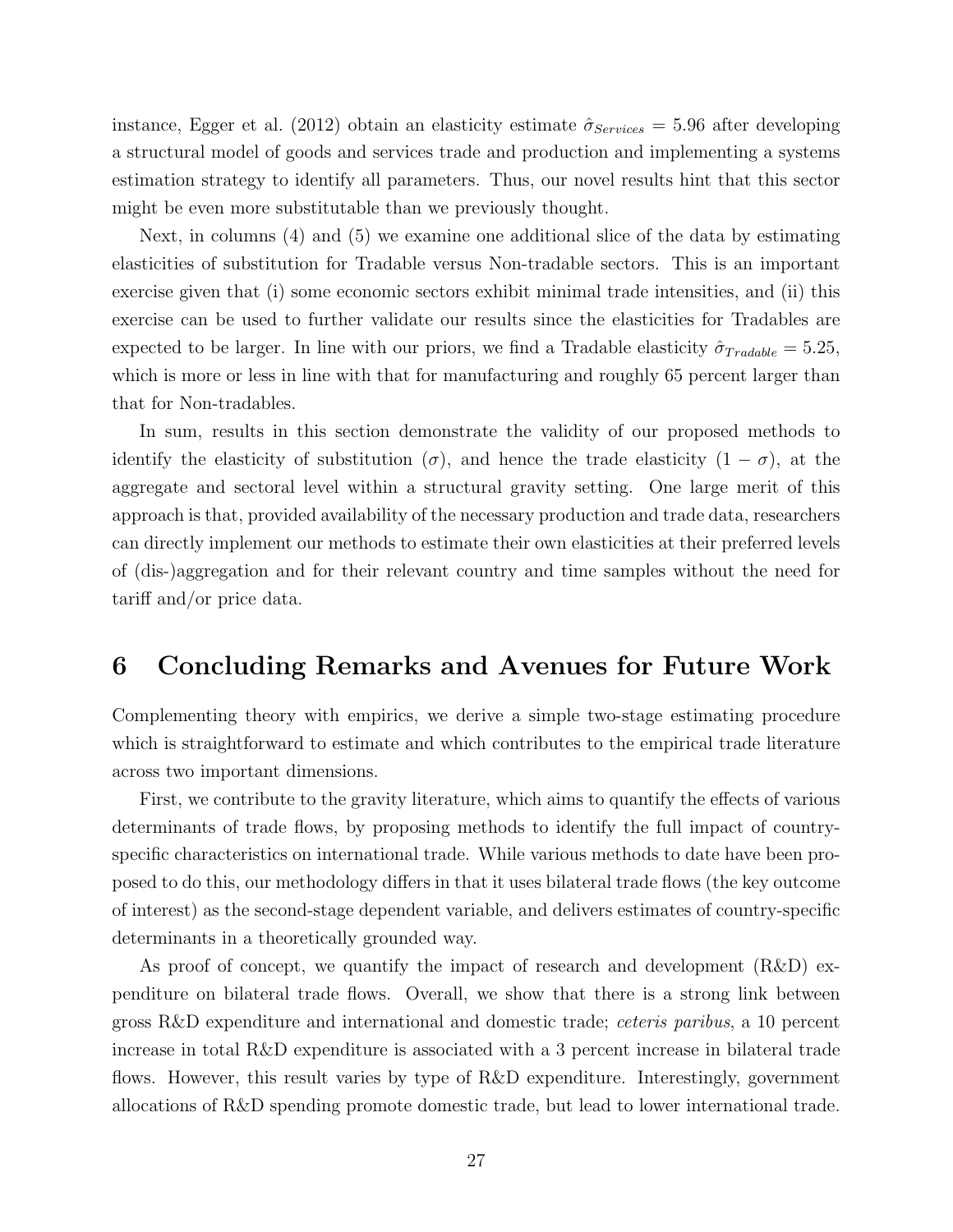Importantly, while we demonstrate the viability of our methods through an examination of the impacts of R&D expenditure on bilateral trade flows, our approach can be applied to any country-specific variable, thus allowing economists to estimate the full effect of their country-specific determinant of choice in a theory-consistent manner.

Second, we contribute to the literature that empirically estimates trade elasticities, in our setting given by  $1 - \sigma$ , which is directly linked to the the elasticity of substitution,  $\sigma$ . In this regard, the most novel element of our methodology is that, through our estimating equation, we are able to recover the elasticity without the need for price and/or tariff data. Taking our strategy to the sectoral level, an important implication of our analysis is that we compute the elasticity of substitution for Services ( $\hat{\sigma}_{Services} = 7.60$ ) which is roughly 45 percent larger than that for Manufacturing. Further, we demonstrate that while the elasticity of substitution for Tradable sectors ( $\hat{\sigma}_{Tradable} = 5.25$ ) is roughly in line with that for Manufacturing, that for Non-tradable sectors  $(\hat{\sigma}_{Non-tradable} = 3.16)$  is, unsurprisingly, much smaller.

More generally speaking, our estimation strategy allows researchers to recover one of the most crucial parameters in the international economics literature, the trade elasticity, through a simple structural approach. Given that the gravity framework is frequently used for general equilibrium (GE) analysis, a powerful implication of our methods is that they can enable researchers to recover their own trade elasticities while using the same data applied in their counterfactual exercises and which correspond to the exact level of (dis-)aggregation required.

In sum, while our theoretical insights are, in many respects, the natural progression of four generations of gravity literature, the empirical possibilities they unlock are large. Looking to the future, we see many avenues for fruitful extensions to this work. In particular, decomposing the structural inward multilateral resistance term would allow to isolate the impact of international versus domestic links, and incorporate a structural estimating framework that simultaneously accounts for sectors and intermediates. This would naturally open the door to further apply our methods to the fast-moving literatures which address global value chains, structural gravity, and policy-induced GE/welfare effects.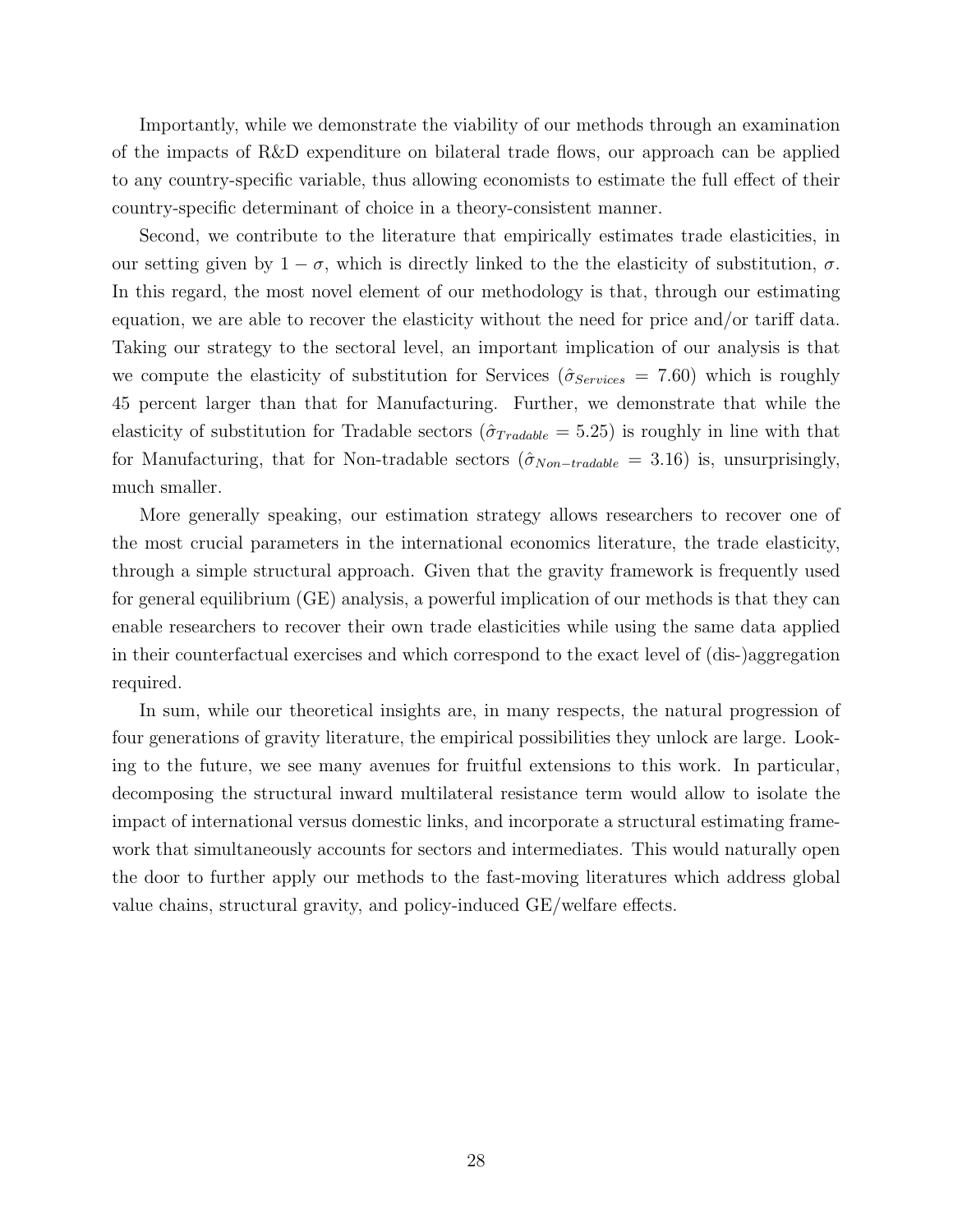# References

- <span id="page-30-8"></span>Akcigit, U., S. T. Ates, and G. Impullitti (2018). Innovation and trade policy in a globalized world. NBER Working Papers No. 24543 .
- <span id="page-30-3"></span>Anderson, J. E. (1979). A theoretical foundation for the gravity equation. American Economic Review  $69(1)$ , 106-116.
- <span id="page-30-9"></span>Anderson, J. E. (2011). The gravity model. Annual Review of Economics 3, 133-160.
- <span id="page-30-14"></span>Anderson, J. E., M. Larch, and Y. V. Yotov (2018). GEPPML: General equilibrium analysis with PPML. The World Economy  $41(10)$ , 2750–2782.
- <span id="page-30-5"></span>Anderson, J. E., M. Larch, and Y. V. Yotov (2020). Transitional growth and trade with frictions: A structural estimation framework. Economic Journal 130 (630), 1583–1607.
- <span id="page-30-2"></span>Anderson, J. E. and E. van Wincoop (2003). Gravity with gravitas: A solution to the border puzzle. American Economic Review 93 (1), 170–192.
- <span id="page-30-4"></span>Anderson, J. E. and E. van Wincoop (2004). Trade costs. *Journal of Economic Litera*ture  $42(3)$ , 691–751.
- <span id="page-30-0"></span>Arkolakis, C., A. Costinot, and A. Rodriguez-Clare (2012). New trade models, same old gains? American Economic Review 102 (1), 94–130.
- <span id="page-30-12"></span>Armington, P. (1969). A theory of demand for products distinguished by place of production. IMF Staff Papers 16, 159–176.
- <span id="page-30-13"></span>Arvis, J.-F. and B. Shepherd (2013). The Poisson quasi-maximum likelihood estimator: A solution to the "adding up" problem in gravity models. Applied Economics Letters  $20(6)$ , 515–519.
- <span id="page-30-7"></span>Aw, B. Y., M. J. Roberts, and D. Y. Xu (2011). R&D investment, exporting, and productivity dynamics. American Economic Review 101 (4), 1312–1344.
- <span id="page-30-10"></span>Baier, S. L., A. Kerr, and Y. V. Yotov (2018). Gravity, distance, and international trade. In B. A. Blonigen and W. W. Wilson (Eds.), *Handbook of International Trade and Trans*portation, Chapters, Chapter 2, pp. 15–78. Edward Elgar Publishing.
- <span id="page-30-6"></span>Baldwin, R. and D. Taglioni (2006). Gravity for dummies and dummies for gravity equations. NBER Working Paper No. 12516 .
- <span id="page-30-1"></span>Beverelli, C., A. Keck, M. Larch, and Y. V. Yotov (2018). Institutional quality, trade and development: A quantitative analysis. CESifo Working Paper No. 6920.
- <span id="page-30-15"></span>Blundell, R. and S. Bond (2000). GMM estimation with persistent panel data: An application to production functions. *Econometric Reviews 19* $(3)$ , 321–340.
- <span id="page-30-11"></span>Broda, C. and D. Weinstein (2006). Globalization and the gains from variety. *Quarterly* Journal of Economics 121 (2), 541–585.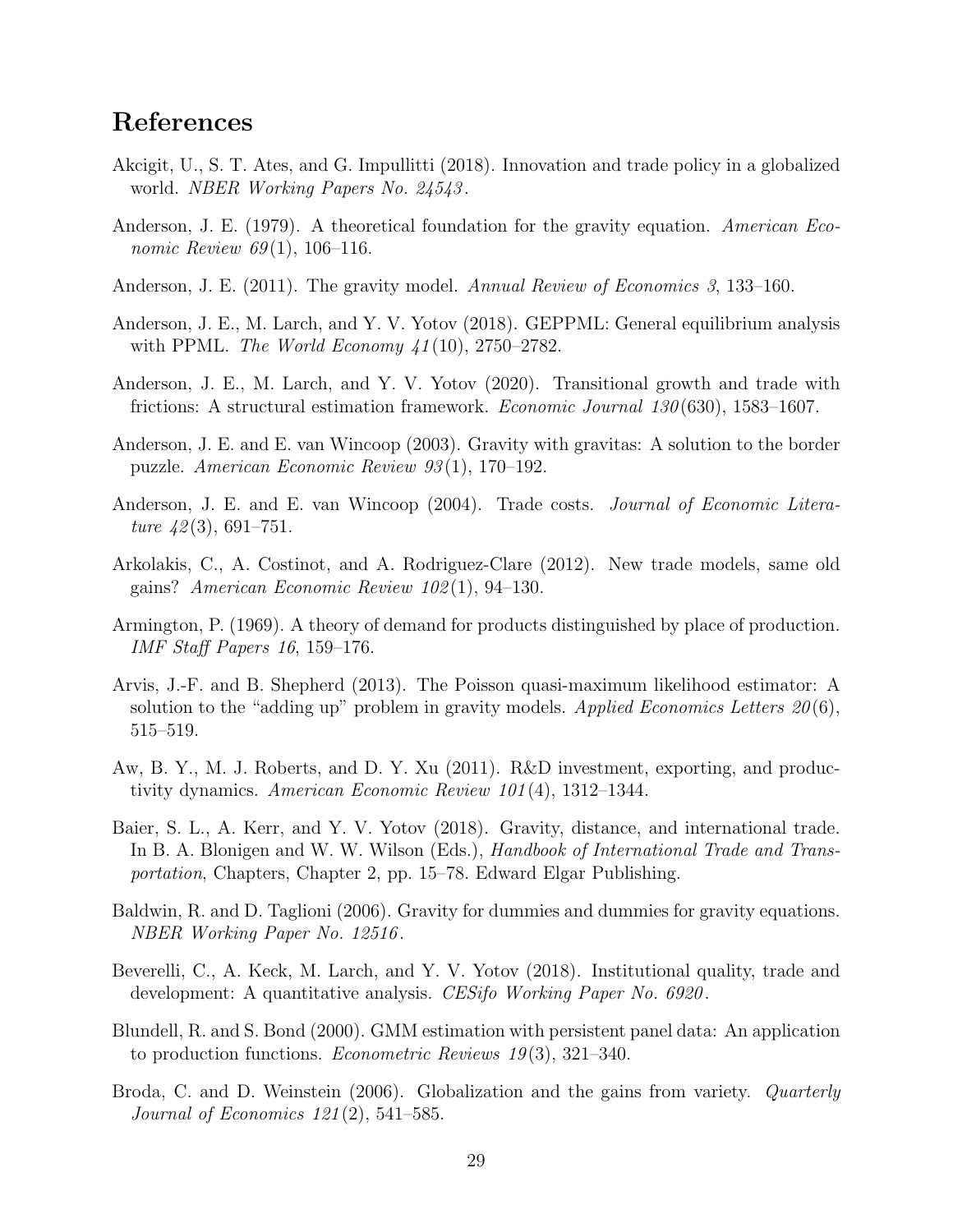- <span id="page-31-10"></span>Caliendo, L. and F. Parro (2015). Estimates of the trade and welfare effects of NAFTA. The Review of Economic Studies 82 (1), 1–44.
- <span id="page-31-4"></span>Costinot, A., D. Donaldson, and I. Komunjer (2012). What goods do countries trade? A quantitative exploration of Ricardo's ideas. Review of Economic Studies  $79(2)$ , 581–608.
- <span id="page-31-0"></span>Costinot, A. and A. Rodriguez-Clare (2014). Trade theory with numbers: Quantifying the consequences of globalization. In G. Gopinath, E. Helpman, and K. S. Rogoff (Eds.), Handbook of International Economics, Volume 4, Chapter 4, pp. 197–261. Elsevier.
- <span id="page-31-3"></span>Eaton, J. and S. Kortum (2002). Technology, geography and trade. *Econometrica* 70(5), 1741–1779.
- <span id="page-31-5"></span>Eaton, J., S. Kortum, B. Neiman, and J. Romalis (2016). Trade and the global recession. American Economic Review 106 (11), 3401–38.
- <span id="page-31-14"></span>Egger, P. and M. Larch (2008). Interdependent preferential trade agreement memberships: An empirical analysis. *Journal of International Economics 76* (2), 384–399.
- <span id="page-31-9"></span>Egger, P., M. Larch, and K. Staub (2012). Trade preferences and bilateral trade in goods and services: A structural approach. CEPR Working Paper No. 9051 .
- <span id="page-31-13"></span>Fally, T. (2015). Structural gravity and fixed effects. *Journal of International Eco*nomics  $97(1)$ , 76–85.
- <span id="page-31-11"></span>Feenstra, R. C., P. Luck, M. Obstfeld, and K. N. Russ (2018). In search of the Armington elasticity. Review of Economics and Statistics  $100(1)$ , 135–150.
- <span id="page-31-6"></span>Feyrer, J. (2019). Trade and income—exploiting time series in geography. American Economic Journal: Applied Economics 11(4), 1–35.
- <span id="page-31-7"></span>Feyrer, J. (2021). Distance, trade, and income—the 1967 to 1975 closing of the Suez canal as a natural experiment. Journal of Development Economics 153, 102708.
- <span id="page-31-12"></span>Fontagné, L. G., H. Guimbard, and G. Orefice (2020). Product-level trade elasticities: Worth weighting for. CESifo Working Paper Series No. 8491 .
- <span id="page-31-2"></span>Grossman, G. M., P. McCalman, and R. W. Staiger (2021). The "new" economics of trade agreements: From trade liberalization to regulatory convergence? *Econometrica*  $89(1)$ , 215–249.
- <span id="page-31-8"></span>Haaland, J. I. and H. J. Kind (2008). R&D policies, trade and process innovation. Journal of International Economics  $74(1)$ , 170–187.
- <span id="page-31-1"></span>Head, K. and T. Mayer (2014). Gravity equations: Workhorse, toolkit, and cookbook. In G. Gopinath, E. Helpman, and K. S. Rogoff (Eds.), *Handbook of International Economics*, Volume 4, Chapter 3, pp. 131–195. Elsevier.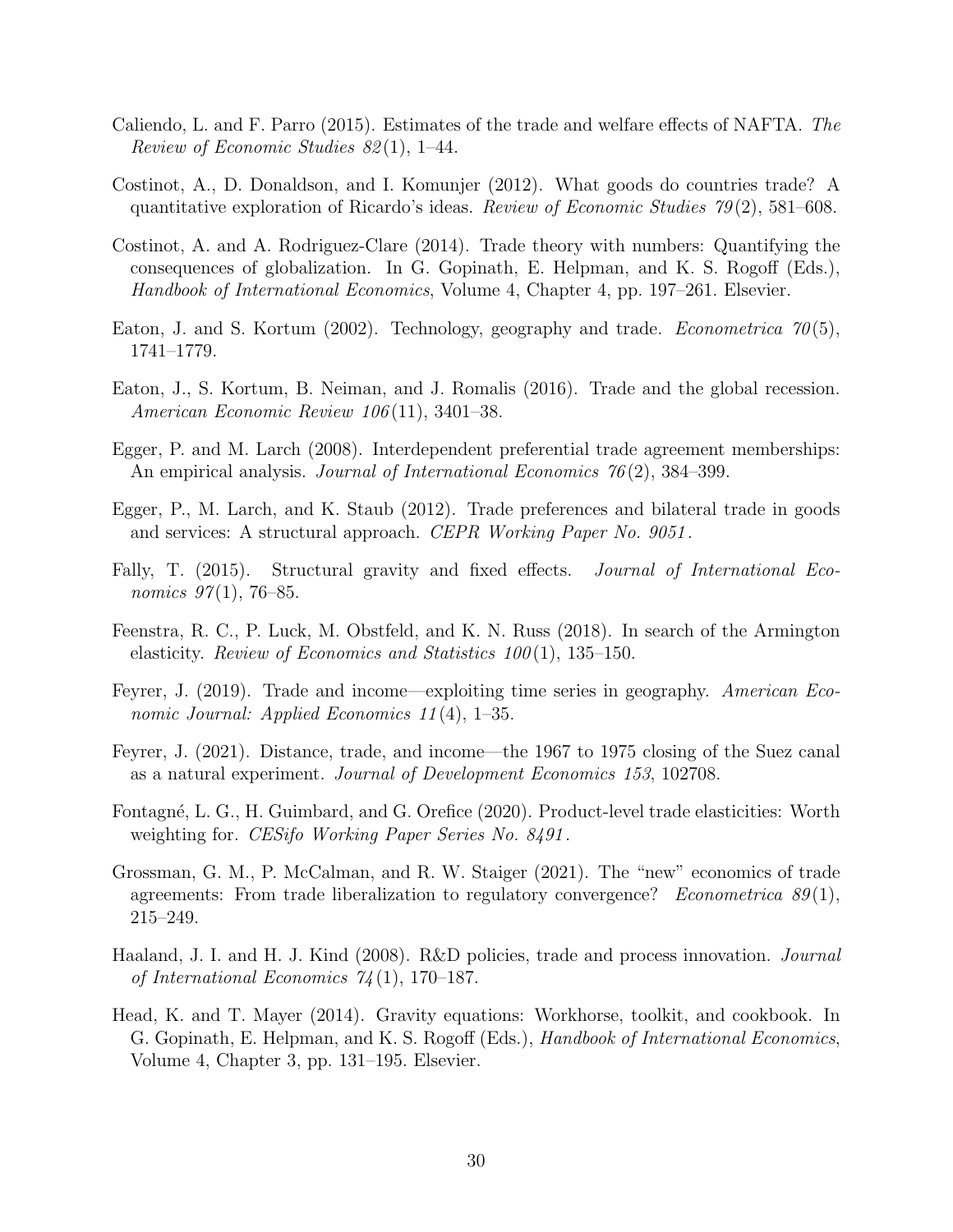- <span id="page-32-0"></span>Heid, B., M. Larch, and Y. V. Yotov (2021). Estimating the effects of non-discriminatory trade policies within structural gravity models. Canadian Journal of Economics  $54(1)$ , 376–409.
- <span id="page-32-7"></span>Hillberry, R. and D. Hummels (2013). Trade elasticity parameters for a computable general equilibrium model. In P. B. Dixon and D. Jorgenson (Eds.), Handbook of Computable General Equilibrium Modeling, Volume 1, Chapter 18, pp. 1213–1269. Elsevier.
- <span id="page-32-1"></span>Hummels, D. (2001). Toward a geography of trade costs. unpublished manuscript.
- <span id="page-32-3"></span>Kasterine, A. (2015). The new world trade order is about "precaution not protection" – Pascal Lamy. Technical report.
- <span id="page-32-2"></span>Lamy, P. (2012). The universe of non-tariff measures has changed. Technical report.
- <span id="page-32-13"></span>Lisak, N., S. Lloyd, and R. Sajedi (2021). Aggregation across each nation: Aggregator choice and macroeconomic dynamics. Mimeo.
- <span id="page-32-5"></span>Olivero, M. and Y. V. Yotov (2012). Dynamic gravity: Endogenous country size and asset accumulation. Canadian Journal of Economics 45 (1), 64–92.
- <span id="page-32-12"></span>Olley, G. and A. Pakes (1996). The dynamics of productivity in the telecommunications equipment industry. *Econometrica*  $64(6)$ , 1263–1297.
- <span id="page-32-6"></span>Peters, B., M. J. Roberts, and V. A. Vuong (2018). Firm R&D investment and export market exposure. NBER Working Papers No. 25228 .
- <span id="page-32-14"></span>Piton, S. (2021). Economic integration and unit labour costs. European Economic Review 136, 103746.
- <span id="page-32-4"></span>Redding, S. and A. Venables (2004). Economic geography and international inequality. Journal of International Economic  $62(1)$ , 53–82.
- <span id="page-32-10"></span>Santos Silva, J. M. C. and S. Tenreyro (2006). The log of gravity. Review of Economics and Statistics 88 (4), 641–658.
- <span id="page-32-11"></span>Santos Silva, J. M. C. and S. Tenreyro (2011). Further simulation evidence on the performance of the Poisson pseudo-maximum likelihood estimator. *Economics Letters*  $112(2)$ , 220–222.
- <span id="page-32-8"></span>Simonovska, I. and M. E. Waugh (2014). The elasticity of trade: Estimates and evidence. Journal of International Economics 92 (1), 34–50.
- <span id="page-32-9"></span>Soderbery, A. (2015). Estimating import supply and demand elasticities: Analysis and implications. Journal of International Economics  $96(1)$ , 1–17.
- <span id="page-32-15"></span>United Nations, S. D. (2008). International Standard Industrial Classification of All Economic Activities ISIC Rev. 4. [https://unstats.un.org/unsd/publication/seriesm/](https://unstats.un.org/unsd/publication/seriesm/seriesm_4rev4e.pdf) [seriesm\\_4rev4e.pdf](https://unstats.un.org/unsd/publication/seriesm/seriesm_4rev4e.pdf). Statistical papers, Series M No. 4/Rev.4.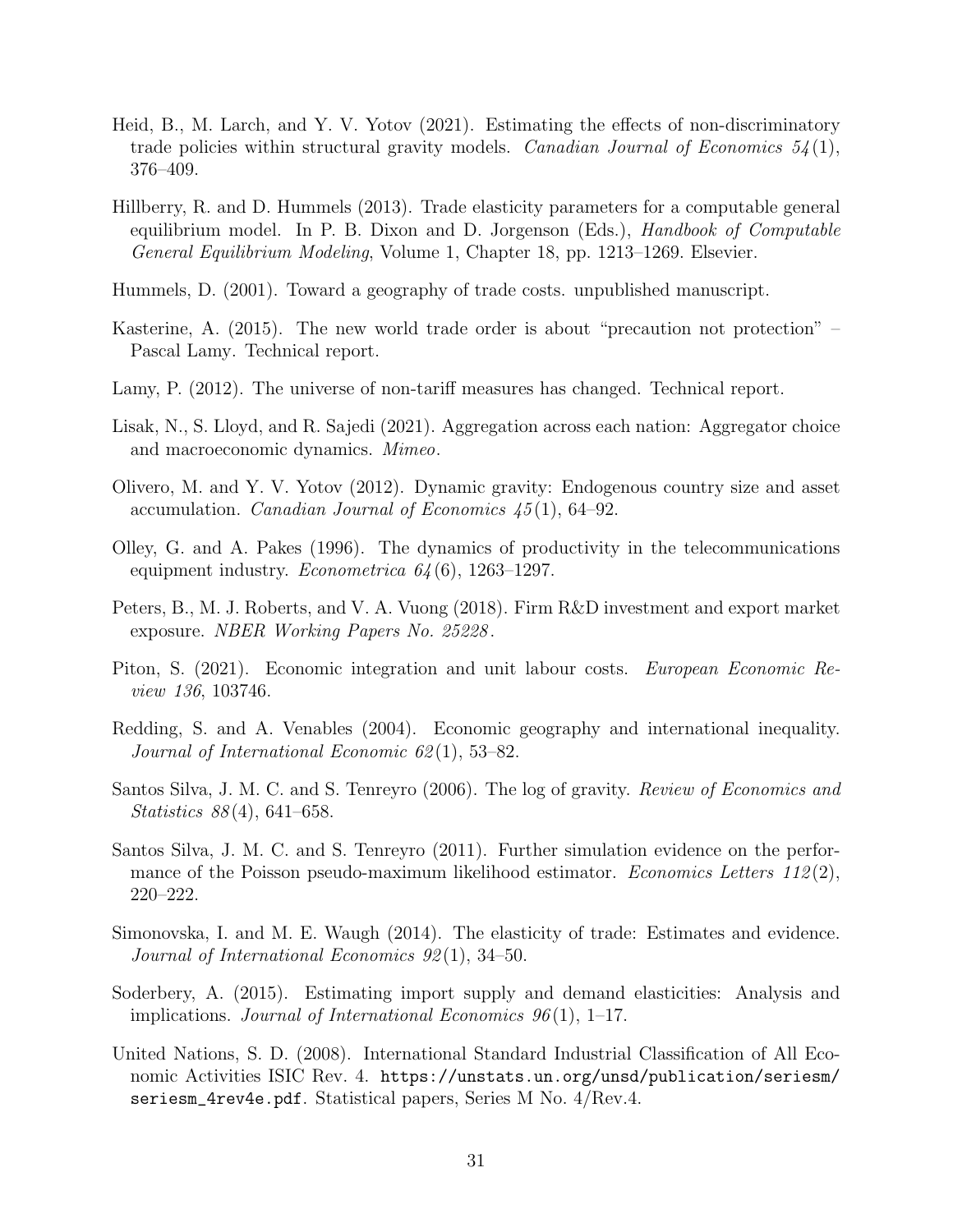- <span id="page-33-2"></span>Windmeijer, F. (2008). GMM for panel data count models. In The Econometrics of Panel Data–Fundamentals and Recent Developments in Theory and Practice (3 ed.)., Chapter 18, pp. 603–624. Springer.
- <span id="page-33-1"></span>Windmeijer, F. and J. Santos Silva (1997). Estimation of count data models with endogenous regressors: An application to demand for health care. Journal of Applied Economet $rics$   $12(3), 281-294.$
- <span id="page-33-0"></span>Yotov, Y. V., R. Piermartini, J.-A. Monteiro, and M. Larch (2016). An Advanced Guide to Trade Policy Analysis: The Structural Gravity Model. Geneva: UNCTAD and WTO.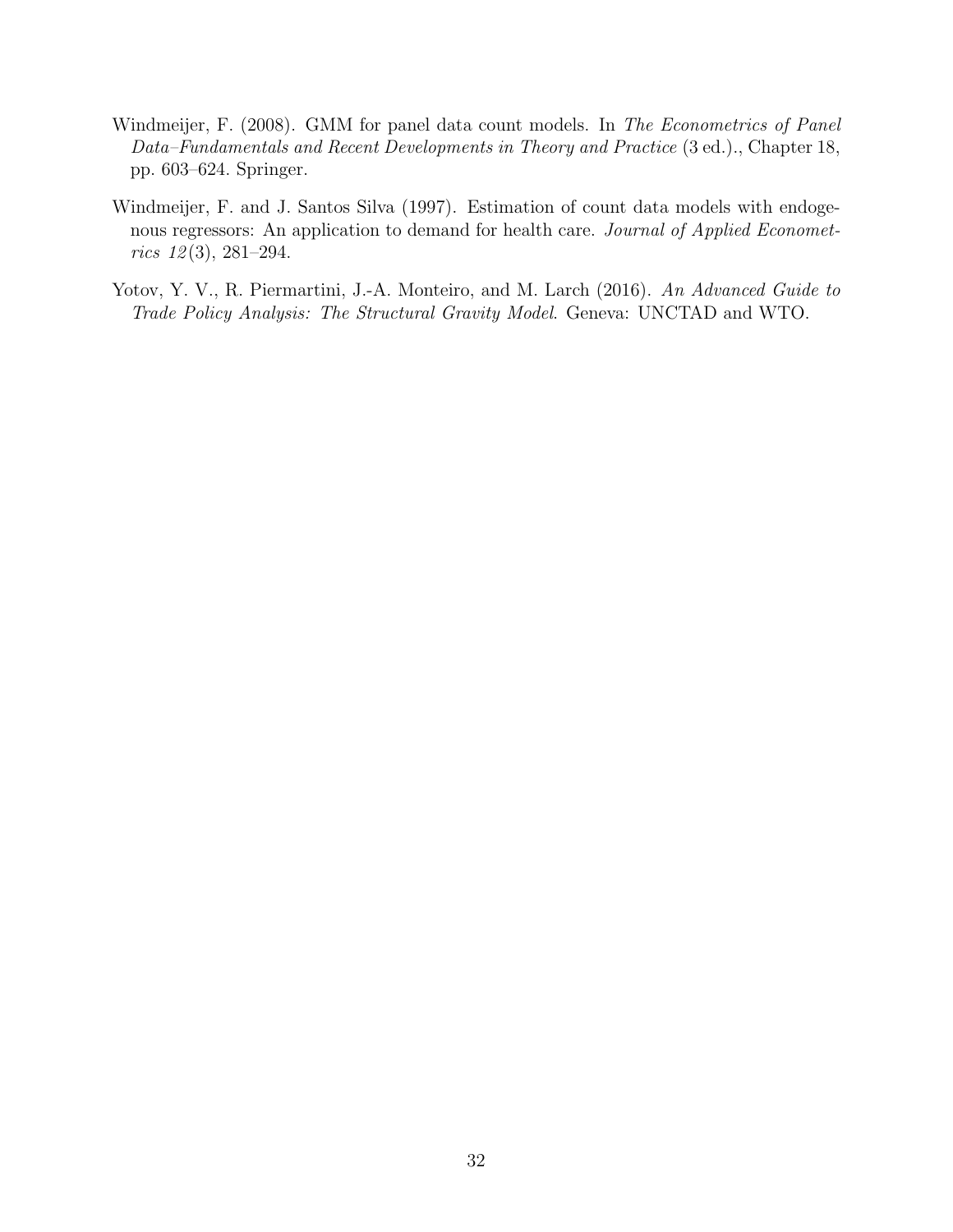# Supplementary Appendix

## <span id="page-34-0"></span>A Alternative Estimation Process for Productivity

This Appendix details our estimating methodology for the alternative approach to account for unobserved productivity described in the main text. We see this as a potentially important contribution for two reasons. First, the TFP term used in our baseline specification from PWT is based on estimates of a production function which does not necessarily align with all underlying assumptions in our structural framework and is estimated using different data sources than those in our main analysis. Second, we do not observe TFP at the sectoral level, which is problematic when estimating trade elasticities for Manufacturing, Services and Tradable versus Non-tradable sectors. Hence, the approach described below allows us to bypass this concern through alleviating the need to rely upon external estimates of TFP.

Step 1 remains identical to that detailed in the main text (i.e. equation [\(16\)](#page-10-1) in Section [2.2\)](#page-10-2) whereb y we obtain estimates for: the power transformation of the trade cost vector  $\left(\widehat{t_{i j,t}^{1-\sigma}}\right)$ ; importer-time fixed effects  $(\widehat{\psi_{j,t}})$ ; exporter-time fixed effects  $(\widehat{\phi_{i,t}})$ , which allow us to compute the power transformation of the OMR term  $\left(\widehat{\Pi_{i,t}^{1-\sigma}}\right)$ ; and the error term  $(\widehat{\epsilon_{ij,t}})$ .

Subsequently, using our preferred baseline specification (as per column (6) of Table [1\)](#page-15-0), we now net out the estimated (from step one) trade costs, importer-time fixed effects, and error term vectors from bilateral trade:

<span id="page-34-1"></span>
$$
\widetilde{X}_{ij,t} = \exp\left[\alpha_1 ln\left(A_{i,t}\right) + \alpha_2 ln\left(L_{i,t}\right) + \alpha_3 ln\left(K_{i,t}\right) + \alpha_7 ln\left(\widehat{\Pi_{i,t}^{1-\sigma}}\right) + \phi_{i,t}\right],\tag{21}
$$

where  $\widetilde{X}_{ij,t} \equiv X_{ij,t} / (\widehat{t_{ij,t}^{1-\sigma} \hat{\psi}_{j,t} \widehat{\epsilon_{ij,t}}})$  and  $\phi_{i,t}$  represent exporter and time fixed effects.

Since productivity is unobserved, we follow the dynamic panel and proxy variable meth-ods from the productivity literature [\(Blundell and Bond, 2000;](#page-30-15) Olle[y and Pakes, 1996\)](#page-32-12) in assuming that the power transformation of productivity  $ln\left(\tilde{A}_{i,t}\right) = \alpha_1 ln\left(A_{i,t}\right)$  follows a Markov process, i.e. first order auto-regressive process,  $ln(\widetilde{A}_{i,t}) = \rho ln(\widetilde{A}_{i,t-1}) + \xi_{it}$ , where  $\xi_{it}$  reflects productivity shocks.

Under this assumption about the evolution of productivity, we can re-write equation [\(21\)](#page-34-1) as follows:

<span id="page-34-2"></span>
$$
\widetilde{X}_{ij,t} = \exp\left[\rho \ln\left(\widetilde{A}_{i,t-1}\right) + \alpha_2 \ln\left(L_{i,t}\right) + \alpha_3 \ln\left(K_{i,t}\right) + \alpha_7 \ln\left(\widehat{\Pi_{i,t}^{1-\sigma}}\right) + \phi_{i,t}\right] \times \widetilde{\xi}_{ij,t},\tag{22}
$$

where  $\tilde{\xi}_{ij,t} \equiv \exp[\xi_{i,t}]$ . Then, taking the log of equation [\(22\)](#page-34-2), we can re-express productivity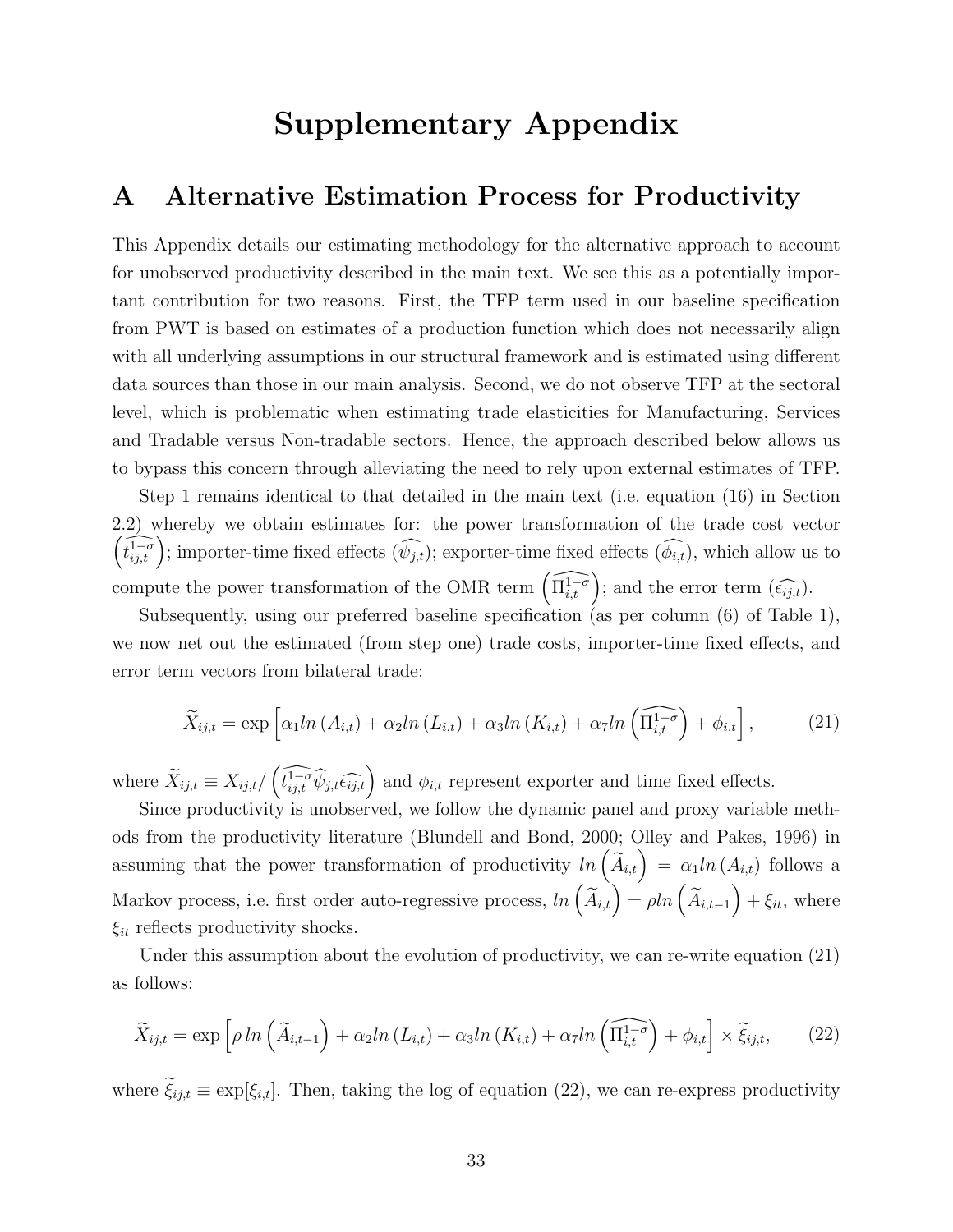<span id="page-35-1"></span><span id="page-35-0"></span>
$$
ln\left(\widetilde{A}_{i,t}\right) = ln\left(\widetilde{X}_{ij,t}\right) - \alpha_2 ln\left(L_{i,t}\right) - \alpha_3 ln\left(K_{i,t}\right) - \alpha_7 ln\left(\widehat{\Pi_{i,t}^{1-\sigma}}\right) - \phi_{i,t}.
$$
 (23)

This allows us to now substitute the lagged version of equation [\(23\)](#page-35-0) into [\(22\)](#page-34-2) to obtain:

$$
X_{ij,t} = \exp\left[\rho\left(ln\left(\widetilde{X}_{ij,t-1}\right) - \alpha_2 ln\left(L_{i,t-1}\right) - \alpha_3 ln\left(K_{i,t-1}\right) - \alpha_7 ln\left(\widetilde{\Pi_{i,t-1}^{1-\sigma}}\right)\right)\right]
$$

$$
\times \exp\left[\alpha_2 ln\left(L_{i,t}\right) + \alpha_3 ln\left(K_{i,t}\right) + \alpha_7 ln\left(\widetilde{\Pi_{i,t}^{1-\sigma}}\right) + \widetilde{\phi}_{i,t}\right] \times \widetilde{\xi}_{ij,t},\tag{24}
$$

We can now bring this equation to the data using Generalized Method of Moments (GMM), where moment conditions are based on the same variables used in equation [\(24\)](#page-35-1) since we assume that the error term is independently distributed.[29](#page-2-0) In addition, we use exporter and time dummies to control for the fixed effects which are scaled up by a constant, i.e.  $\phi_{i,t} \equiv (1-\rho)\phi_{i,t}^{30}$  $\phi_{i,t} \equiv (1-\rho)\phi_{i,t}^{30}$  $\phi_{i,t} \equiv (1-\rho)\phi_{i,t}^{30}$  Finally, we can also estimate a version of equation [\(24\)](#page-35-1) where we directly impose the parameter constraints implied by our model, i.e.  $\alpha_3 = -\gamma \alpha_7$ , where  $\gamma$  is the output elasticity of capital. Then, under constant returns to scale,  $\alpha_2 = (\gamma - 1)\alpha_7$ . Without constant returns to scale  $\alpha_2 = -\beta \alpha_7$ , where  $\beta$  is the output elasticity of labor.

as:

 $^{29}$ Note that we can also allow for correlated shocks over time and across countries, but this would require the use of deeper lags for instruments given this dynamic setting. This would pose a limitation in our current setup given the relatively short time dimension of the WIOD dataset. Further, recall that we have already accounted for correlated shocks in the first stage error term,  $\epsilon_{ij,t}$ , which helps to alleviate concerns of this nature.

<sup>30</sup>See [Windmeijer](#page-33-2) [\(2008\)](#page-33-2) for an overview of the literature on estimating dynamic models for panel count data.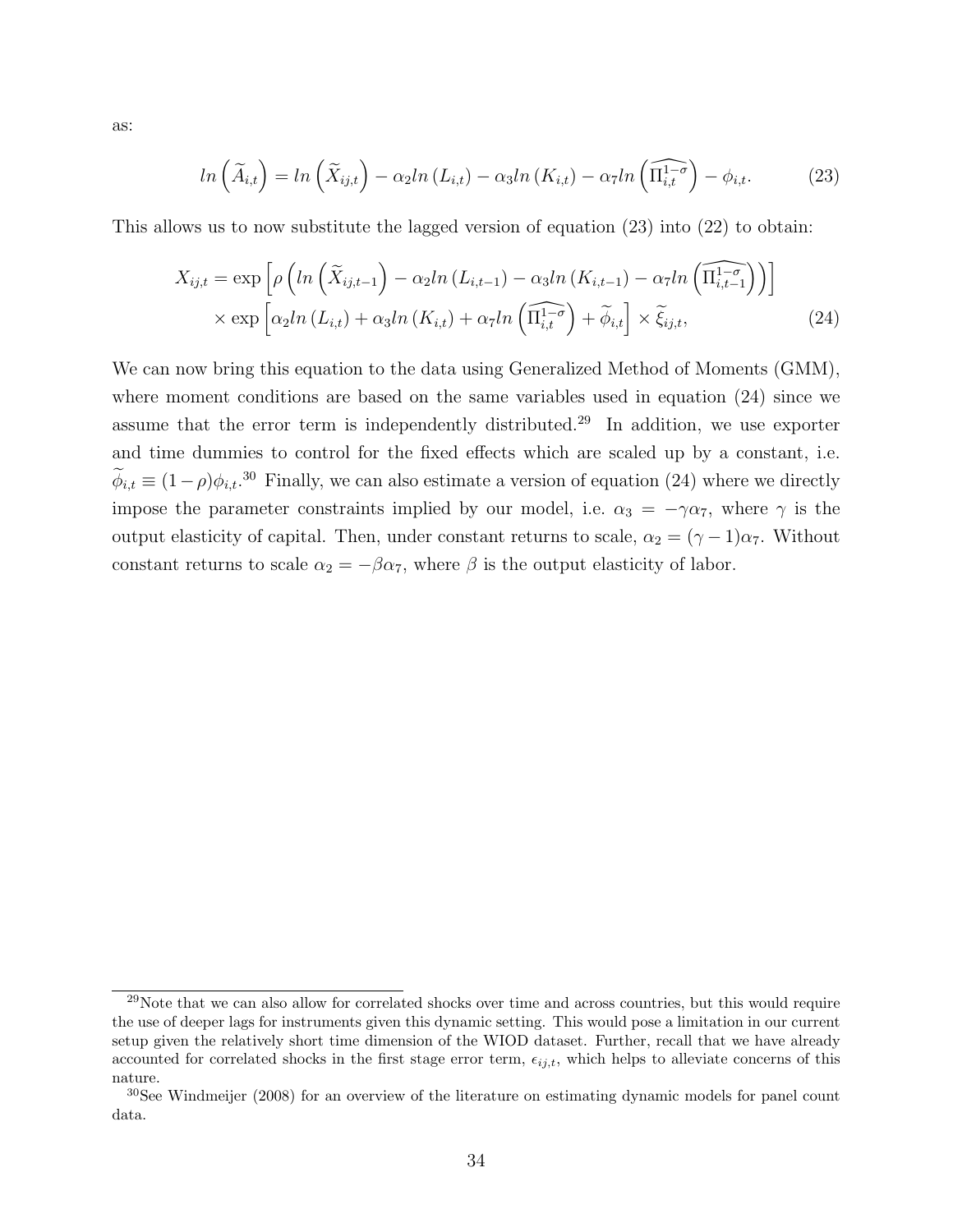# B WIOD Data Description

|               | ISIC R4 | WIOD      | Detailed                                              | <b>Broad</b>         |
|---------------|---------|-----------|-------------------------------------------------------|----------------------|
|               | Code    | ID        | Description                                           | Sector Grouping      |
|               | A       | $1-3$     | Agriculture                                           | Agriculture          |
| B             |         | 4         | Mining & quarrying                                    | Mining $&$ Quarrying |
| $\mathcal{C}$ |         | $5-23$    | Manufacturing                                         | Manufacturing        |
|               | D & E   | 24-26     | Utilities & Waste Management                          | Utilities & Waste    |
| F             |         | 27        | Construction                                          | Construction         |
| G             |         | 28-30     | Wholesale & retail trade; repair of vehicles          | Services             |
| H             |         | 31-35     | Transportation & storage                              | <b>Services</b>      |
|               |         | 36        | Accommodation & food service activities               | Services             |
| J.            |         | $37 - 40$ | Information & communication                           | <b>Services</b>      |
| K             |         | $41 - 43$ | Financial & insurance activities                      | <b>Services</b>      |
| L             |         | 44        | Real estate activities                                | Services             |
|               | М       | 45-49     | Professional, scientific & technical activities       | Services             |
| N             |         | 50        | Administrative & support service activities           | Services             |
| O             |         | 51        | Public admin. & defence; compulsory social security   | Non-market Economy   |
| P             |         | 52        | Education                                             | Non-market Economy   |
|               | Q       | 53        | Human health & social work activities                 | Non-market Economy   |
|               | R & S   | 54        | Arts, entertainment & recreation; Other services      | Non-market Economy   |
|               | Т       | 55        | Activities of households as employers                 | Non-market Economy   |
| U             |         | 56        | Activities of extraterritorial organizations & bodies | Non-market Economy   |
|               |         |           |                                                       |                      |

Table B1: WIOD Sector Descriptions and Broad Sector Groupings

Notes: Broad sector groupings are classified as per the broad sector concordance with ISIC Rev.4 [\(United Nations, 2008\)](#page-32-15).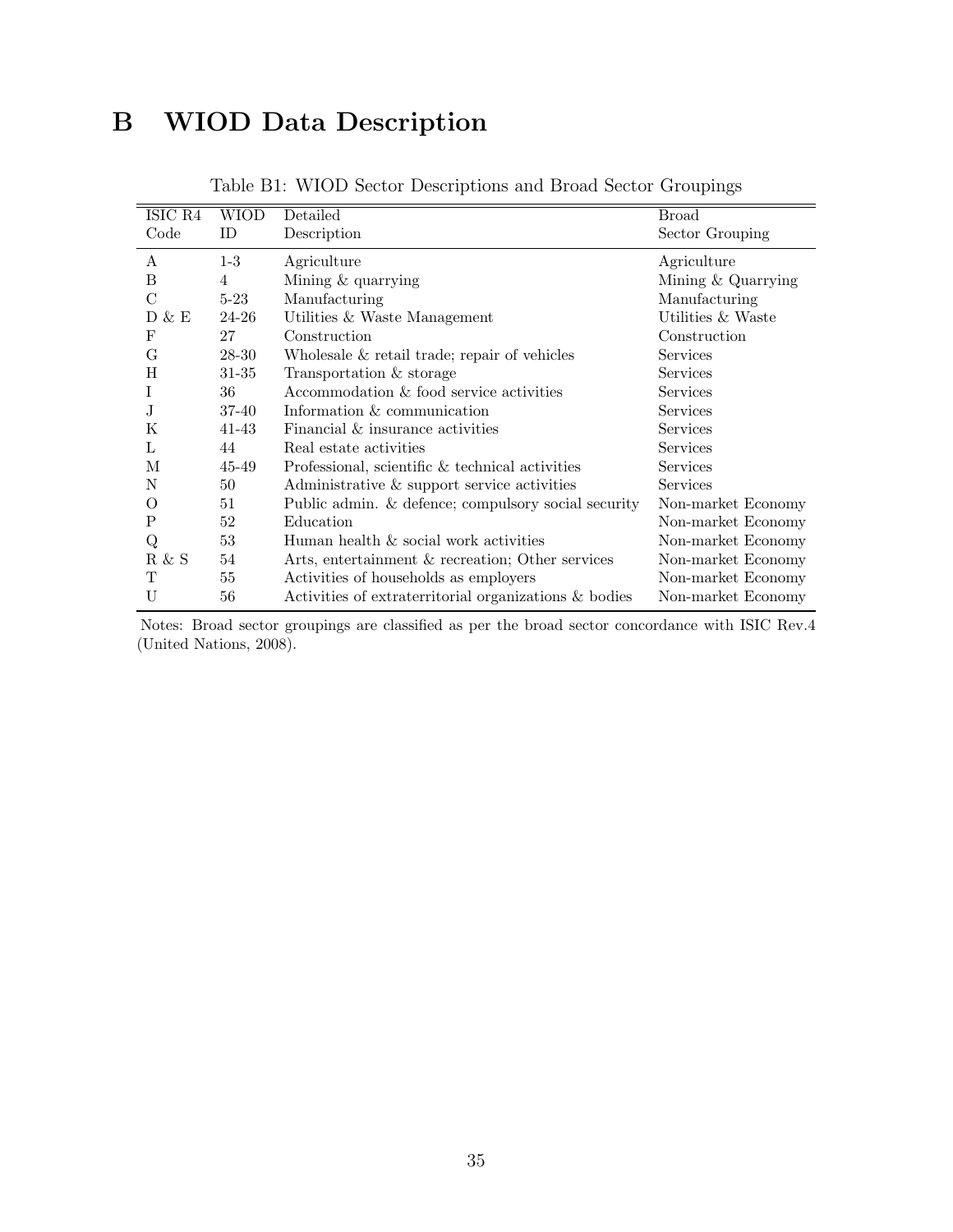| ISO-3 Code           | Country Name    |
|----------------------|-----------------|
| $\operatorname{AUS}$ | Australia       |
| AUT                  | Austria         |
| BEL                  | Belgium         |
| <b>BGR</b>           | Bulgaria        |
| BRA                  | Brazil          |
| CAN                  | Canada          |
| <b>CHE</b>           | Switzerland     |
| <b>CHN</b>           | China           |
| <b>CYP</b>           | Cyprus          |
| CZE                  | Czech Republic  |
| DEU                  | Germany         |
| DNK                  | Denmark         |
| ESP                  | Spain           |
| <b>EST</b>           | Estonia         |
| FIN                  | Finland         |
| <b>FRA</b>           | France          |
| <b>GBR</b>           | United Kingdom  |
| ${\rm GRC}$          | Greece          |
| <b>HRV</b>           | Croatia         |
| <b>HUN</b>           | Hungary         |
| IDN                  | Indonesia       |
| IND                  | India           |
| $\operatorname{IRL}$ | Ireland         |
| <b>ITA</b>           | Italy           |
| <b>JPN</b>           | Japan           |
| <b>KOR</b>           | Korea           |
| LTU                  | Lithuania       |
| <b>LUX</b>           | Luxembourg      |
| LVA                  | Latvia          |
| MEX                  | Mexico          |
| MLT                  | Malta           |
| <b>NLD</b>           | Netherlands     |
| NOR                  | Norway          |
| POL                  | Poland          |
| PRT                  | Portugal        |
| ROU                  | Romania         |
| <b>RUS</b>           | <b>Russia</b>   |
| SVK                  | Slovak Republic |
| <b>SVN</b>           | Slovenia        |
| <b>SWE</b>           | Sweden          |
| TUR                  | Turkey          |
| <b>USA</b>           | United States   |

Table B2: Countries Included in Analysis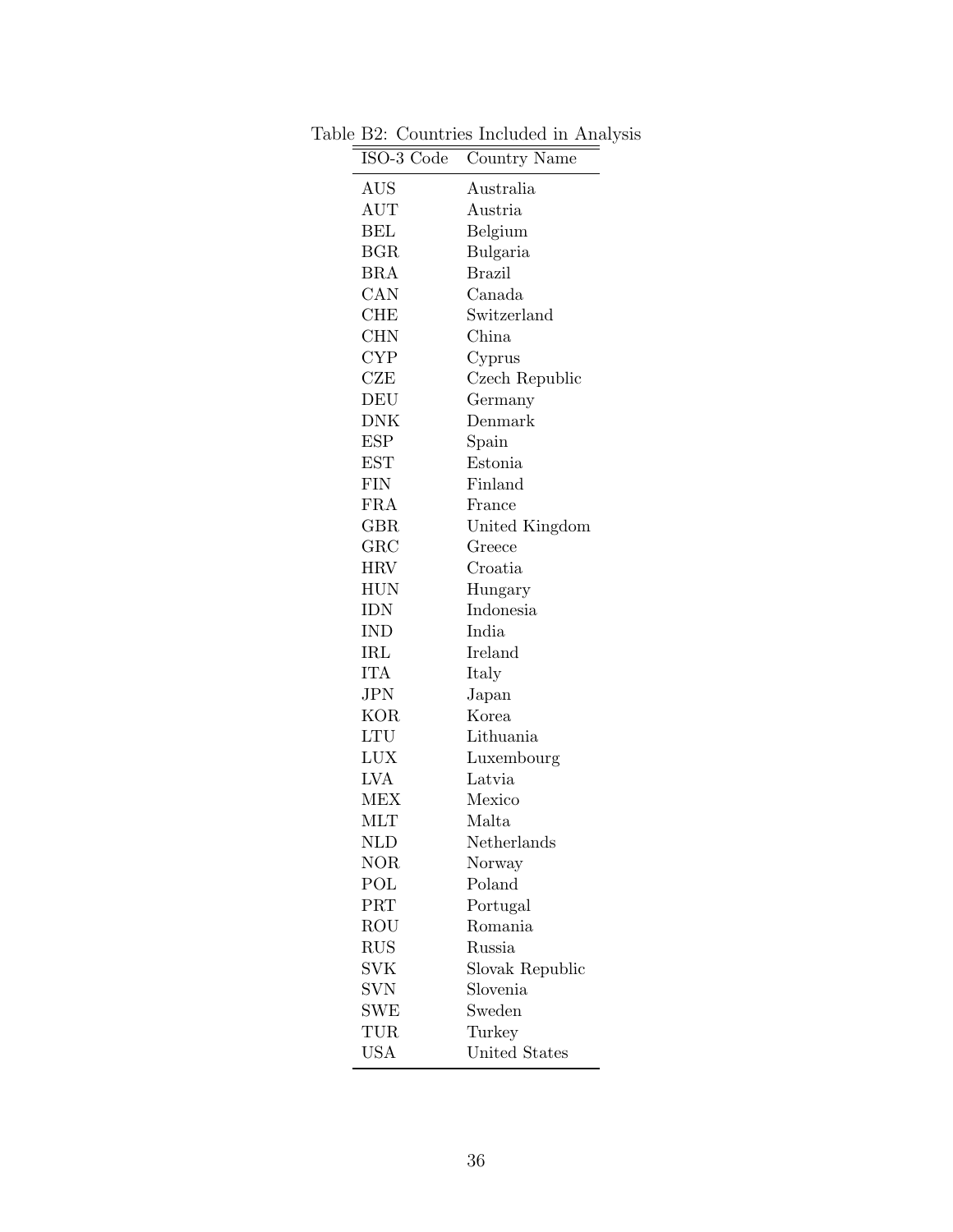# <span id="page-38-0"></span>C Full Country-specific Results

|                                      | $\overline{(1)}$ | $\overline{(2)}$ | $\overline{(3)}$ | $\overline{(4)}$ |
|--------------------------------------|------------------|------------------|------------------|------------------|
|                                      | $\text{Total}$   | H. Edu.          | <b>Business</b>  | Govt.            |
| Stage 1                              |                  |                  |                  |                  |
| $RTA_{ij,t}$                         | 0.071            | $0.100*$         | 0.046            | 0.045            |
|                                      | (0.058)          | (0.057)          | (0.059)          | (0.049)          |
| $EU_{ij,t}$                          | $0.068**$        | 0.038            | $0.066**$        | $0.148***$       |
|                                      | (0.033)          | (0.031)          | (0.033)          | (0.037)          |
| $WTO_{ij,t}$                         | 0.040            | 0.038            | 0.040            | $-0.157***$      |
|                                      | (0.050)          | (0.050)          | (0.050)          | (0.051)          |
| $ln(R\&D_{i,t}) * BRDR_{ij}$         | $0.244***$       | $0.115*$         | $0.113*$         | $-0.176***$      |
|                                      | (0.094)          | (0.059)          | (0.060)          | (0.049)          |
| Observations                         | 20,958           | 21,168           | 21,126           | 20,202           |
| Stage 2                              |                  |                  |                  |                  |
| $ln(A_{i,t})$                        | 0.039            | 0.019            | 0.049            | $-0.006$         |
|                                      | (0.029)          | (0.043)          | (0.034)          | (0.034)          |
| $ln(L_{i,t})$                        | $0.495***$       | $0.526***$       | $0.504***$       | $0.564***$       |
|                                      | (0.048)          | (0.039)          | (0.053)          | (0.043)          |
| $ln(K_{i,t})$                        | $0.396***$       | $0.403***$       | $0.402***$       | $0.366***$       |
|                                      | (0.040)          | (0.045)          | (0.044)          | (0.037)          |
| $ln(\widehat{\Pi}_{i,t}^{1-\sigma})$ | $-0.860***$      | $-0.886***$      | $-0.846***$      | $-0.879***$      |
|                                      | (0.057)          | (0.052)          | (0.064)          | (0.059)          |
| $ln(R\&D_{i,t})$                     | $0.081***$       | $0.075***$       | $0.051***$       | $0.082***$       |
|                                      | (0.014)          | (0.019)          | (0.013)          | (0.018)          |
| Total effect                         | 0.325            | 0.191            | 0.164            | $-0.094$         |
| Observations                         | 20,958           | 21,168           | 21,126           | 20,202           |

Table C1: Full Country-specific Results Using Two-stage Structural Gravity Estimation Procedure

Notes: The country-specific variable we include is gross domestic expenditure on R&D at current PPPs per capita (column 1), broken down into sub-categories for: higher education (H. Edu., column 2); business enterprise expenditure (Business, column 3); and total government allocations (Govt., column 4). Standard errors clustered by country-pair in parentheses.  $*$   $p < 0.10$ ,  $**$   $p < .05$ ,  $***$   $p < .01$ .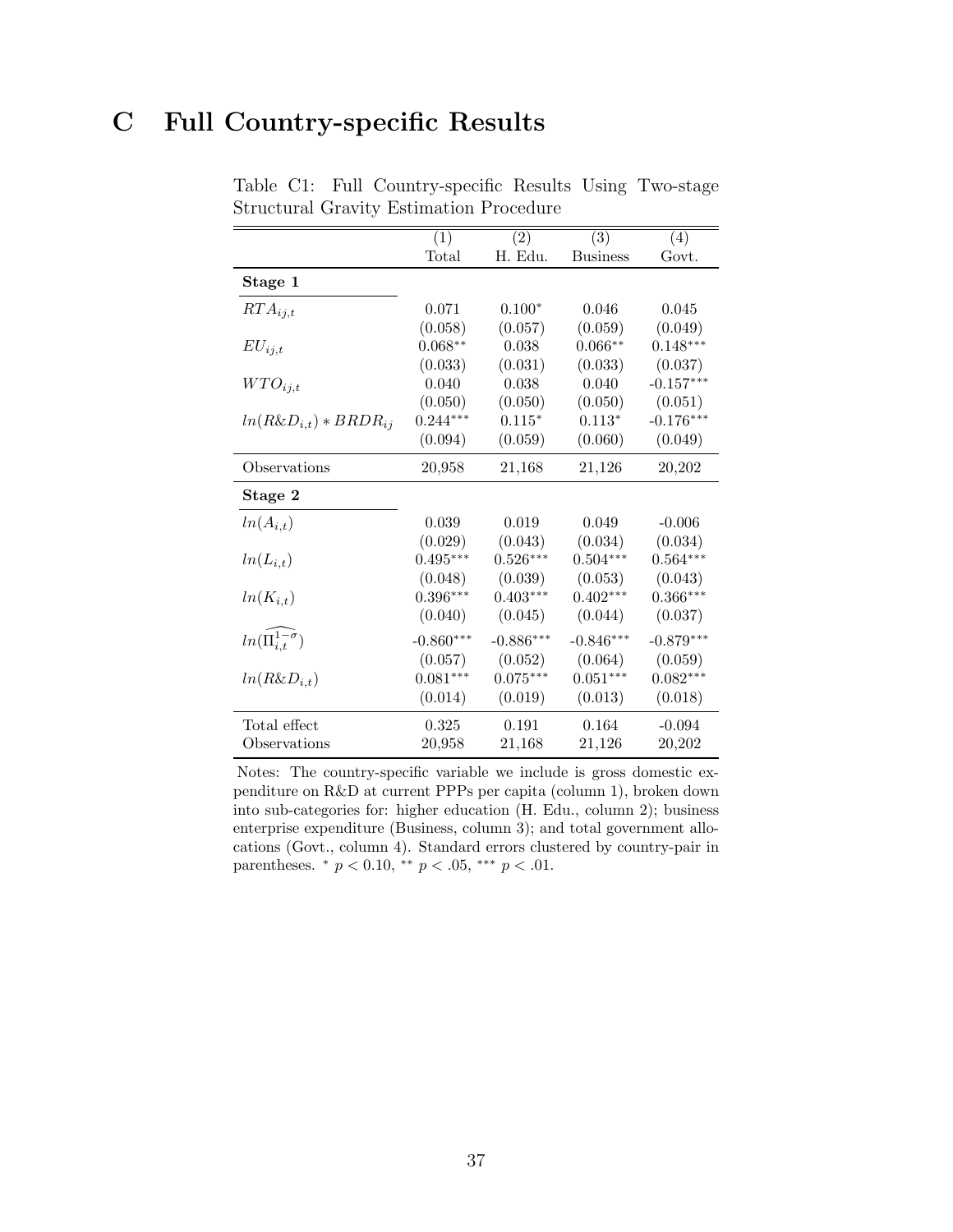|                              | (1)        | (2)        | (3)             | (4)         |
|------------------------------|------------|------------|-----------------|-------------|
|                              | Total      | H. Edu.    | <b>Business</b> | Govt.       |
| $RTA_{i,j,t}$                | $0.088*$   | $0.115***$ | 0.070           | 0.057       |
|                              | (0.048)    | (0.047)    | (0.056)         | (0.043)     |
| $EU_{ij,t}$                  | $0.136***$ | $0.116***$ | $0.142***$      | $0.281***$  |
|                              | (0.041)    | (0.042)    | (0.043)         | (0.041)     |
| $WTO_{i,j,t}$                | 0.022      | 0.022      | 0.023           | $-0.184***$ |
|                              | (0.062)    | (0.061)    | (0.061)         | (0.057)     |
| $ln(remote_{i,t})$           | 0.180      | $-0.151$   | $-0.065$        | $0.337**$   |
|                              | (0.160)    | (0.174)    | (0.184)         | (0.167)     |
| $ln(GDP_{i,t})$              | $0.568***$ | $0.693***$ | $0.677***$      | $0.646***$  |
|                              | (0.045)    | (0.055)    | (0.044)         | (0.049)     |
| $ln(R\&D_{i,t}) * BRDR_{ij}$ | $0.232**$  | $0.114**$  | 0.104           | $-0.139**$  |
|                              | (0.095)    | (0.058)    | (0.072)         | (0.058)     |
| $ln(R\&D_{i,t})$             | 0.082      | 0.016      | 0.039           | $0.069*$    |
|                              | (0.055)    | (0.032)    | (0.041)         | (0.038)     |
| Total effect                 | 0.314      | 0.131      | 0.143           | $-0.070$    |
| Observations                 | 20,958     | 21,168     | 21,126          | 20,202      |

Table C2: Full Country-specific Results Under Naïve Gravity

Notes: The country-specific variable we include is gross domestic expenditure on R&D at current PPPs per capita (column 1), broken down into sub-categories for: higher education (H. Edu., column 2); business enterprise expenditure (Business, column 3); and total government allocations (Govt., column 4). Standard errors clustered by country-pair in parentheses. \* $p<0.10,$ \*\* $p<.05,$ \*\*\* $p<.01.$